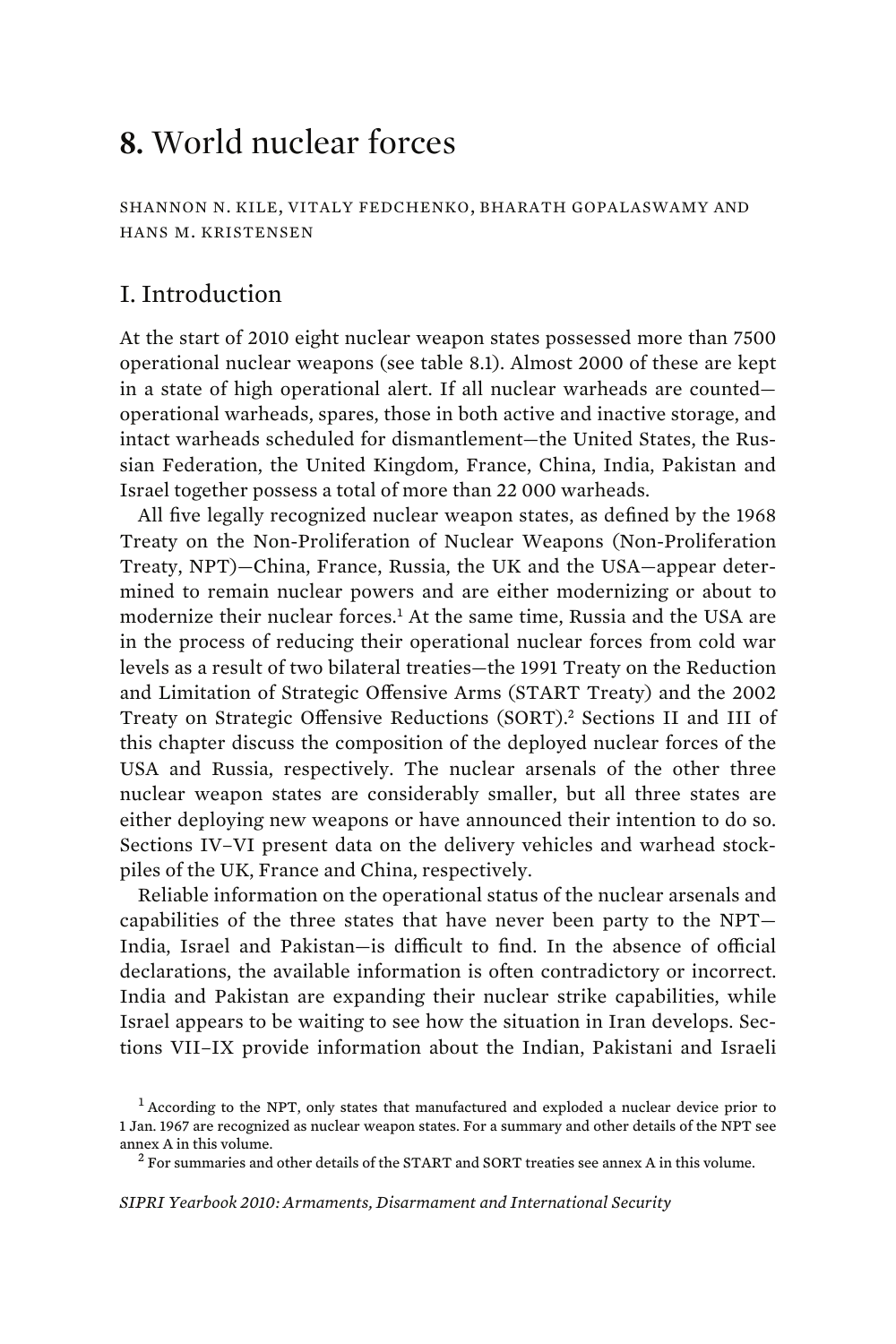| Country <sup><math>a</math></sup> | Year of first<br>nuclear test | Deployed<br>warheads <sup>b</sup> | Other<br>warheads <sup>c</sup> | Total     |
|-----------------------------------|-------------------------------|-----------------------------------|--------------------------------|-----------|
| <b>United States</b>              | 1945                          | 2468                              | $~5$ $~100$ <sup>d</sup>       | $-9600$   |
| Russia                            | 1949                          | 4630                              | $7300^e$                       | $-12000$  |
| United Kingdom                    | 1952                          | 160                               | 65                             | 225       |
| France                            | 1960                          | 300                               |                                | 300       |
| China                             | 1964                          | $\ddot{\phantom{0}}$              | $200^{\circ}$                  | 240       |
| India                             | 1974                          | . .                               | $60 - 80g$                     | $60 - 80$ |
| Pakistan                          | 1998                          | $\ddot{\phantom{0}}$              | $70 - 90g$                     | $70 - 90$ |
| <b>Israel</b>                     | . .                           | . .                               | 80 <sup>g</sup>                | 80        |
| Total                             |                               | ~560                              | ~14900                         | $-22600$  |

#### **Table 8.1.** World nuclear forces, January 2010

All figures are approximate.

*a* North Korea conducted nuclear test explosions in 2006 and 2009, but there is no public information to verify that it has operational nuclear weapons.

*b* 'Deployed' means on missiles or bases with operational forces.

*c* These are warheads in reserve, awaiting dismantlement or that require some preparation (e.g. assembly or loading on launchers) before they become fully operationally available.

*d* This figure includes 2600 in reserve in the US Department of Defense stockpile (for a total stockpile of *c*. 5100 warheads). A further 3500–4500 are scheduled to be dismantled by 2022. *<sup>e</sup>*

 $e$ <sup>e</sup> This figure includes warheads in reserve or awaiting dismantlement.

*f* China's warheads are not thought to be deployed on launchers.

*g* The stockpiles of India, Pakistan and Israel are thought to be only partly deployed.

nuclear arsenals, respectively. The nuclear capabilities of the Democratic People's Republic of Korea (DPRK, or North Korea) are discussed in section X. Brief conclusions are given in section XI.

Appendix 8A contains tables of global stocks of fissile materials—highly enriched uranium (HEU) and separated plutonium, the raw material for nuclear weapons. Appendix 8B gives details of nuclear explosions since 1945, with details of the May 2009 explosion in North Korea, which took the total number of explosions to 2054.

The figures presented here are estimates based on public information and contain some uncertainties, as reflected in the notes to the tables.

# II. US nuclear forces

As of January 2010 the USA maintained an estimated arsenal of approximately 2468 operational nuclear warheads, consisting of roughly 1968 strategic and 500 non-strategic warheads (see table 8.2). In addition to this operational arsenal, approximately 2600 warheads are held in reserve, for a total stockpile of approximately 5100 warheads. Several thousand more retired warheads are awaiting dismantlement.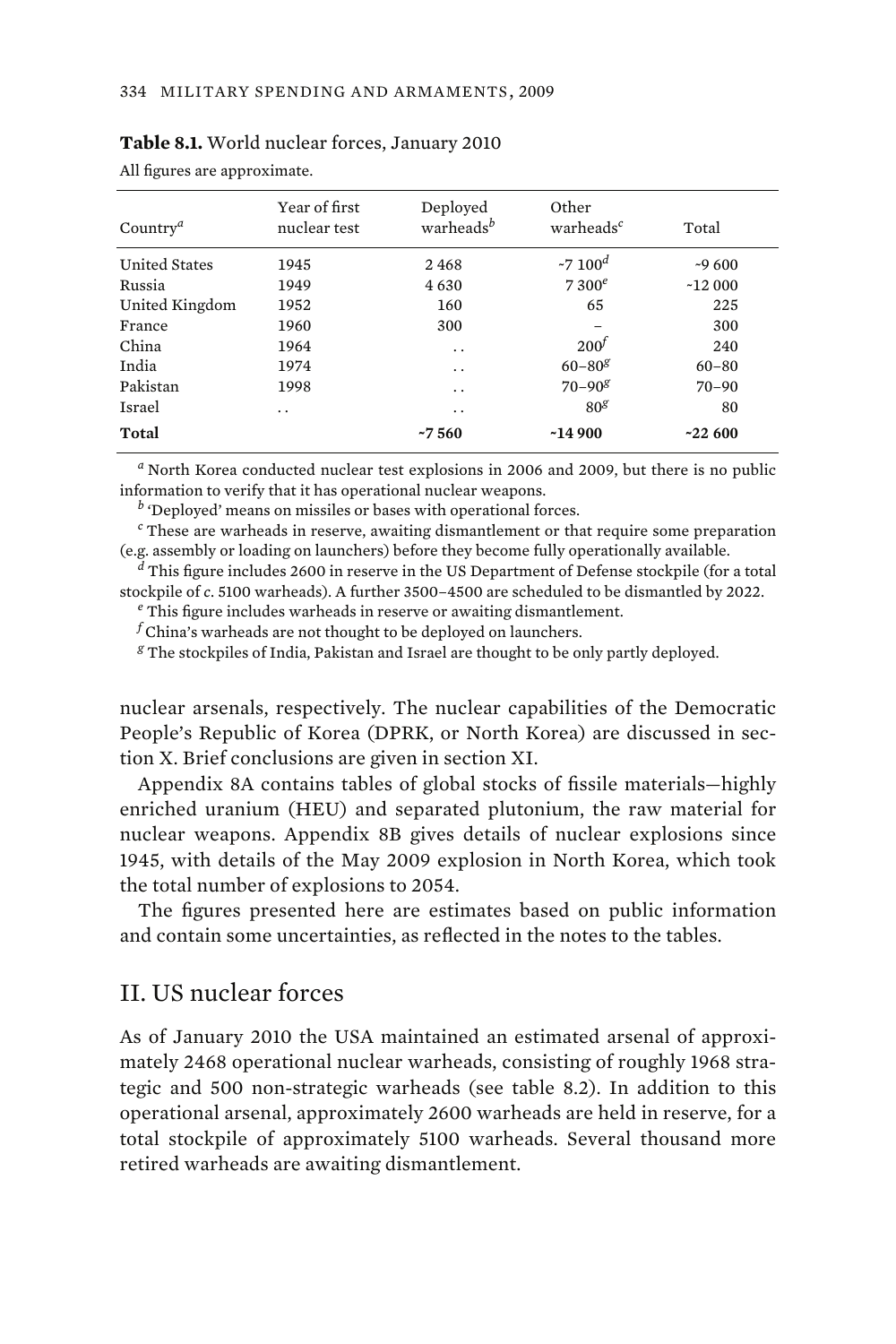This force level is a slight change compared with the estimate presented in *SIPRI Yearbook 2009*. 3 The change reflects the limited additional withdrawal from deployment of warheads on strategic nuclear delivery vehicles (intercontinental ballistic missiles, ICBMs; submarine-launched ballistic missiles, SLBMs; and long-range bombers), which has allowed the USA to go below the limit of 2200 operationally deployed strategic warheads three-and-a-half-years before the deadline set under SORT.<sup>4</sup>

The 2010 START Treaty, signed by US President Barack Obama and Russian President Dmitry Medvedev on 8 April 2010, will set a force level of 700 deployed strategic delivery vehicles and 1550 for their associated warheads to be reached seven years after ratification.<sup>5</sup> This represents a modest reduction in the level of 1700–2200 operationally deployed strategic warheads set by SORT and 1600 strategic delivery vehicles set by the 1991 START treaty.

The Nuclear Posture Review (NPR) published in April 2010 will set the US nuclear posture for the next 5-10 years.<sup>6</sup> Previous US Government proposals—as formulated in the 2001 NPR<sup>7</sup>—to build a new nuclear weapon production facility with a capacity to produce hundreds of nuclear weapons per year (later scaled back to 50–80 per year) were reformulated in December 2008 to a proposal to build a Chemistry and Metallurgy Research Replacement–Nuclear Facility (CMRR–NF) at Los Alamos National Laboratory (LANL) that would have a limited capacity to produce 20 pits (plutonium cores) per year and an emergency capacity of 80 pits.<sup>8</sup> The shift limits the vision presented by the 2001 NPR to create a 'responsive infrastructure' capable of quickly producing large numbers of warheads in response to unexpected developments.

A study completed in 2009 by the JASON panel of the Mitre Corporation rejects claims that it was necessary to build replacement warheads because of difficulties with certifying the reliability of existing warheads.<sup>9</sup> Even so, a

<sup>3</sup> Kile, S. N., Fedchenko, V. and Kristensen, H. M., 'World nuclear forces', *SIPRI Yearbook 2009.*<br><sup>4</sup> Norrie, B. S. and Kristensen, H. M., 'Nuclear potebook, U.S. nuclear forces, 2000', *Pullat* 

<sup>7</sup> US Department of Defense, 'Special briefing on the Nuclear Posture Review', Transcript, 9 Jan. 2002, <http://www.defense.gov/transcripts/transcript.aspx?transcriptid=1108>. See also Kristensen, H. M. and Handler, J., 'World nuclear forces', *SIPRI Yearbook 2002*, pp. 527–28. <sup>8</sup>

 US Department of Energy, National Nuclear Security Administration, 'Record of decision for the complex transformation supplemental programmatic environmental impact statement—operations involving plutonium, uranium, and the assembly and disassembly of nuclear weapons', *Federal Register*, vol. 73, no. 245 (19 Dec. 2008), pp. 77 644–56. <sup>9</sup>

 JASON Program Office, *Life Extension Program (LEP), Executive Summary*, Mitre Corporation, 9 Sep. 2009. The JASON panel is a group of independent scientists that advises the US Government on matters of science and technology.

Norris, R. S. and Kristensen, H. M., 'Nuclear notebook: U.S. nuclear forces, 2009', *Bulletin of the Atomic Scientists*, vol. 65, no. 2 (Mar. 2009). Under SORT, Russia and the USA are obligated to reduce their aggregate number of operationally deployed strategic nuclear warheads to no more than 1700–2200 each by 31 Dec. 2012.<br><sup>5</sup> For a summary and other details of the New START Treaty see annex A in this volume.

<sup>6</sup> US Department of Defense (DOD), *Nuclear Posture Review Report* (DOD: Washington, DC, Apr. 2010).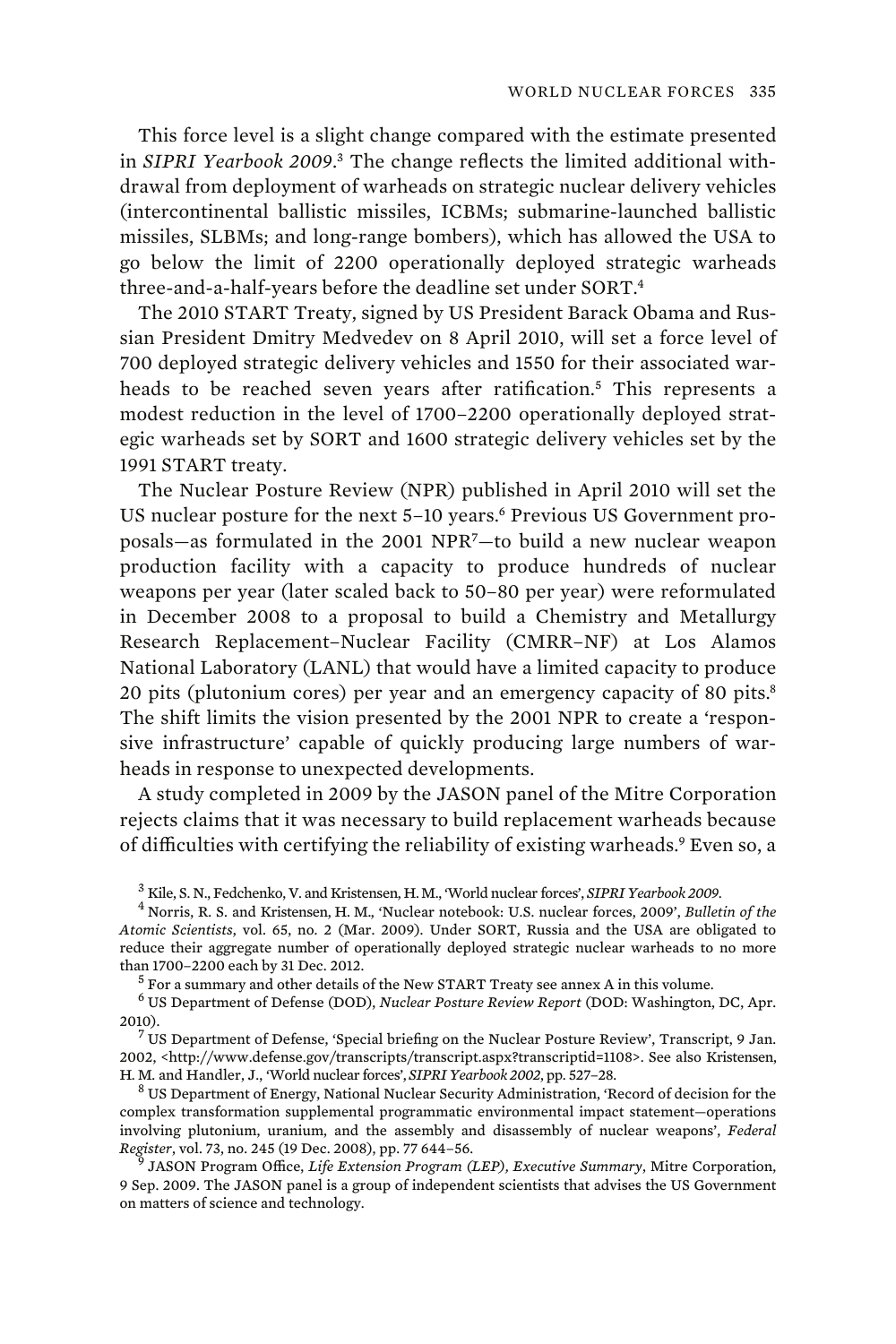| Type                         | Designation         | No.<br>deployed      | Year first<br>deployed | Range<br>$(km)^d$    | Warheads<br>x yield   | No. of<br>warheads |
|------------------------------|---------------------|----------------------|------------------------|----------------------|-----------------------|--------------------|
| <b>Strategic forces</b>      |                     |                      |                        |                      |                       | 1968               |
| Bombers <sup>b</sup>         |                     | 113/60               |                        |                      |                       | 316                |
| $B-52H$                      | Stratofortress      | 93/44                | 1961                   | 16 000               | ALCM 5-150 kt         | $216^c$            |
| $B-2$                        | Spirit              | 20/16                | 1994                   | 11000                | $B61-7, -11,$         | 100 <sup>d</sup>   |
|                              |                     |                      |                        |                      | B83-1 bombs           |                    |
| <b>ICBMs</b>                 |                     | 450                  |                        |                      |                       | 500                |
| $LGM-30G$                    | Minuteman III       |                      |                        |                      |                       |                    |
|                              | $Mk-12^e$           | (0)                  | 1970                   | 13 000               | $1 - 3 \times 170$ kt | $(0)^e$            |
|                              | $Mk-12A$            | 250                  | 1979                   | 13 000               | $1 - 3 \times 335$ kt | 250                |
|                              | Mk-21 SERV          | 200                  | 2006                   | 13 000               | $1 \times 300$ kt     | 250                |
| SSBNs/SLBMs                  |                     | 228                  |                        |                      |                       | 1 1 5 2            |
| <b>UGM-133A</b>              | Trident II $(D5)^f$ |                      |                        |                      |                       |                    |
|                              | $Mk-4$              | $\ddot{\phantom{0}}$ | 1992                   | >7400                | 4 x 100 kt            | 568                |
|                              | $Mk-4A$             | $\ddot{\phantom{0}}$ | 2008                   | >7400                | 4 x 100 kt            | 200                |
|                              | $Mk-5$              | $\ddot{\phantom{0}}$ | 1990                   | >7400                | 4 x 475 kt            | 384                |
| <b>Non-strategic forces</b>  |                     |                      |                        |                      |                       | 500                |
| B61-3, -4 bombs <sup>g</sup> |                     | $\ddot{\phantom{0}}$ | 1979                   | $\ddot{\phantom{0}}$ | $0.3 - 170$ kt        | 400                |
| Tomahawk SLCM                |                     | . .                  | 1984                   | 2500                 | $1 \times 5 - 150$ kt | $(100)^h$          |
| Total                        |                     |                      |                        |                      |                       | $2.468^t$          |
|                              |                     |                      |                        |                      |                       |                    |

#### **Table 8.2.** US nuclear forces, January 2010

. . = not available or not applicable; ( ) = uncertain figure; ALCM = air-launched cruise missile; ICBM = intercontinental ballistic missile; kt = kiloton; SERV = security-enhanced re-entry vehicle; SLBM = submarine-launched ballistic missile; SLCM = sea-launched cruise missile; SSBN = nuclear-powered ballistic missile submarine.

*a* Aircraft range is for illustrative purposes only; actual mission range will vary according to flight profile and weapon loading.

*b* For bombers, the first figure in the 'No. deployed' column is the total number in the inventory, including those for training, test and reserve. The second figure is for the primary mission inventory aircraft (i.e. the number of operational aircraft assigned for nuclear and conventional wartime missions). *<sup>c</sup>*

 $\epsilon$  All advanced cruise missiles (ACMs) have been retired and the total ALCM inventory has been reduced to 528, of which an estimated 216 are deployed on two bases. Under the 2010 New START Treaty, each nuclear bomber is attributed only 1 weapon. *<sup>d</sup>*

 $d$  Operational gravity bombs are only included for the B-2A bomber. The B-52H can also deliver bombs, but its nuclear mission is thought to be focused on ALCM since the bomber is not capable of penetrating modern air defence systems.

 $e$ <sup>e</sup> The Department of Defense missed the Sep. 2009 deadline for fully retiring the W62 warhead (which is loaded in the Mk-12 re-entry vehicle), although all have probably been removed from operational missiles.

 $^f$ Although D5 missiles are counted under START as carrying 8 warheads each, the US Navy is estimated to have downloaded each missile to an average of 4 warheads to meet the SORTmandated warhead ceiling. Delivery of the W76-1 warhead began in Oct. 2008. *<sup>g</sup>*

 The number of B61 bombs deployed in Europe was reduced by half between 2005 and 2006, to roughly 200.

*<sup>h</sup>* Another 190 W80-0 warheads are in inactive storage; the life-extension programme for the warhead has been deferred. The TLAM/N is being retired.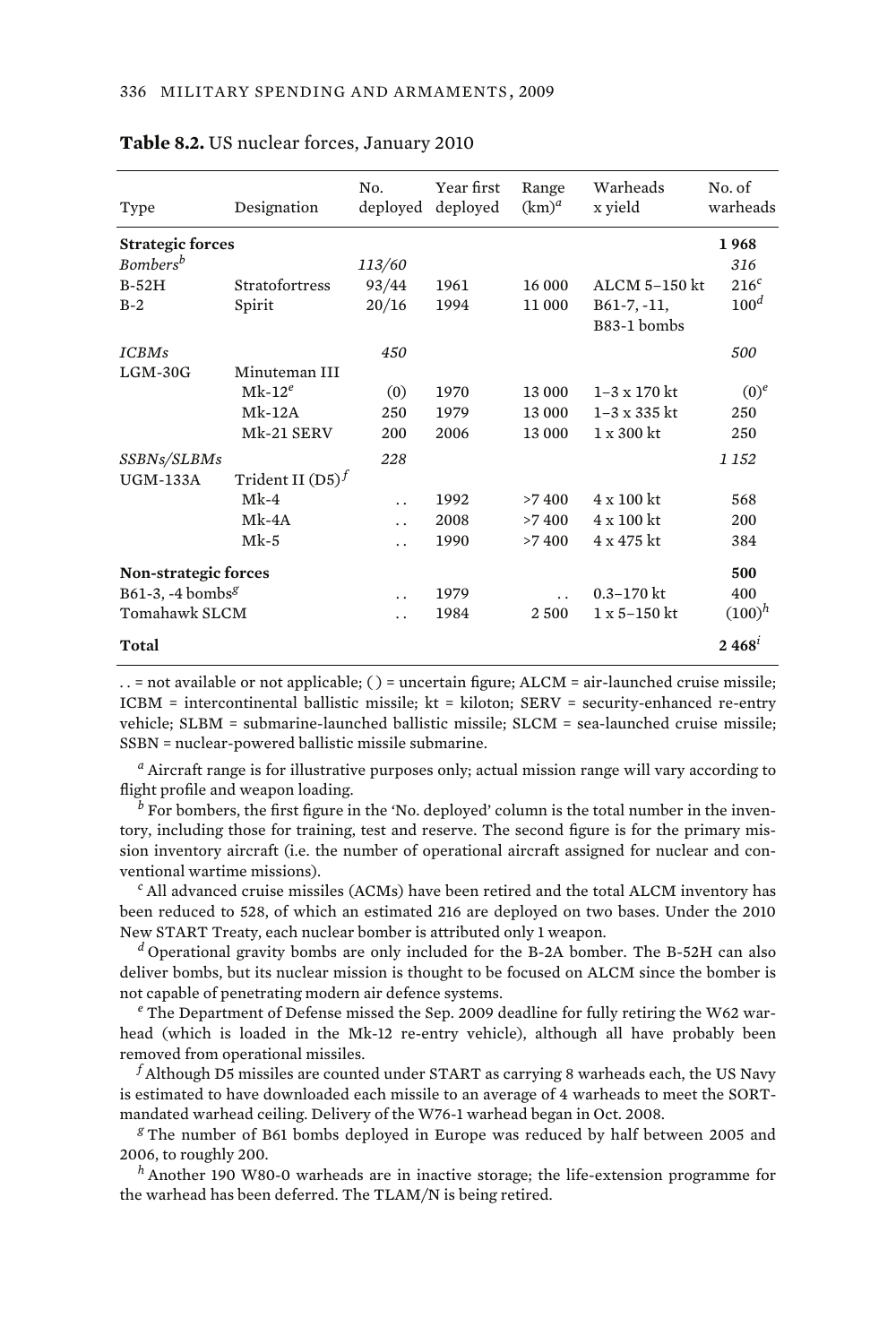*i* Including the additional *c*. 2600 warheads in reserve, the total stockpile is *c*. 5100 warheads. There are another 3500–4500 additional warheads awaiting dismantlement and a further *c*. 14 000 plutonium pits are stored at the Pantex Plant in Texas.

*Sources*: US Department of Defense, various budget reports and press releases; US Department of Energy, various budget reports and plans; US Department of State, START I Treaty Memoranda of Understanding, 1990–July 2009; US Department of Defense, various documents obtained under the Freedom of Information Act; US Air Force, US Navy and US Department of Energy, personal communication; 'Nuclear notebook', *Bulletin of the Atomic Scientists*, various issues; and authors' estimates.

debate is expected in 2010 on how much life extension programmes can change the designs of existing warheads.

In parallel with efforts to reduce the nuclear stockpile, the US Department of Defense (DOD) has revised its nuclear-strike plans to reflect new presidential guidance and a transition in war planning from the Single Integrated Operational Plan (SIOP) of the cold war to a set of smaller and more flexible strike plans. An updated strategic war plan—OPLAN (Operations Plan) 8010-08 Strategic Deterrence and Global Strike—was put into effect in December 2008, with an update published in February 2009. It focuses on Russia and China but also includes a series of strike options against four other adversaries. The plan is predominantly nuclear but also includes conventional strike options.<sup>10</sup>

To exercise OPLAN 8010, the US Strategic Command (STRATCOM) conducted the Global Thunder 09 nuclear exercise in September 2009 to test the readiness of ballistic missiles and long-range bombers. Shortly after the exercise, Russia requested an 'open display' of B-2 bombers at Whiteman Air Force Base (AFB), Missouri, and an ICBM re-entry vehicle on-site inspection at Warren AFB, Wyoming, in accordance with START.<sup>11</sup> These were the last Russian inspections in the USA under the treaty before it expired on 5 December 2009.

In an effort to increase the readiness and proficiency of its nuclear mission, the US Air Force (USAF) reorganized its nuclear command structure. The Air Force Global Strike Command (AFGSC) was formally activated at Barksdale AFB, Louisiana, on 7 August 2009. The new command took control of the USAF's ICBMs on 1 December 2009 and of its long-range bombers on 1 February 2010; this consolidated all strategic USAF wings

<sup>10</sup> Kristensen, H. M., 'Obama and the nuclear war plan', Federation of American Scientists (FAS) Strategic Security Blog, Feb. 2010, <http://www.fas.org/blog/ssp/2010/02/warplan.php>; and Kristensen, H. M., Norris, R. S. and Oelich, I., *From Counterforce to Minimal Deterrence* (Federation of American Scientists/Natural Resources Defense Council: Washington, DC, Apr. 2009). See also Kile, Fedchenko and Kristensen (note 3), p. 349.<br><sup>11</sup> Knee, D., 'Russians make history as START draws to end', *Air Force Print News Today*, 15 Sep.

<sup>2009, &</sup>lt;http://www.warren.af.mil/news/story.asp?id=123181490>.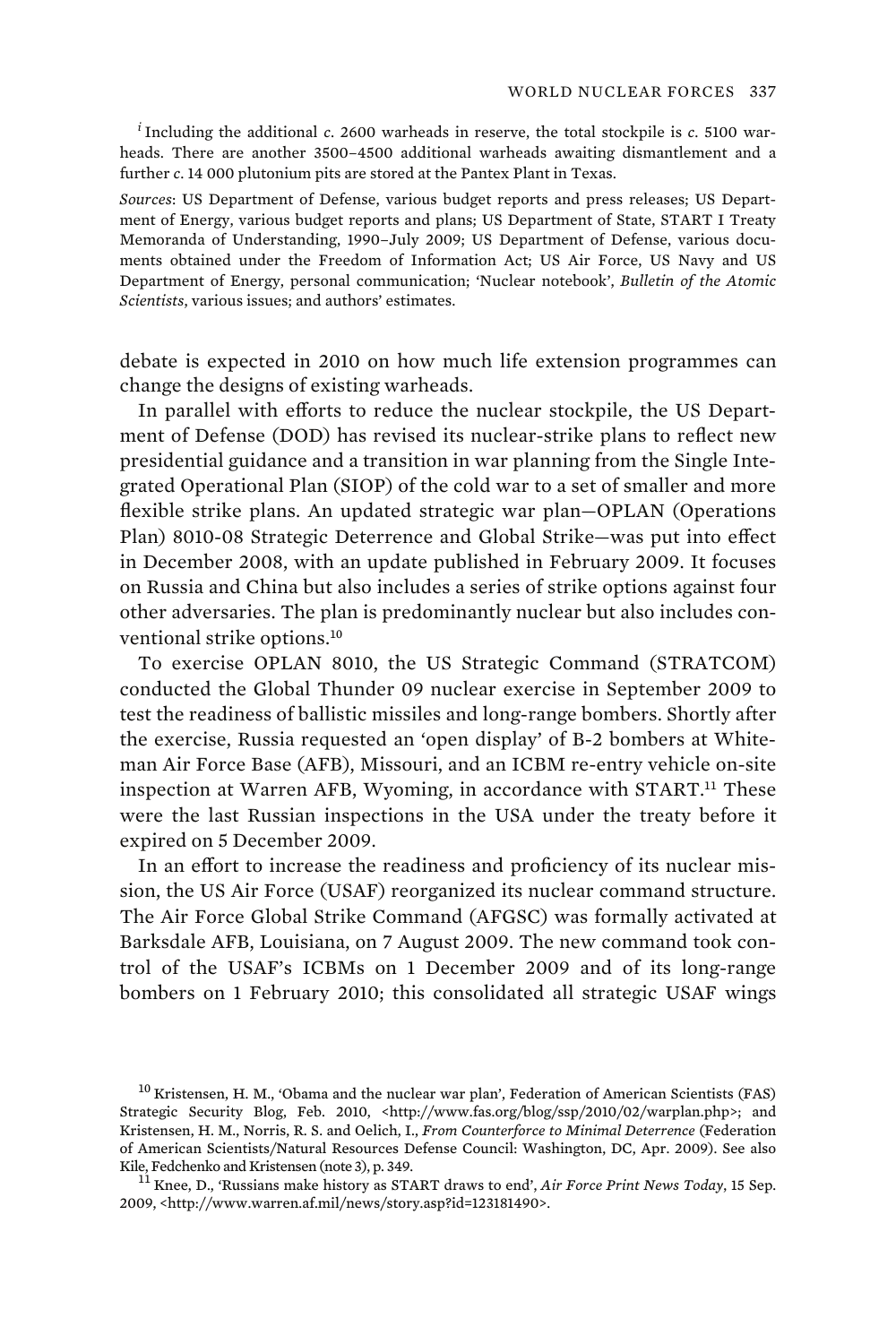under one command.<sup>12</sup> When fully operational, AFGSC will consist of more than 23 000 people. In addition, the standardization and training of nuclear inspection teams have been changed to improve the quality of the 10–14 nuclear surety inspections that are performed across the major commands each year.<sup>13</sup>

### **Strategic bombers**

The US Air Force has 20 B-2 and 93 B-52H bombers, of which 16 and 44, respectively, are thought to have nuclear missions. The USAF is studying options for a new nuclear-capable long-range strike aircraft to begin replacing the current bomber force from 2018.<sup>14</sup>

Approximately 316 nuclear warheads are estimated to be deployed with the bombers, including the aircraft-delivered B61-7, B61-11 (on the B-2 only) and B83-1 gravity bombs and the W80-1 warhead carried on airlaunched cruise missiles (ALCMs, on the B-52H only). Most of USAF ALCMs and bombs have been withdrawn from service due to the accelerated implementation of the 2004 Nuclear Weapons Stockpile Plan and to meet the SORT limit.

### **Land-based ballistic missiles**

The US ICBM force is changing significantly as part of the implementation of SORT. Approximately 500 warheads were deployed on 450 ICBMs as of January 2010, a reduction of 50 warheads compared with 2009. All W62 warheads have probably been removed from operational missiles, although the DOD missed its September 2009 deadline for retiring the weapon completely. As the 170-kiloton W62 is removed from the missiles, the modern 300-kt W87/Mk-21 security enhanced re-entry vehicle (SERV) is being installed. The increased power of the W87 warhead broadens the range of targets of the Minuteman III ICBM force. All missiles will carry only one warhead each, but several hundred additional warheads will be kept in storage for future upload if necessary.

The multi-year \$7 billion upgrade of the Minuteman III force is nearly complete. The service life of the Minuteman III missile has been extended to 2030, delaying plans to deploy a replacement ICBM in 2018. Develop-

<sup>&</sup>lt;sup>12</sup> US Air Force, Air Force Global Strike Command, 'Air Force Global Strike Command officials assume B-52, B-2 mission', News release, 1 Feb. 2010, <http://www.afgsc.af.mil/news/story.asp?id=

<sup>&</sup>lt;sup>13</sup> US Air Force Inspection Agency, 'Air Force officials establish core team for nuclear surety inspections', 31 Aug. 2009, <http://www.af.mil/news/story.asp?id=123159500>.<br><sup>14</sup> US Department of Defense, 'Aircraft investment plan, fiscal years (FY) 2011–2040', Submitted

with the FY 2011 budget, Feb. 2010, <http://www.militarytimes.com/static/projects/pages/30year aviation.pdf>.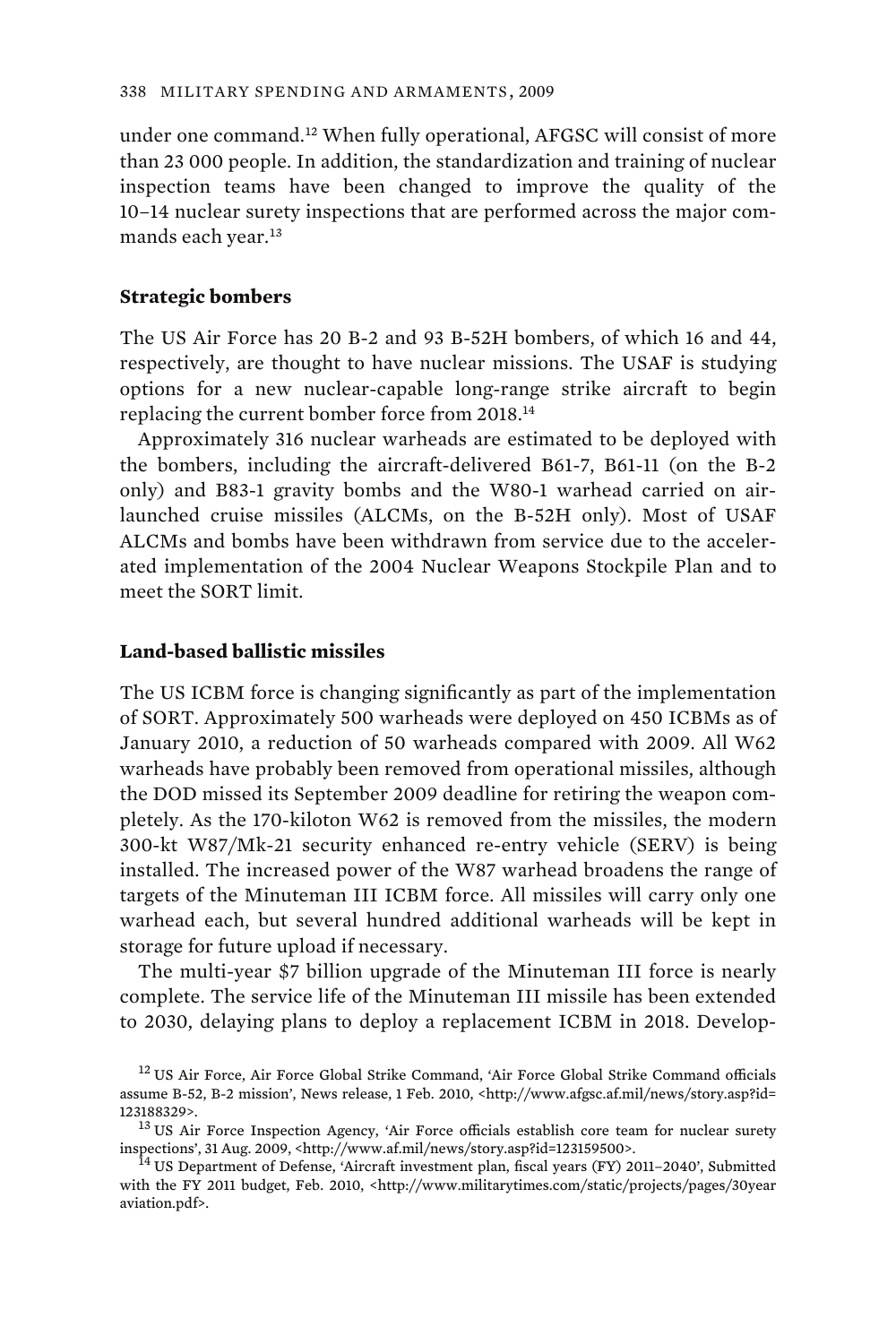ment work on a follow-on missile continues, to replace the Minuteman III in 2030–40.

There were two Minuteman III flight tests in 2009, compared to four in 2008. A missile taken from Minot AFB, North Dakota, was launched from Vandenberg AFB, California, on 29 June. The three unarmed W78/Mk-12A re-entry vehicles landed near Kwajalein Atoll, Marshall Islands, approximately 6740 kilometres away.<sup>15</sup> On 23 August a Minuteman III, probably taken from Malmstrom AFB, Montana, was test-launched with a single re-entry vehicle to the same range.<sup>16</sup>

In addition to test launches, the ICBM wings conducted several nuclear exercises during 2009. In June, 11 national agencies and 1300 personnel conducted Nuclear Weapons Accident/Incident Exercise 2009 at Warren AFB in a simulated terrorist attack against the base. This was the largest and most complex exercise ever conducted at an ICBM base.<sup>17</sup>

### **Ballistic missile submarines**

On 27 March 2009 the USS *Alaska* nuclear-powered ballistic missile submarine (SSBN) arrived at Kings Bay Naval Submarine Base, Georgia, after completing a 26-month refuelling overhaul at Norfolk Naval Shipyard, Virginia. The submarine was previously based at Bangor Naval Submarine Base, Washington. The transfer to the Atlantic Ocean increases the number of SSBNs based at Kings Bay from five to six. The remaining eight SSBNs are based at Kitsap Naval Base near Bangor, Washington. Similarly to the USAF command reorganization, the US Navy decided in 2009 to split command of its Trident submarine groups into two, one overseeing Submarine Group 10 at Kings Bay and the other overseeing Submarine Group 9 at Kitsap. Submarine Group 10 will be further subdivided, with one commodore for the SSBNs of Submarine Squadron 20 and another for the nuclear-powered cruise missile submarines (SSGNs) of Submarine Squadron 16.<sup>18</sup>

All 14 US Navy Ohio Class SSBNs carry Trident II (D5) missiles. Twelve operational SSBNs carry a total of 288 D5 SLBMs, which are estimated to carry an average of 4 warheads each, for a total of about 1152 warheads. (Two additional SSBNs are undergoing overhaul at any given time, and

<sup>&</sup>lt;sup>15</sup> US Air Force, Vandenberg Air Force Base, 'Vandenberg successfully launches Minuteman III', News release, 29 June 2009, <http://www.vandenberg.af.mil/news/story.asp?id=123156457>.

 $^{16}$  US Air Force, Vandenberg Air Force Base, 'Vandenberg launches Minuteman III', News release, 23 Aug. 2009, <http://www.vandenberg.af.mil/news/story.asp?id=123164556>.

<sup>&</sup>lt;sup>17</sup> US Air Force, Warren Air Force Base, 'Warren hosts national-level exercise', News release, 26 June 2009, <http://www.warren.af.mil/news/story.asp?id=123156188>.

<sup>&</sup>lt;sup>18</sup> US Navy, Submarine Group 10 Public Affairs, 'Navy's only combined submarine squadron splits to enhance warfighting readiness', 30 Mar. 2009, <http://www.navy.mil/search/display.asp?story\_ id=43845>.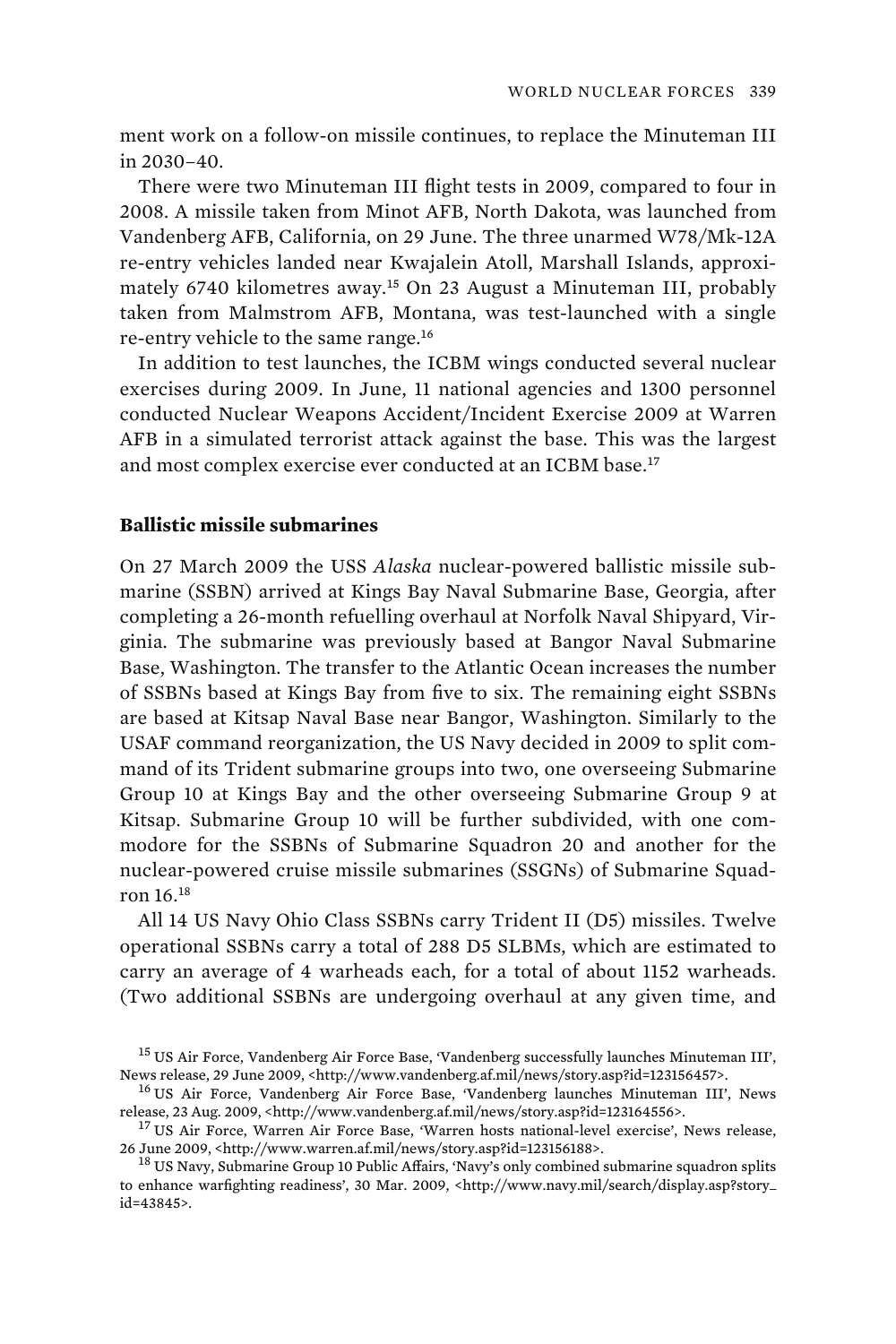their 48 missiles and 192 warheads are not included in the total.) With eight SSBNs based in the Pacific Ocean and six in the Atlantic Ocean, and a patrol rate comparable to that during the cold war, more than 60 per cent of US SSBN patrols now take place in the Pacific (compared to an average of only 15 per cent during the 1980s). This change reflects a shift in focus of the USA's post-cold war planners to China and other potential adversaries in the Pacific region.

The rate of production of the D5LE SLBM, a modified version of the D5, which began in 2008, doubled to 24 missiles in 2009. A total of 108 missiles will be purchased by 2012, at a cost of more than \$4 billion.<sup>19</sup> The first D5LE will be deployed in 2010. The modified D5 will arm the Ohio Class SSBNs for the rest of their service lives, which have been extended from 30 to 44 years.

The oldest SSBN is scheduled to retire in 2027 followed by the next boat in 2030, reducing the SSBN force to 12. To offset subsequent retirements, the US Navy plans to begin construction of the first of a new SSBN class in 2019, the second in 2022, and one each year in  $2024-33$ <sup>20</sup> The first  $SSBN(X)$ , as the new class is currently called, is scheduled to become operational in 2029. It is likely to carry fewer missiles than the current Ohio Class—probably 16—to permit more boats under future arms control agreements and provide greater operational flexibility. The new SSBN programme is projected to cost at least \$80 billion.<sup>21</sup>

Delivery of the W76-1/Mk-4A warhead, a modernized version of the existing W76/Mk-4, began in 2008. The W76-1/Mk-4A warhead is equipped with a new fuse that allows more flexibility in setting the height of burst to 'enable W76 to take advantage of [the] higher accuracy of [the] D5 missile' and bring more targets, including hard targets, within range.<sup>22</sup> The first warhead was delivered to the US Navy in late October 2008, and entered the stockpile in late-February 2009. Production of approximately 2000 W76-1 warheads is planned up to 2017, four years earlier than previously planned.<sup>23</sup>

During 2009, US SSBNs test-launched four D5 missiles: one from the USS *Alabama* in the Pacific on 13 February; two from the USS *West Virginia* in the Atlantic on 3–4 September; and one from the USS *Alaska* in the

<sup>19</sup> US Department of the Navy, *Fiscal Year (FY) 2010 Budget Estimates, Justification of Estimates: Weapons Procurement (P-1)* (Department of the Navy: Washington, DC, May 2009), pp. 1–5.

<sup>20</sup> O'Rourke, R., *Navy Force Structure and Shipbuilding Plans: Background and Issues for Congress*, Congressional Research Service (CRS) Report for Congress RL32665 (US Congress, CRS: Washington, DC, 22 Dec. 2009), pp. 7, 11. 21 O'Rourke (note 20), p. 29. 22 US Department of Energy (DOE), Office of Defense Programs, *Stockpile Stewardship and* 

*Management Plan: First Annual Update*, partially declassified and released under the US Freedom of Information Act (DOE: Washington, DC, Oct. 1997), p. 1-14. 23 Norris, R. S. and Kristensen, H. M., 'Nuclear notebook: U.S. nuclear forces, 2010', *Bulletin of the* 

*Atomic Scientists*, vol. 66, no. 3 (May/June 2010).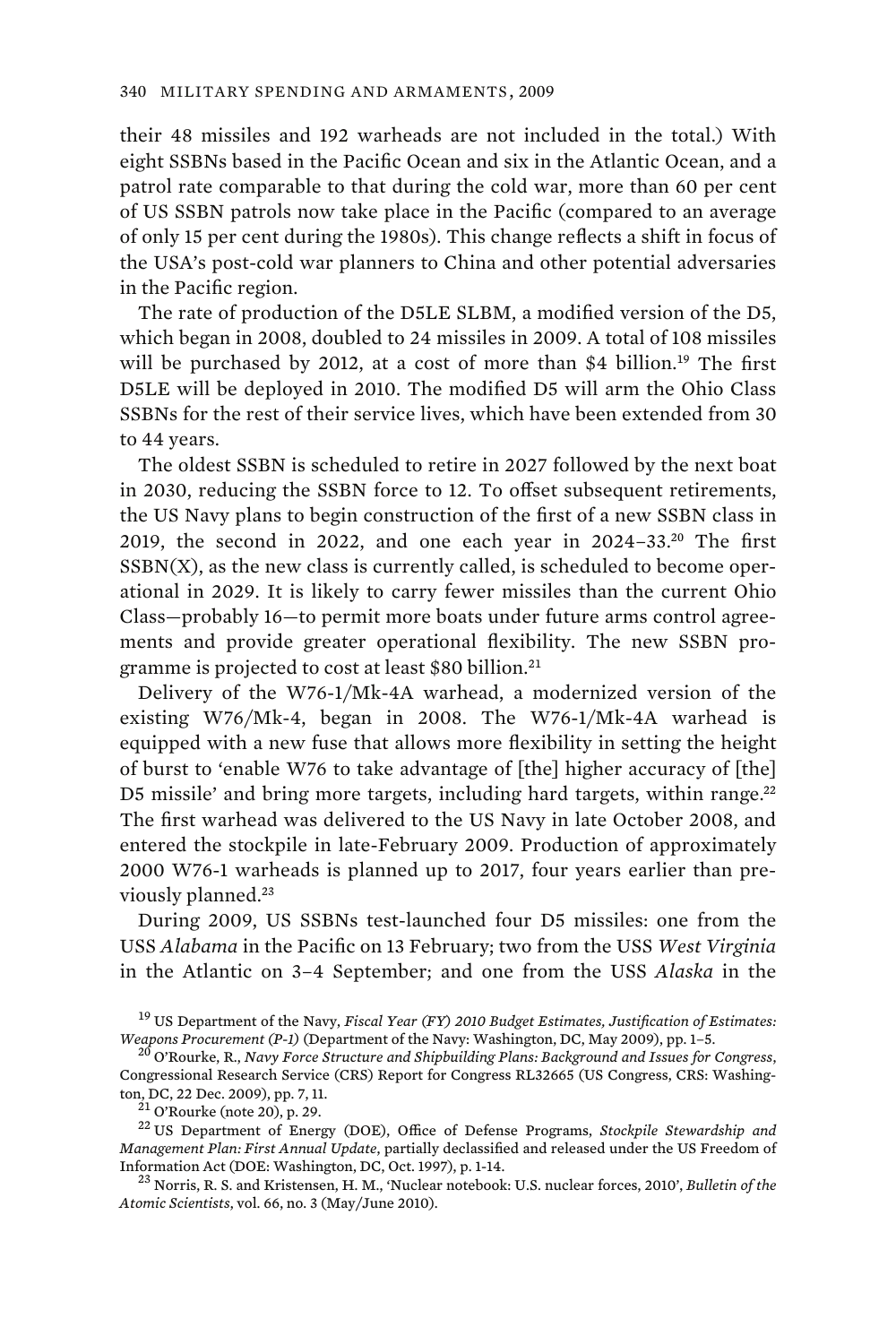Atlantic on 19 December, marking the 130th consecutive successful flight test of the D5 since 1989.

### **Non-strategic nuclear weapons**<sup>24</sup>

As of January 2010 the USA retained approximately 500 active non-strategic nuclear warheads. These consisted of approximately 400 B61 gravity bombs and 100 W80-0 warheads for the sea-launched Tomahawk cruise missiles (TLAM/Ns, from Tomahawk land-attack missile, nuclear). Another 800 non-strategic warheads, including 190 W80-0 warheads, are in inactive storage.

Approximately 200 B61 bombs are deployed in Europe at six airbases in five European members of the North Atlantic Treaty Organization (NATO): Belgium, Germany, Italy, the Netherlands and Turkey.<sup>25</sup> The aircraft of non-nuclear weapon NATO countries that are assigned nuclear strike missions with US nuclear weapons include Belgian and Dutch F-16 aircraft and German and Italian Tornado combat aircraft. The US arsenal in Europe may include inactive bombs. A portion of the new Joint Strike Fighter (F-35 Block IV) force may eventually be nuclear-capable.

TLAM/Ns are earmarked for deployment on selected Los Angeles, Improved Los Angeles and Virginia Class nuclear-powered attack submarines (SSNs, from ship submersible nuclear). TLAM/Ns have not been deployed since 1992, and will be retired in the near future.<sup>26</sup>

### **Nuclear warhead stockpile management and modernization**

The total US stockpile of roughly 5100 warheads is organized in two overall categories: active and inactive warheads. The deployed category includes 2468 intact warheads (with all the components) that are deployed on operational delivery systems. The approximately 2600 non-deployed warheads are either (*a*) active in the 'responsive force' that can be deployed on operational delivery systems in a relatively short time, or (*b*) inactive in longterm storage with their limited-life components (e.g. tritium) removed. In addition, 3500–4500 other warheads are awaiting dismantlement.

The USA keeps nearly 5000 pits (cores) in storage at the Pantex Plant as a strategic reserve. Another 9000 pits held at Pantex make up most of the

 $24$  The sizes of the Russian and US inventories of non-strategic nuclear weapons are not limited by any legally binding arms control agreement, including the 2010 New START Treaty.  $^{25}$  All B61 bombs were apparently withdrawn from Ramstein Air Base, Germany, in 2005 and RAF

Lakenheath, UK, in 2008. On the history and status of US nuclear weapons in Europe see Kristensen, H. M., 'U.S. nuclear weapons removed from the United Kingdom', FAS Strategic Security Blog, Federation of American Scientists, 26 June 2008, <http://www.fas.org/blog/ssp/2008/06/usnuclear-weapons-withdrawn-from-the-united-kingdom.php>.  $^{26}$  Norris and Kristensen (note 23).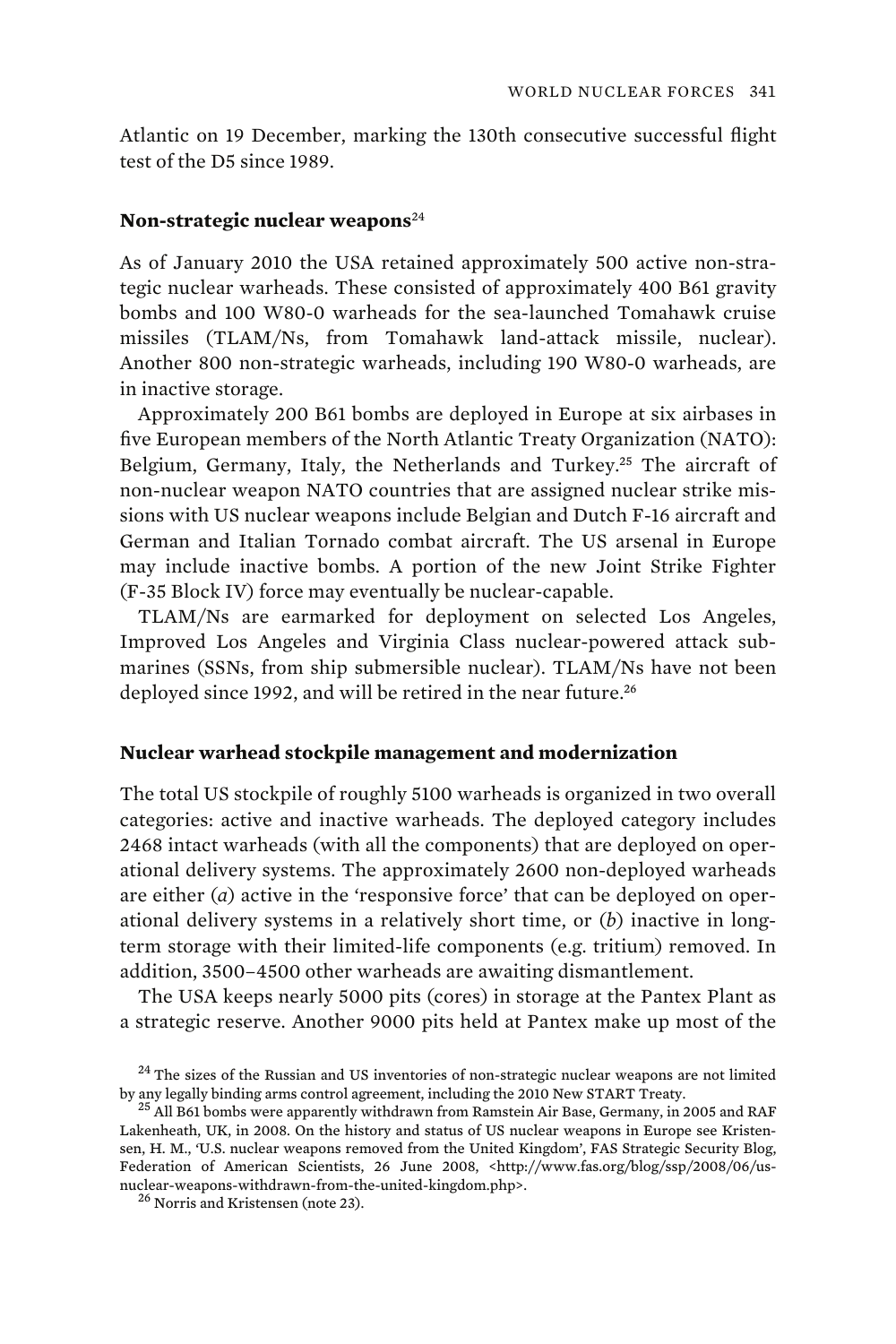43 tonnes of weapon-grade plutonium previously declared in excess of military needs since 1993.<sup>27</sup> All of these pits come from retired warheads. Approximately 5000 canned assemblies (thermonuclear secondaries) are kept at the Oak Ridge Y-12 Plant, Tennessee.

# III. Russian nuclear forces

As of January 2010 Russia had an estimated 4500 operational nuclear warheads (see table 8.3). Russia continues to reduce its strategic nuclear forces in accordance with its commitments under SORT and as part of a doctrinal shift away from a 'substantially redundant' (*suschestvenno izbytochnyi*) towards a 'minimally sufficient' (*garantirovanno dostatochnyi*) deterrence posture. Russia's new National Security Strategy, approved in May 2009, states that it will maintain parity with the USA in the area of offensive strategic weapons in the most cost-effective way.28 According to a senior Russian military planner, Russia's strategic nuclear forces can guarantee 'minimally sufficient' deterrence until 2015–20 within the force ceilings imposed by SORT, even if the USA develops a ballistic missile defence (BMD) system. However, he added that the strategic forces would need qualitative improvements to enhance their survivability and ability to penetrate missile defences in the future.<sup>29</sup> As explained by a Russian missile designer, 'enhanced survivability' refers to the newer missile systems' ability to deliver both launch-on-warning and second-strike capabilities in response to a nuclear attack.<sup>30</sup> In light of these criteria, Russia has prioritized the development and deployment of a road-mobile ICBM with multiple independently-targetable re-entry vehicles (MIRVs) and a new type of SLBM.

### **Strategic bombers**

Russia's strategic aviation units are grouped under the 37th Air Army of the Supreme High Command (Strategic) of the Russian Air Force. They include the 22nd Guards Heavy Bomber Division (Engels and Ryazan), with 13 Tu-160, 16 Tu-95MS16 and 7 Tu-95MS6 aircraft; and the 326th Heavy Bomber Division (Ukrainka), with 15 Tu-95MS16 and 25 Tu-95MS6 aircraft. The 37th Air Army also comprises four divisions of Tu-22M3

<sup>&</sup>lt;sup>27</sup> On the USA's stocks of weapon-grade plutonium and HEU see appendix 8A.<br><sup>28</sup> [National Security Strategy of the Russian Federation for the period until 2020], Presidential<br>Decree no. 537, 12 May 2009, <http://www.scrf

<sup>&</sup>lt;sup>29</sup> Umnov, S., [Russia's SNF: building up ballistic missile defence penetration capacities], *Voenno-Promyshlennyi Kur'er*, 8-14 Mar. 2006.

*Promyshlennyi Kur'er*, 8–14 Mar. 2006. 30 Pulin, G., [Reliability of the nuclear shield], *Voenno-Promyshlennyi Kur'er*, 18–24 June 2008.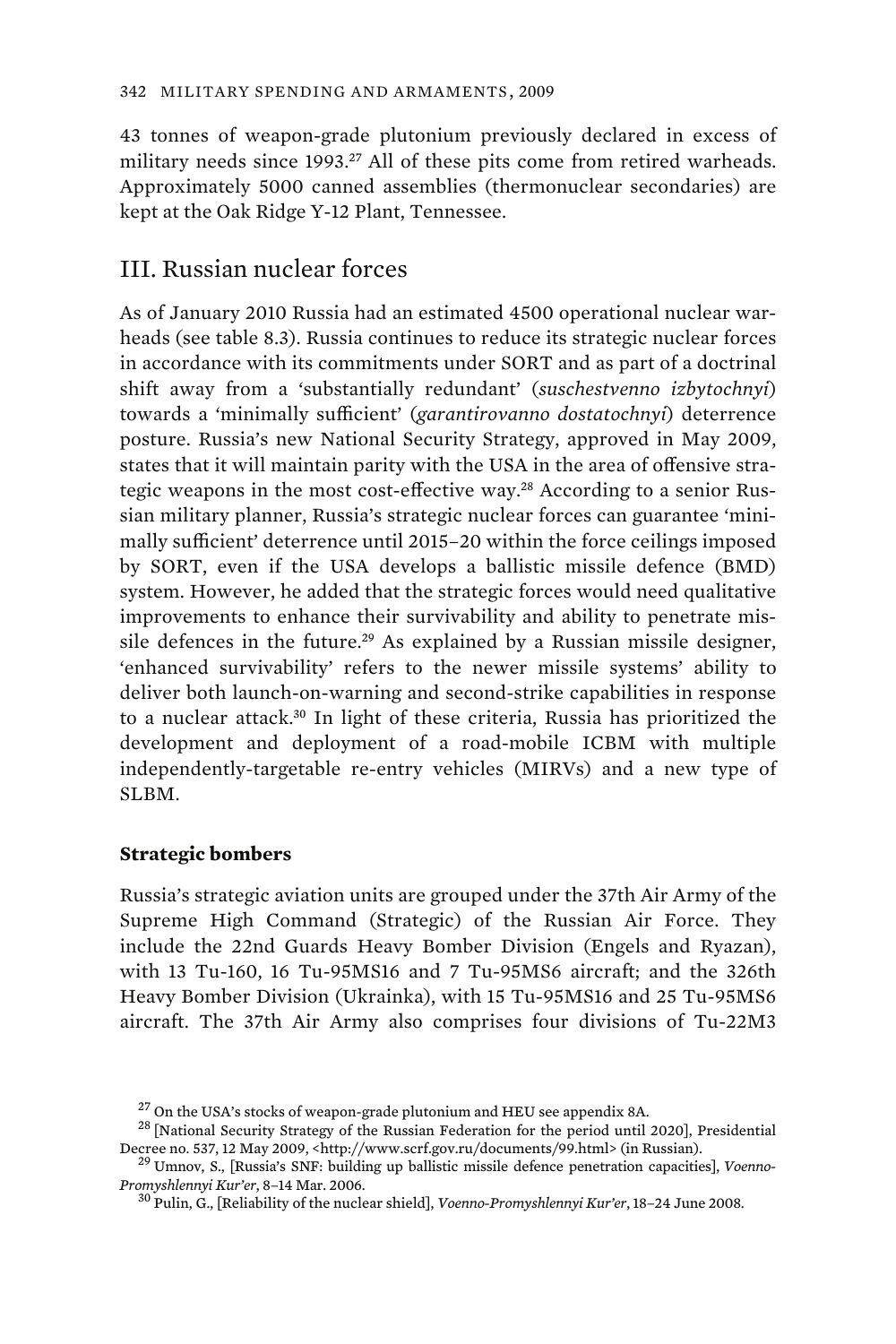bombers.<sup>31</sup> In 2009 Russia continued to conduct regular strategic bomber patrols and announced that it had begun development of a new stealth strategic bomber, expected to enter service in 2025–30.<sup>32</sup>

### **Land-based ballistic missiles**

The Russian Strategic Rocket Forces (SRF) consist of three missile armies: the 27th Guards Missile Army (five divisions, based in Vladimir), the 31st Missile Army (two divisions, based in Orenburg) and the 33rd Guards Missile Army (four divisions, based in Omsk).<sup>33</sup> In 2008 it was announced that the SRF would be reduced to two missile armies (four silo-based and five mobile divisions) by 1 January 2016.<sup>34</sup>

As of January 2010, Russia had on combat duty approximately 50 RS-20V Voevoda heavy ICBMs.<sup>35</sup> This is a silo-based, two-stage, liquid-propellant ICBM, which entered into service in 1988–92.<sup>36</sup> An older version, the RS-20B, was reportedly retired from service in 2009.37 Instead of dismantlement, the SRF sometimes refurbishes RS-20Bs as Dnepr space launch vehicles (SLVs). On 30 July 2009 a Dnepr SLV put six commercial satellites into orbit.<sup>38</sup> At the end of 2009 the SRF extended the service life of the RS-20V to 23 years. This followed the successful launch on 24 December of an RS-20V from Dombarovsky missile base, Orenburg Region, to Kamchatka Peninsula.<sup>39</sup> Russia is reportedly planning to develop a new liquid-propellant heavy ICBM by 2016 as a future replacement for the  $RS-20V<sub>.40</sub>$ 

As of January 2010 Russia had approximately 60 RS-18 missiles deployed.<sup>41</sup> The RS-18 is a silo-based, two-stage, liquid-propellant ICBM carrying up to six warheads, which entered into service in 1980.<sup>42</sup> Its ser-

<sup>31</sup> US Department of State, 'Russian Federation MOU data', July 2009, pp. 61–62; and 'Strategic<br>aviation', Russian Strategic Nuclear Forces Blog, 5 Jan. 2010, <http://russianforces.org/aviation/>.

<sup>32</sup> 'Russia could double number of bombers on strategic patrols-general', RIA Novosti, 22 Dec. 2009, <http://en.rian.ru/russia/20091222/157325197.html>; and 'Russia to develop new strategic

*the Atomic Scientists*, vol. 66, no. 1 (Jan./Feb. 2010), p. 76. 36 Lennox, D. (ed.), *Jane's Strategic Weapon Systems*, no. 51 (Jane's Information Group: Coulsdon,

July 2009), pp. 160–62.<br><sup>37</sup> [In 2009 SRF conducted three successful ICBM launches—General Shvaichenko], ARMS-<br>TASS, 16 Dec. 2009, <http://armsshow.itar-tass.com/?page=article&aid=79161&cid=44>.

 $^{38}$  Russian Ministry of Defence, [Launch of the RS-20B missile], 30 July 2009, <http://www.mil.

ru/848/1045/1275/rvsn/19220/index.shtml?id=65401>.<br><sup>39</sup> 'Russia test-fires Voyevoda ICBM', RIA Novosti, 24 Dec. 2009, <http://en.rian.ru/russia/2009<br>1224/157339099.html>.

 $^{40^{\prime}}$ Russia says destroyed 9 ICBMs in 2009 under START 1 arms pact', RIA Novosti, 16 Dec. 2009, % $\cdot$ http://en.rian.ru/russia/20091216/157256398.html - 41 Norris and Kristensen (note 35), p. 76. 42 Lennox, ed. (note 36), pp. 159–60.

<sup>&</sup>lt;sup>33</sup> US Department of State (note 31).<br><sup>34</sup> Isby, D. C., 'Russian SRF plans structural changes', *Jane's Missiles and Rockets*, vol. 13, no. 2 (Feb. 2009).<br><sup>35</sup> Norris, R. S. and Kristensen, H. M., 'Nuclear notebook: Russ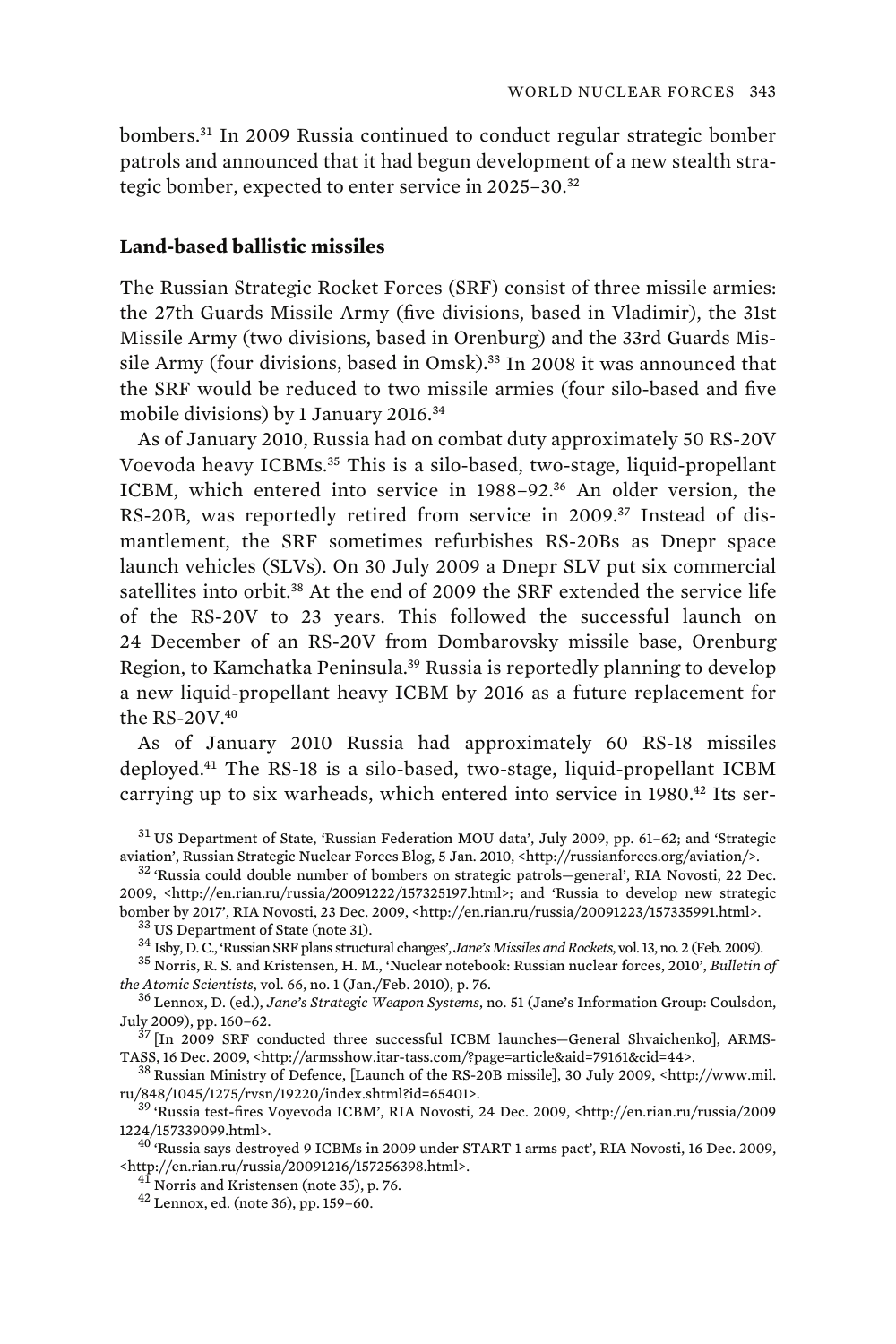| Type/Russian designation                                    | No.          | Year first  | Range                | Warhead                     | No. of               |
|-------------------------------------------------------------|--------------|-------------|----------------------|-----------------------------|----------------------|
| (NATO designation)                                          | deployed     | deploved    | $(km)^d$             | loading                     | warheads             |
| <b>Strategic offensive forces</b>                           |              |             |                      |                             | 2510                 |
| <b>Bombers</b>                                              | 76           |             |                      |                             | 844                  |
| Tu-95MS6 (Bear-H6)                                          | 32           | 1981        | 6 500-               | $6 \times AS-15A$           | 192                  |
|                                                             |              |             | 10 500               | ALCMs, bombs                |                      |
| Tu-95MS16 (Bear-H16)                                        | 31           | 1981        | 6 500-               | 16 x AS-15A                 | 496                  |
|                                                             |              |             | 10 500               | ALCMs, bombs                |                      |
| Tu-160 (Blackjack)                                          | 13           | 1987        | $10500 -$            | 12 x AS-15B                 | 156                  |
|                                                             |              |             | 13 200               | ALCMs or AS-16              |                      |
|                                                             |              |             |                      | SRAMs, bombs                |                      |
| ICBMs                                                       | 331          |             |                      |                             | 1090                 |
| RS-20V Voevoda (SS-18 Satan)                                | $-50$        | 1992        | 11 000-              | 10 x 500-800 kt ~500        |                      |
|                                                             |              |             | 15 000               |                             |                      |
| RS-18 (SS-19 Stiletto)                                      | $-60$        | 1980        | 10 000               | $6 \times 400$ kt           | $-360$               |
| RS-12M Topol (SS-25 Sickle)                                 | $-150$       | 1985        | 10 500               | $1 \times 800$ kt           | $-150$               |
| RS-12M2 Topol-M (SS-27)                                     | 50           | 1997        | 10 500               | $1 \times 800$ kt           | 50                   |
| RS-12M1 Topol-M (SS-27)                                     | 18           | 2006        | 10 500               | 1 x (800 kt)                | 18                   |
| RS-24 (SS-27 Mod 2)                                         | (3)          | $(2010-11)$ | 10 500               | $4 \times (400 \text{ kt})$ | (12)                 |
| <b>SLBMs</b>                                                | 160          |             |                      |                             | 576                  |
| RSM-50 Volna                                                | 64           | 1978        | 6500                 | $3 \times 50$ kt            | 192                  |
| (SS-N-18 M1 Stingray)                                       |              |             |                      |                             |                      |
| RSM-54 Sineva (SS-N-23 Skiff)                               | 96           | 1986/2007   | 9 0 0 0              | 4 x 100 kt                  | 384                  |
| RSM-56 Bulava (SS-NX-30)                                    | $\mathbf{0}$ | $(2010-11)$ | >8 0 5 0             | 6 x (100 kt)                | 0                    |
| <b>Strategic defensive forces</b>                           |              |             |                      |                             |                      |
| $ABMs^b$                                                    | $-2150$      |             |                      |                             | ~1700                |
| 53T6 (SH-08 Gazelle)                                        | 68           | 1986        | $\ddot{\phantom{a}}$ | $1 \times 10$ kt            | 68                   |
| S-300 (SA-10/20 Grumble)                                    | 1900         | 1980        | $\ddot{\phantom{0}}$ | low kt                      | $-600$               |
| S-400 Triumf (SA-21 Growler)                                | $-200$       | 2007        |                      | $\ddot{\phantom{0}}$        | $\ddot{\phantom{0}}$ |
|                                                             |              |             |                      |                             |                      |
| <b>Non-strategic forces</b><br>Land-based non-strategic     | 524          |             |                      |                             | $-650$               |
| bombers <sup>c</sup>                                        |              |             |                      |                             |                      |
| Tu-22M (Backfire)                                           | 124          | 1974        | $\ddotsc$            | 2 x AS-4 ASM, bombs         |                      |
| Su-24 (Fencer)                                              | 400          | 1974        | $\ddot{\phantom{a}}$ | 2 x bombs                   |                      |
|                                                             |              |             |                      |                             |                      |
| Naval non-strategic attack<br>aircraft                      | 179          |             |                      |                             | $-240$               |
| Tu-22M (Backfire)                                           | 58           | 1974        | $\ddotsc$            | 2 x AS-4 ASM, bombs         |                      |
| Su-24 (Fencer)                                              | 58           | 1974        | $\ddotsc$            | 2 x bombs                   |                      |
| Be-12 (Mail)/Il-38 (May)                                    | 63           | 1967/68     | $\ddot{\phantom{a}}$ | 1 x depth bomb              |                      |
|                                                             |              |             |                      |                             |                      |
| <b>SLCMs</b><br>SS-N-9, SS-N-12, SS-N-19, SS-N-21, SS-N-22  |              |             |                      |                             | $-280$               |
| ASW and SAM weapons                                         |              |             |                      |                             | $-250$               |
| SS-N-15/16, SA-N-1/3/6, depth bombs, torpedoes <sup>c</sup> |              |             |                      |                             |                      |
| Total defensive and non-strategic                           |              |             |                      |                             | $-2120$              |
| Total                                                       |              |             |                      |                             | ~4 630 <sup>d</sup>  |
|                                                             |              |             |                      |                             |                      |

# **Table 8.3.** Russian nuclear forces, January 2010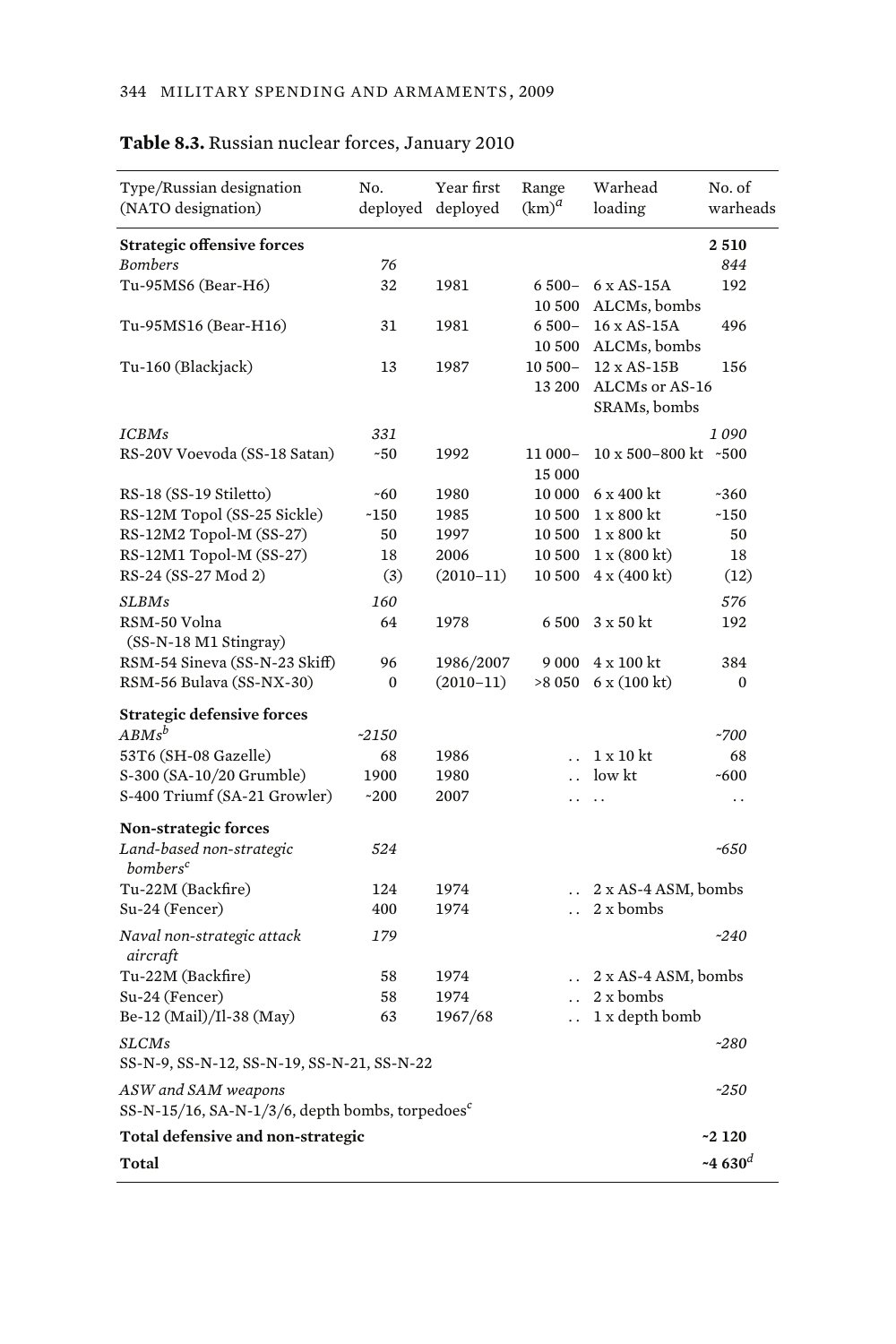. . = not available or not applicable; ( ) = uncertain figure; ABM = anti-ballistic missiles; ALCM = air-launched cruise missile; ASM = air-to-surface missile; ASW = Anti-submarine warfare; ICBM = intercontinental ballistic missile; kt = kiloton; NATO = North Atlantic Treaty Organization; SAM = surface-to-air missile; SLBM = submarine-launched ballistic missile; SLCM = sea-launched cruise missile; SRAM = short-range attack missile; SSBN = nuclear-powered ballistic missile submarine.

*a* Aircraft range is for illustrative purposes only; actual mission range will vary according to flight profile and weapon loading.

*b* The 51T6 (SH-11 Gorgon) is no longer operational. The S-300P (SA-10 Grumble), S-300V (SA-12A Gladiator, SA-12B Giant) and S-400 may have some capability against some ballistic missiles. Only a third of 1900 deployed S-300s are counted as having nuclear capability.

*c* These figures assume that only half of land-based strike aircraft have nuclear missions. Surface ships are not estimated to be assigned nuclear torpedoes.

 An additional *c*. 7300 warheads are estimated to be in reserve or awaiting dismantlement for a total stockpile of *c*. 12 000 warheads.

*Sources*: US Department of State, START I Treaty Memoranda of Understanding, 1990–July 2009; US Air Force, National Air and Space Intelligence Center (NASIC), *Ballistic and Cruise Missile Threat* (NASIC: Wright-Patterson Air Force Base, OH, June 2009); US Central Intelligence Agency, National Intelligence Council, 'Foreign missile developments and the ballistic missile threat through 2015' (unclassified summary), Dec. 2001, <http://www.fas.org/ spp/starwars/CIA-NIE.htm>; US Department of Defense, 'Proliferation: threat and response', Washington, DC, Jan. 2001, <http://www.fas.org/irp/threat/wmd.htm>; World News Connection, National Technical Information Service (NTIS), US Department of Commerce, various issues; Russian Strategic Nuclear Forces, <http://www.russianforces.org/>; International Institute for Strategic Studies, *The Military Balance 2008* (Routledge: London, 2008); Cochran, T. B. et al., *Nuclear Weapons Databook*, vol. 4, *Soviet Nuclear Weapons* (Harper & Row: New York, 1989); *Jane's Strategic Weapon Systems*, no. 51 (Jane's Information Group: Coulsdon, July 2009); *Proceedings*, US Naval Institute, various issues; 'Nuclear notebook', *Bulletin of the Atomic Scientists*, various issues; and authors' estimates.

life was extended to 31 years as a result of test launches conducted in 2007 and 2008.<sup>43</sup>

Russia has approximately 150 RS-12M Topol ICBMs deployed in eight missile divisions.<sup>44</sup> The RS-12M is a road-mobile, three-stage, solid-propellant ICBM with a single warhead, which entered into service beginning in 1985.45 It is expected to remain in service until 2019, following the completion of a service life extension programme.<sup>46</sup> As part of this programme, in 2009 there were successful test launches of the missile on 10 April from Plesetsk and on 10 December from Kapustin Yar.<sup>47</sup>

<sup>&</sup>lt;sup>43</sup> 'Russia test launches RS-18 ICBM from Baikonur in Kazakhstan', RIA Novosti, 22 Oct. 2008, <http://en.rian.ru/russia/20081022/117885862.html>.

<sup>&</sup>lt;sup>44</sup> Norris and Kristensen (note 35), p. 76.<br><sup>45</sup> Lennnox (note 36), pp. 155–57.<br><sup>46</sup> Isby, D. C., 'Mobile Topol-M production ends', *Jane's Missiles and Rockets*, vol. 13, no. 6 (June 2009), p. 6.  $^{47}$  Russian Ministry of Defence, [The successful test launch of the ICBM was conducted from the

Kapustin Yar test range], 10 Dec. 2009, <http://www.mil.ru/848/1045/1275/rvsn/19220/index. shtml?id=69395>.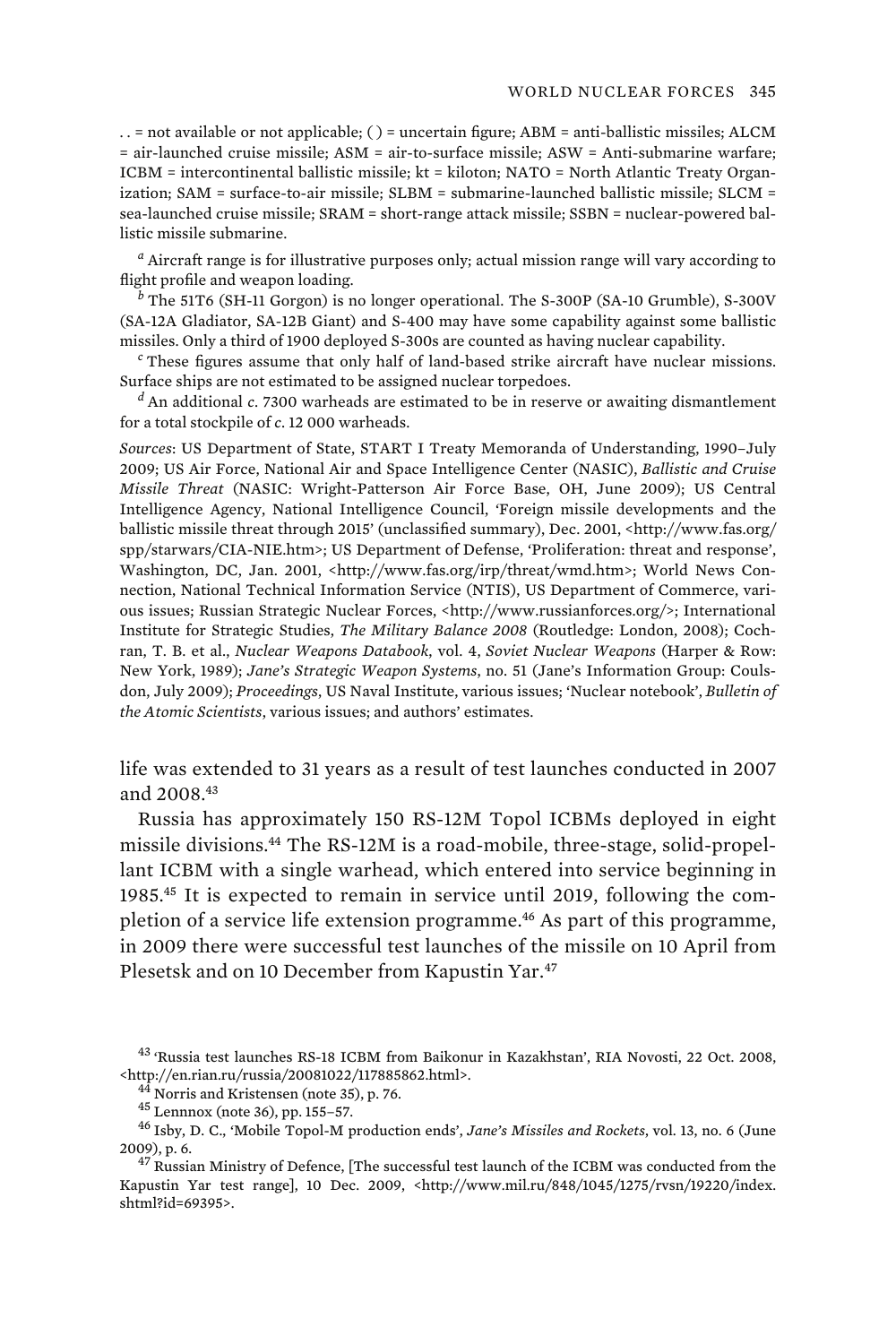The RS-12M2/1 Topol-M missile is widely expected to become the backbone of the SRF once older missile types have been retired from service. It is a three-stage, solid-propellant ICBM that has been developed in both road-mobile (RS-12M1) and silo-based (RS-12M2) versions.<sup>48</sup> As of January 2010 Russia was believed to have 18 RS-12M1 and 50 RS-12M2 missiles in service.<sup>49</sup> The SRF has announced plans to introduce 10 more RS-12M2 and 9 more RS-12M1 missiles in 2010.<sup>50</sup>

Russia has developed and begun testing a missile designated as the RS-24, which is a RS-12M2/1 missile modified to carry three  $MIRVs<sup>51</sup>$ Adding the MIRV capability to the existing single-warhead version of the missile was prohibited by the START Treaty. Statements made in 2009 by Russian military officials indicated that the missile would enter into service immediately after START's expiry, on 5 December 2009, and that the production of RS-12M1 might be abandoned in favour of the RS-24.<sup>52</sup> As of January 2010, however, the deployment of the RS-24 missile had not been announced by the military. Instead, more test launches were planned for 2010, and introduction of the missile into service was postponed until 2011.<sup>53</sup>

### **Ballistic missile submarines and sea-launched ballistic missiles**

As of January 2010 the Russian Navy operated 12 SSBNs in its Northern and Pacific fleets. Of these, five are Delta III Class (Project 667BDR Kalmar) submarines, deployed with the Pacific Fleet.<sup>54</sup> Six Delta IV Class (Project 667BDRM Delfin) submarines are deployed with the Northern Fleet. Five of these have undergone a service-life extension overhaul which included the installation of the new modification of the RSM-54 Sineva missile. The K-18 *Karelia* returned to service in January 2010. The sixth Delta IV submarine—the K-407 *Novomoskovsk*—is expected to return to the fleet in 2010 after such an overhaul.<sup>55</sup> Russia also keeps in service one

 $^{51}$  'RS-24 makes third successful flight', *Jane's Missiles and Rockets*, vol. 13, no. 1 (Jan. 2009), p. 3; and Nikolskii, A., [SRF wants to obtain the replacement for the 'Satan'], *Vedomosti*, 9 Dec. 2009,

Isby, D. C., 'Russia's MIRV RS-24s set for deployment during December', *Jane's Missiles and*  $Rockets$ , vol. 13, no. 12 (Dec. 2009), p. 10; and Isby (note 46).<br> $$^{53}$  Nikolskii, A., [Three-headed missile is almost ready], *Vedomosti*, 15 Jan. 2009.<br> $$^{54}$  Korotchenko, S., [Russia begins from here], *Voenno-Promyshl* 

and Saunders, S. (ed.), *Jane's Fighting Ships 2009–2010*, 112th edn (Jane's Information Group: Coulsdon, 2009), p. 652.<br> $\,$   $^{55}$  [Northern Fleet's nuclear submarine 'Karelia' successfully concluded sea trials after

modernization in Severodvinsk], ITAR-TASS, 18 Dec. 2009, <http://armstass.su/?page=article&aid=

<sup>&</sup>lt;sup>48</sup> Lennnox (note 36), pp. 158–59.<br><sup>49</sup> [In 2009 the second missile regiment equipped with mobile complexes 'Topol-M' will enter<br>into service], ARMS-TASS, 17 Sep. 2009, <http://armstass.su/?page=article&aid=75694&cid=25>

 $50$  [The number of 'Topol-M' ICBM regiments in service with the SRF will increase from 7 to 9 in 2010], PRIME-TASS, 10 Jan. 2010, <http://www.prime-tass.ru/news/0/{5840C86B-6F2C-40A4-98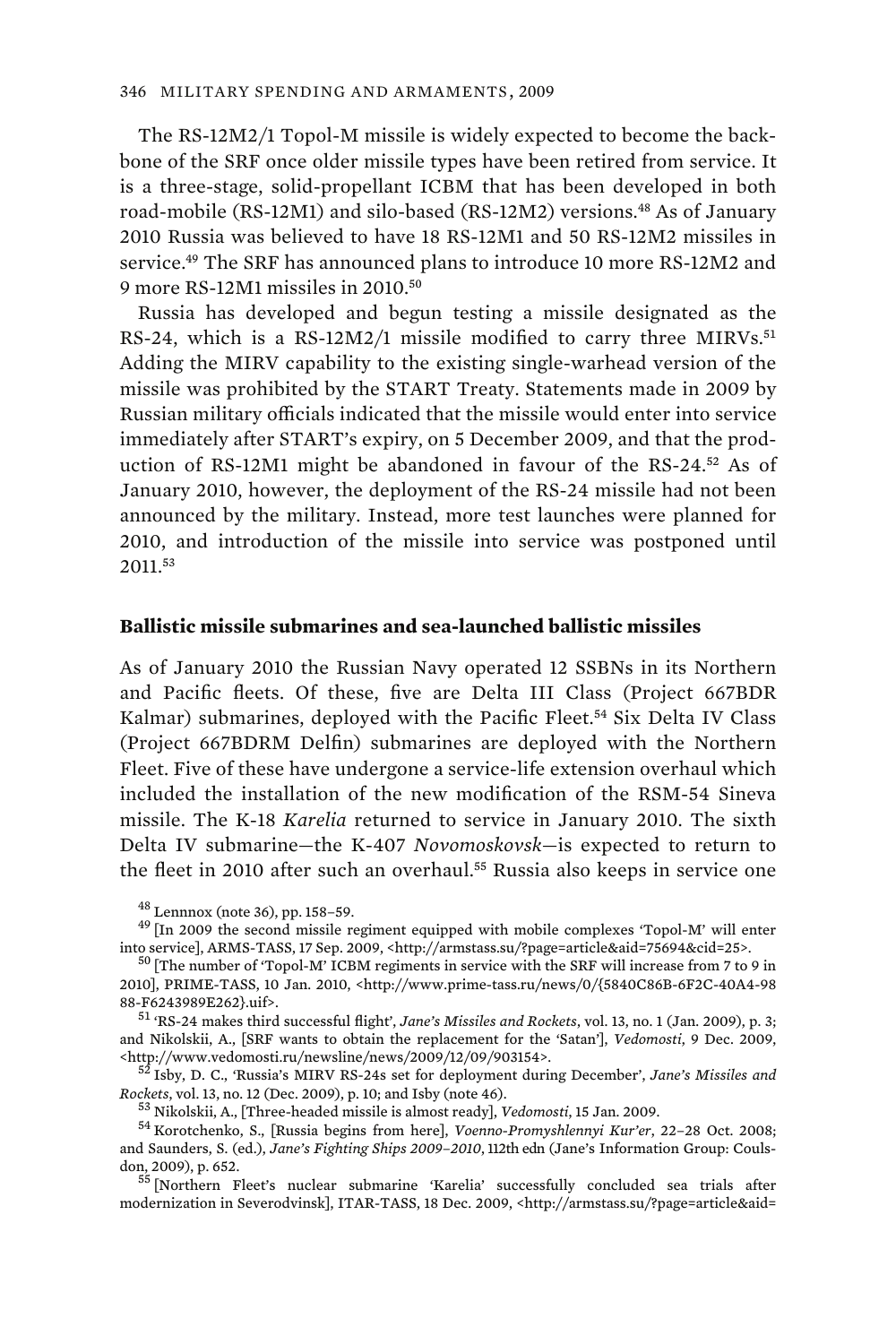Project 941 Akula (Typhoon Class) submarine for use as a test platform for the RSM-56 Bulava missile.

Russia is building three SSBNs of a new class, the Project 955 Borei. The lead boat in the class, the *Yurii Dolgorukii*, conducted a number of sea trials in 2009.<sup>56</sup> The second and third submarines, the *Aleksandr Nevskii* and the *Vladimir Monomakh*, have been under construction at the Sevmash shipyard since March 2004 and March 2006, respectively. Russia also plans to lay down the fourth SSBN of this class, the *Svyatitel Nikolai*, in 2010. The Project 955 SSBNs are designed to be armed with RSM-56 Bulava missiles.<sup>57</sup>

The troubled development of the Bulava, a three-stage, solid-propellant SLBM, received considerable attention from media and high-level officials in Russia in 2009. Once fitted on the Project 955 SSBNs, the Bulava is supposed to form the backbone of the future Russian naval deterrent force. During 2009 Bulava missiles were launched by the TK-208 *Dmitrii Donskoi*  on 15 July and 9 December. Both attempts were high-profile failures.<sup>58</sup> This brought the total number of test flights of the Bulava to 12, with an additional 2 pop-up tests (i.e. tests of the mechanism which ejects the missile from the submarine). Only 2 of these are reported to have been completely successful.<sup>59</sup> The repeated failures are a major setback, not only for the Bulava development programme, but also for the plans to bring Project 955 submarines into service. The nuclear warheads to be carried by the Bulava reportedly were 'prepared [a] long time ago'.<sup>60</sup>

In 2009 Russia successfully conducted five underwater test launches of currently deployed types of SLBM. The K-443 *Svyatoi Georgii Pobedonosets* and K-44 *Ryazan'* conducted submerged launches of RSM-50 SLBMs on 6 and 7 October, respectively, from the Sea of Okhotsk to the Chizha test range in Arkhangelsk region.<sup>61</sup> On 13 July the K-84 *Yekaterinburg* launched an RSM-54 Sineva SLBM from a location near Franz Josef Land along a depressed trajectory to the Kura test site in Kamchatka. On 14 July the

*sant*, 21 Dec. 2009.

<sup>58</sup> [Yuri Solomonov could not carry 'Bulava'], *Kommersant*, 23 July 2009; and McKee, M., 'Strange

<sup>59</sup> 'Bulava missile test history', Russian Strategic Nuclear Forces blog, 9 Dec. 2009, <http://russian

 $^{60}$  'Bulava nuclear warhead ready long ago-Defense Ministry representative', ITAR-TASS, 8 Dec. 2009, Translation from Russian, World News Connection. 61 Isby, D. C., 'Bulava tests face further delay', *Jane's Missiles and Rockets*, vol. 13, no. 12 (Dec.

2009), p. 7. The RSM-50 entered service in 1978 and is deployed on Delta III Class submarines. It has 2 liquid-fuelled stages and carries 3 warheads. Lennox, ed. (note 36), pp. 149–50.

<sup>79264&</sup>amp;cid=25>; [Nuclear submarine 'Karelia' rejoined the Navy], *Izvestia*, 22 Jan. 2010; Saunders, ed. (note 54); and Isby, D. C., 'Russia announces construction of two new missile submarines', *Jane's Missiles and Rockets*, vol. 13, no. 6 (June 2009), p. 12.<br><sup>56</sup> [SSBN 'Yuri Dolgoruky' has successfully completed the next stage of production tests], ARMS-

TASS, 17 Nov. 2009, <http://armstass.su/?page=article&aid=77844&cid=25>. 57 [Delay in construction of the 'Borei' submarine is not connected to the 'Bulava' trials], *Kommer-*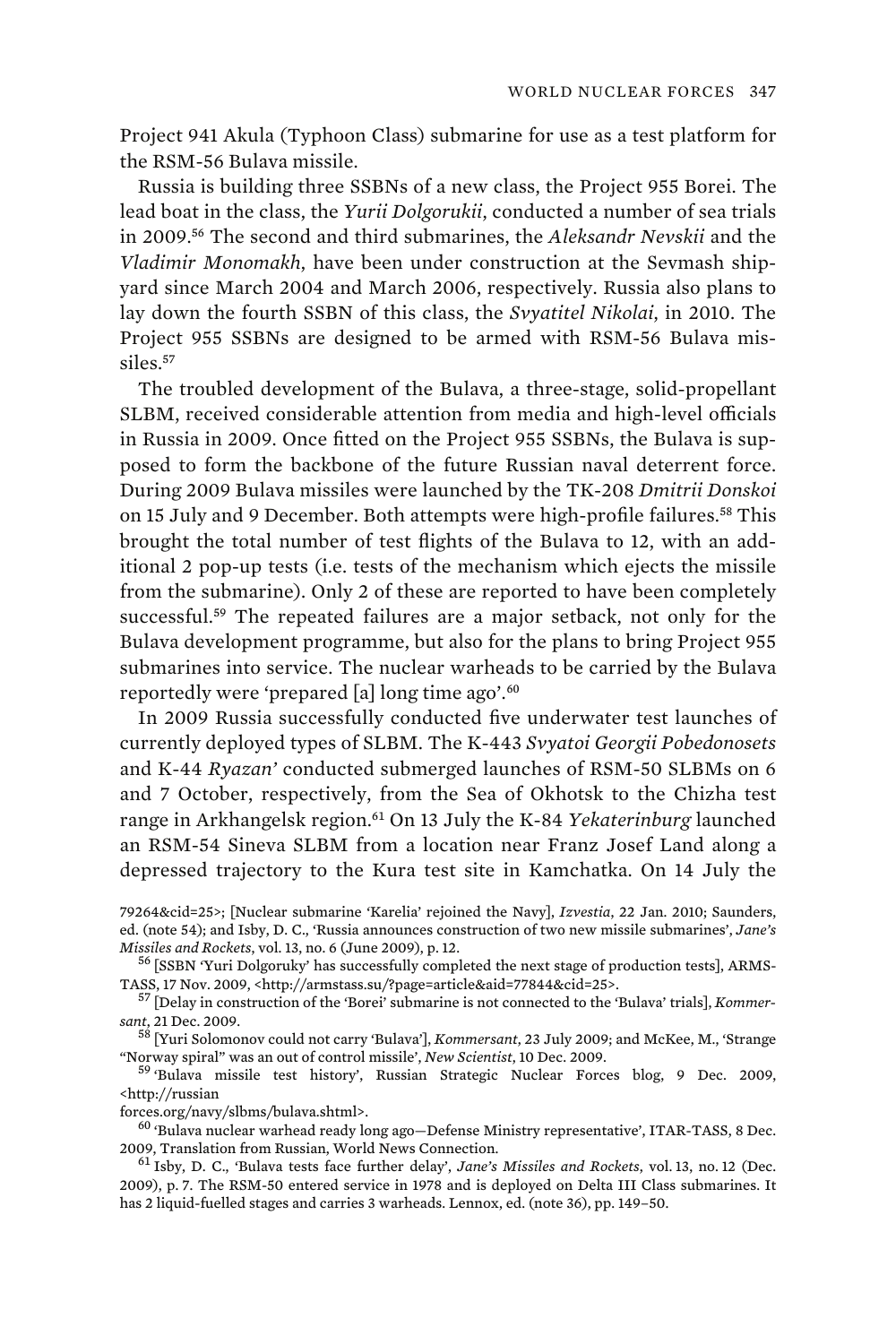K-117 *Bryansk* launched another Sineva from the North Pole region towards the Chizha test range.<sup>62</sup> On 1 November the K-117 *Bryansk* again launched a Sineva from the Barents Sea to Kura.<sup>63</sup>

### **Non-strategic nuclear weapons**

Since the end of the cold war, Russia has significantly reduced its inventory of non-strategic nuclear weapons in implementation of two non-legally binding unilateral initiatives on non-strategic nuclear weapons, undertaken in 1991–92 together with parallel initiatives by the USA.<sup>64</sup> However, there is considerable uncertainty in estimates of this inventory, which continues to be characterized by a high degree of secrecy and a lack of transparency.<sup>65</sup> On the basis of the number of available delivery platforms, it is estimated that Russia has approximately 2000 operational warheads for delivery by air-defence missiles, tactical aircraft and naval cruise missiles, depth bombs and torpedoes.<sup>66</sup> In addition, Russia is believed to have up to several thousand non-strategic warheads held in reserve or awaiting dismantlement.

# IV. British nuclear forces

The United Kingdom's nuclear deterrent consists exclusively of a sea-based component: Vanguard Class Trident SSBNs, Trident II (D5) SLBMs and associated warheads, and support infrastructure. In March 2009 the British Prime Minister, Gordon Brown, confirmed that the UK's inventory of 'operationally available warheads' had been reduced to fewer than 160.<sup>67</sup> These weapons are available for use by a fleet of four Trident SSBNs (see table 8.4). The UK leases the D5 SLBMs from the US Navy. Under a system of 'mingled asset ownership', the missiles to be loaded onto British submarines are randomly selected from the stockpile at the US Navy's Trident facility in Kings Bay, Georgia. The submarines then go to the Royal Naval Armaments Depot at Coulport, Scotland, where the missiles are fitted with

Conference, Lancaster House, London, 17 Mar. 2009, <http://www.number10.gov.uk/Page18631>.

<sup>62</sup> Makeev Design Bureau, [Director General's note], *Konstruktor*, no. 7 (July 2009), p. 2. The Sineva (the Blue) SLBM was first test launched in 1983. On the upgraded Sineva version see Kile, S. N., Fedchenko, V. and Kristensen, H. M., 'World nuclear forces, 2008', *SIPRI Yearbook 2008*,

pp. 378–79. 63 Litovkin, D., ['Dolphin' hit a 'peg'], *Izvestia*, 2 Nov. 2009.<br><sup>64</sup> See Fieldhouse, R., 'Nuclear weapon developments and unilateral reduction initiatives', *SIPRI*<br>*Yearbook 1992*, pp. 72–73, 89–92.

<sup>&</sup>lt;sup>65</sup> In 2007 the top Russian Ministry of Defence official responsible for nuclear weapon custody reported on the progress made in reducing this inventory but did not give specific numbers of warheads. Volgin, V., [Strategic monitoring], *Rossiiskaya Gazeta*, 31 Oct. 2007. 66 Warheads for ships and submarines are stored on land in depots and can be deployed if neces-

sary. See also Kile, Fedchenko and Kristensen (note 62), pp. 380–81.  $^{67}$  Brown, G., Speech on nuclear energy and non-proliferation, International Nuclear Fuel Cycle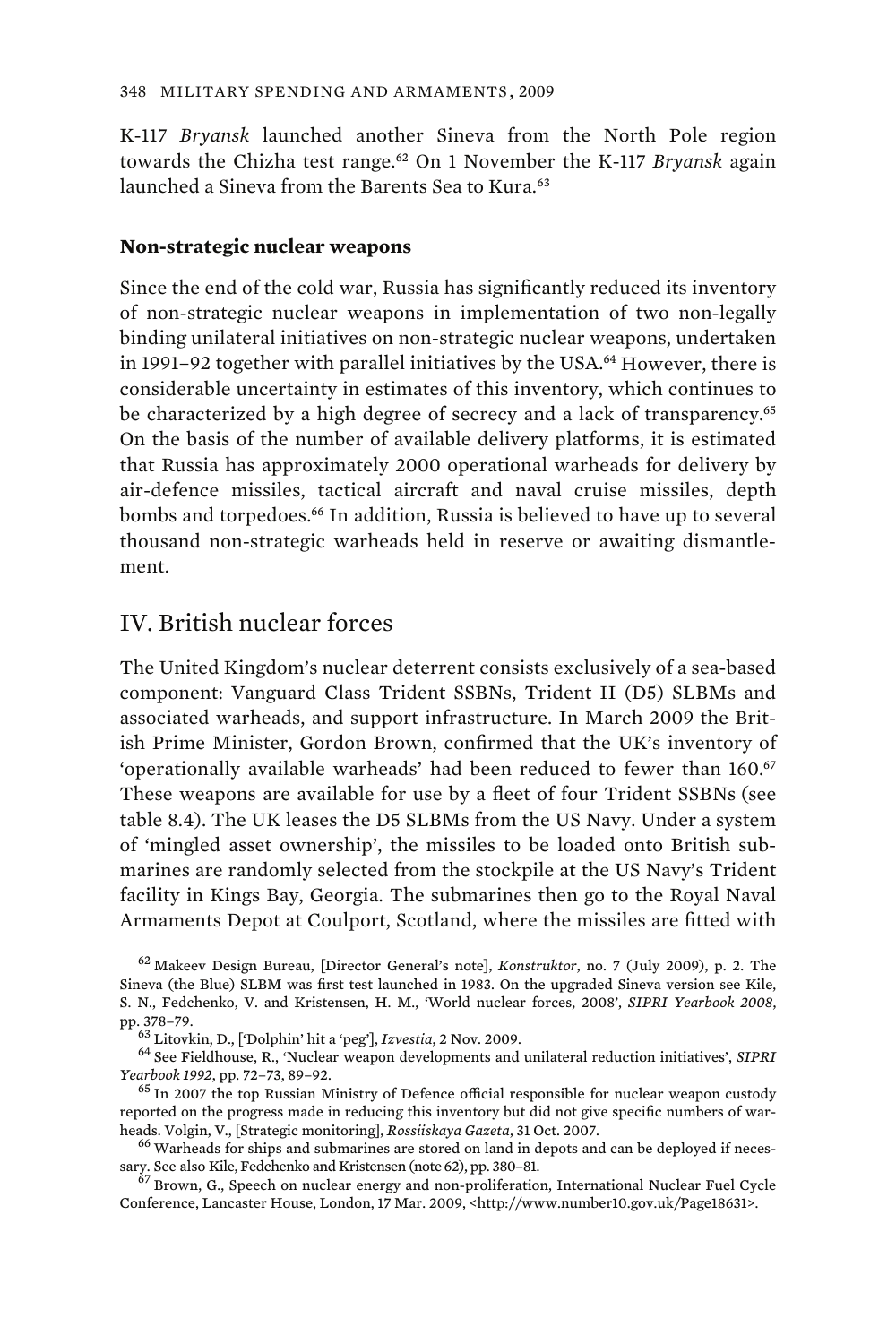nuclear warheads designed and manufactured at the Atomic Weapons Establishment (AWE), Aldermaston, England. The Trident fleet is based at Faslane, Scotland. On 26 May 2009, HMS *Victorious* successfully testlaunched a D5 missile off the Atlantic coast of Florida as part of a demonstration and shakedown operation following a refuelling overhaul.<sup>68</sup>

Each SSBN is equipped with 16 D5 missiles carrying up to 48 warheads. The warhead is similar to the US W76 warhead and has an explosive yield of about 100 kt. It is believed that a number of the D5 missiles are deployed with only one warhead instead of three; this warhead may also have a greatly reduced explosive yield, possibly produced by the detonation of only the fission primary.<sup>69</sup> The reduced force-loading option is the result of a decision by the Ministry of Defence (MOD) in 1998 to give a 'substrategic', or limited-strike, role to the Trident fleet aimed at enhancing the credibility of the deterrent.<sup>70</sup> In 2002 the role of nuclear weapons was extended to include deterring 'leaders of states of concern and terrorist organisations'.<sup>71</sup>

In a posture known as Continuous at Sea Deterrence (CASD), one British SSBN is on patrol at all times.<sup>72</sup> The second and third SSBNs can be put to sea rapidly, but the British inventory does not include enough missiles to arm the fourth submarine. Since the end of the cold war, the SSBN on patrol has been kept at a level of reduced readiness with its missiles de-targeted and a 'notice to fire' measured in days.

The four Vanguard Class SSBNs will reach the end of their service lives from 2024.<sup>73</sup> In a plan approved by the British Parliament in 2007, the Royal Navy will renew the Trident system by replacing the existing submarines with a new class of SSBNs and equipping them with the modified D5LE SLBM being developed by the USA. The new submarine will enter into service in 2024 after testing and acceptance trials.74 The scheduled in-

<sup>68</sup> Lockheed Martin, 'Lockheed Martin-built Trident II D5 missile achieves 127 successful test flights', Press release, 30 July 2009, <http://www.lockheedmartin.com/news/press\_releases/2009/

<sup>&</sup>lt;sup>69</sup> Quinlan, M., 'The future of United Kingdom nuclear weapons: shaping the debate', *Inter-*

*national Affairs*, vol. 82, no. 4 (July 2006). 70 British Ministry of Defence (MOD), *The Strategic Defence Review: Modern Forces for the* 

<sup>&</sup>lt;sup>71</sup> British Ministry of Defence, *The Strategic Defence Review: A New Chapter*, Cm 5566, vol. 1 (The Stationery Office: London, July 2002), para. 21. 72 British Ministry of Defence and British Foreign and Commonwealth Office, *The Future of the* 

*United Kingdom's Nuclear Deterrent*, Cm 6994 (The Stationary Office: London, Dec. 2006), p. 27. See also Simpson, J. and Nielsen, J., 'The United Kingdom', eds H. Born, B. Gill and H. Hänggi, SIPRI, *Governing the Bomb: Civilian Control and Democratic Accountability of Nuclear Weapons* (Oxford

<sup>&</sup>lt;sup>73</sup> The lead ship of the class, HMS *Vanguard*, entered service in 1994. The original 25-year service life has been extended to 30 years.<br><sup>74</sup> The MOD has been studying a further life-extension of the Vanguard SSBNs in case the new

submarine's entry into service is delayed. Barrie, D., 'U.K. ponders further vanguard extension', *Aviation Week and Space Technology*, 21 Nov. 2008.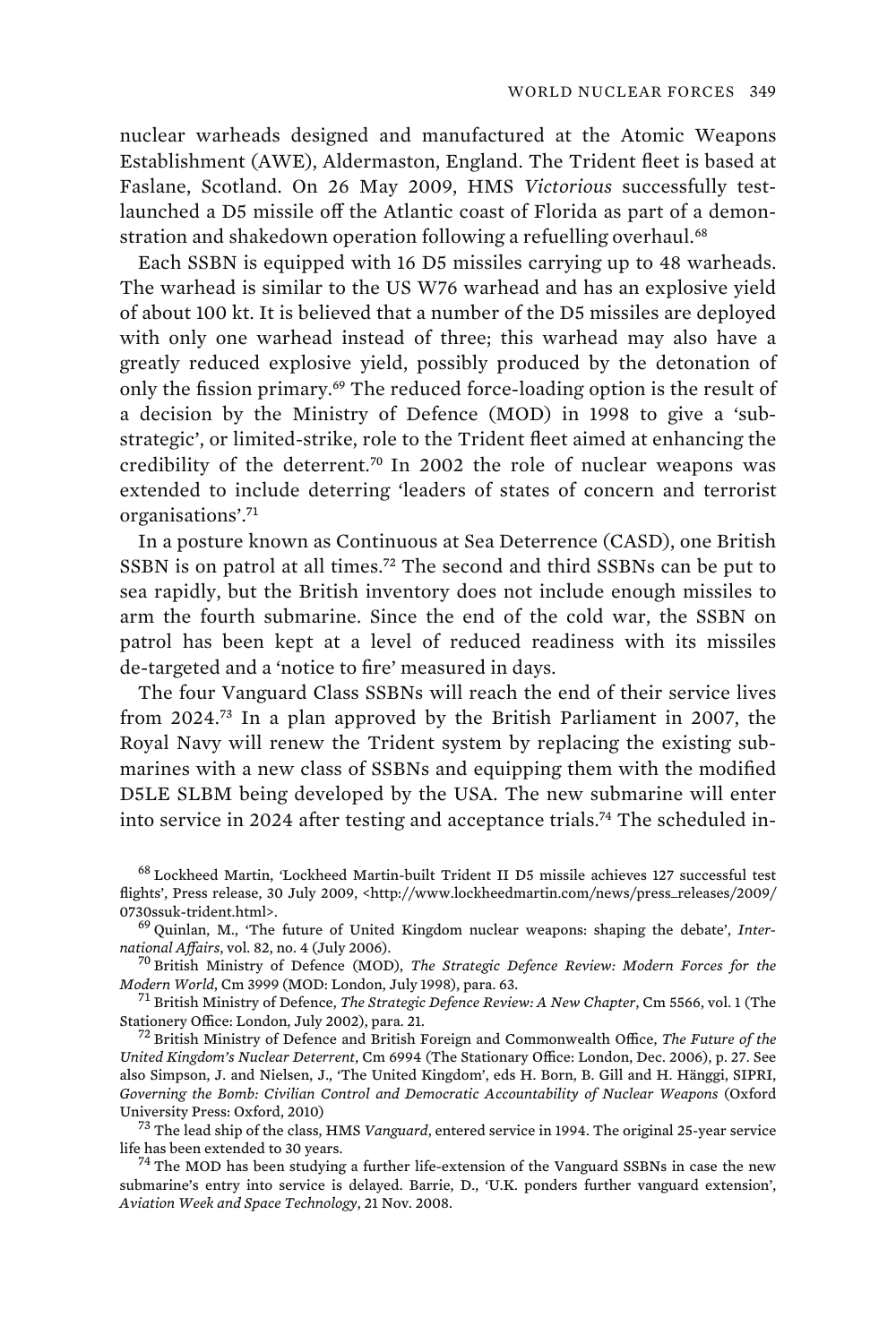| Type           | Designation                                         | No.<br>deploved | Year first Range<br>deploved | $(km)^d$ | Warheads<br>x vield | Warheads<br>in stockpile |
|----------------|-----------------------------------------------------|-----------------|------------------------------|----------|---------------------|--------------------------|
| D <sub>5</sub> | Submarine-launched ballistic missiles<br>Trident II | 160             | 1994                         | >7400    | 1–3 x 100 kt        | $225^b$                  |

**Table 8.4.** British nuclear forces, January 2010

*a* Range is for illustrative purposes only; actual mission range will vary according to flight profile and weapon loading.

*b* Up to 160 warheads are operationally available, including *c*. 144 to arm 48 missiles on 3 of 4 SSBNs. The total stockpile consists of no more than 225 warheads. Only 1 boat is on patrol at any time, with up to 48 warheads.

*Sources*: British Ministry of Defence (MOD), white papers, press releases and the MOD website, <http://www.mod.uk/>; British House of Commons, *Parliamentary Debates (Hansard)*; Norris, R. S. et al., *Nuclear Weapons Databook*, vol. 5, *British, French, and Chinese Nuclear Weapons* (Westview: Boulder, CO, 1994), p. 9; 'Nuclear notebook', *Bulletin of the Atomic Scientists*, various issues; and authors' estimate.

service date means that the British and US timetables for building a new generation of submarines and missiles to go on them are not in alignment. The US Navy has decided to extend the life of its existing D5 missiles to 2042, nearly two decades after the new generation of British submarines is scheduled to enter service. MOD officials have emphasized that design of the submarines' missile compartment has to be coordinated from the outset with the US Navy to ensure that it will be compatible with the design of the D5's successor.<sup>75</sup>

In 2009 the British Government appeared to back away from the idea of a 'like-for-like' replacement for the Vanguard Class submarines. In March 2009 Brown indicated that the new submarines would have 12 missile tubes rather than the 16 of the existing submarines.<sup>76</sup> In a 23 September 2009 speech to the UN General Assembly, Brown said that the UK was considering building only three Trident replacement submarines, rather than the planned four.<sup>77</sup> However, Brown gave no indication that the UK planned to reduce its stockpile of nuclear warheads, although he kept open the option of doing so 'consistent with [the UK's] national deterrence and with the progress of multilateral discussions'.<sup>78</sup> The option of reducing the SSBN force to three submarines had been included in a 2006 white paper on the future of the UK's strategic deterrent.<sup>79</sup> However, concerns had been raised about whether the smaller fleet could reliably sustain the CASD pos-

<sup>75</sup> Richardson, D., 'UK planning for Trident replacement takes shape', *Jane's Missiles and Rockets*,

 $^{76}$  Brown (note 67).  $^{77}$  Brown, G., Speech to UN General Assembly, New York, 23 Sep. 2009, <http://www.un.org/ga/ 64/generaldebate/GB.shtml>.

 $^{78}$  Brown (note 67).<br> $^{79}$  British Ministry of Defence and British Foreign and Commonwealth Office (note 72), p. 26.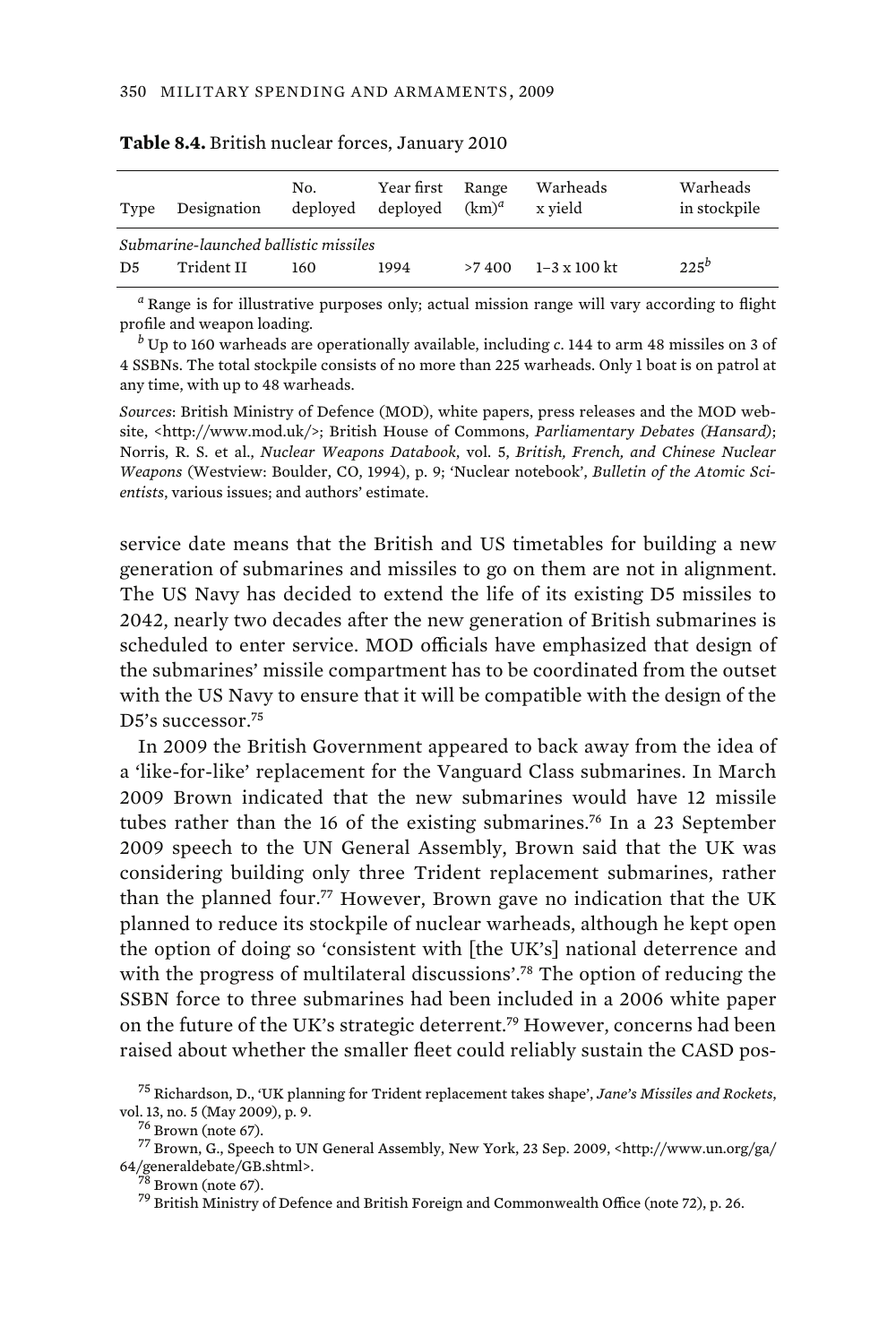ture. The concerns were raised again following a February 2009 collision between HMS *Vanguard* and the French SSBN *Le Triomphant* in the Bay of Biscay. Both submarines were forced to return to port for repairs.<sup>80</sup> Brown's statement at the UN came against the background of renewed political opposition during 2009 to the estimated procurement costs of the new submarines and associated infrastructure. In 2006 the cost of the planned four-boat fleet was estimated to be £15–20 billion (\$28.5–38 billion).<sup>81</sup> A decision to reduce the new fleet to three submarines would save an estimated  $£3$  billion (\$5.7 billion).<sup>82</sup>

The British Government has yet to formally announce whether the nuclear warheads carried on the D5 SLBM will be refurbished or replaced. However, some press reports in 2008 indicated that a decision had already been taken to replace the existing stockpile of warheads, at an estimated total cost of more than £3 billion (\$5.5 million).<sup>83</sup> The MOD has launched a long-term investment programme aimed at sustaining key skills and facilities at the AWE.<sup>84</sup>

# V. French nuclear forces

France's nuclear forces consist of aircraft and SSBNs, carrying a total of about 300 warheads (see table 8.5). A 2008 white paper on defence and national security includes important clarifications concerning French nuclear forces. France will continue to rely on the 'principle of strict sufficiency' (corresponding to a 'minimum deterrence' policy) as a guarantor of its security, and the 'operational credibility' of the deterrent relies on 'permanent submarine patrols and airborne capability'.<sup>85</sup> France will also continue to sustain its nuclear weapon complex, including the research and development capabilities. In order to maintain the 'technical credibility' of its nuclear weapons in the absence of nuclear testing and facilities producing weapon-grade material, in 1996 France started a nuclear weapon simulation programme, employing the Laser Mégajoule (LMJ, megajoule laser), radiography and supercomputers.<sup>86</sup>

<sup>80</sup> 'France and UK admit to nuclear submarine collision in Atlantic', *Jane's Missiles and Rockets*,

vol. 13, no. 4 (Apr. 2009), p. 16.<br><sup>81</sup> British Ministry of Defence and British Foreign and Commonwealth Office (note 72), p. 26.<br><sup>82</sup> Wintour, P. and Norton-Taylor, R., 'Brown offers to cut Trident nuclear submarines by

 $^{83}$  Taylor, M., 'Britain plans to spend £3bn on new nuclear warheads', *The Guardian*, 25 July 2008.<br><sup>84</sup> Reid, J., Secretary of State for Defence, 'Atomic Weapons Establishment', Written ministerial statement, House o

<sup>&</sup>lt;sup>85</sup> French Government, *Défense et sécurité nationale: Le livre blanc* [Defence and national security: the White Paper] (Odile Jacob: Paris, June 2008). English translation: French Government, *The French White Paper on Defence and National Security* (Odile Jacob: New York, 2008), pp. 161–63. 86 French Government (note 85), p. 163.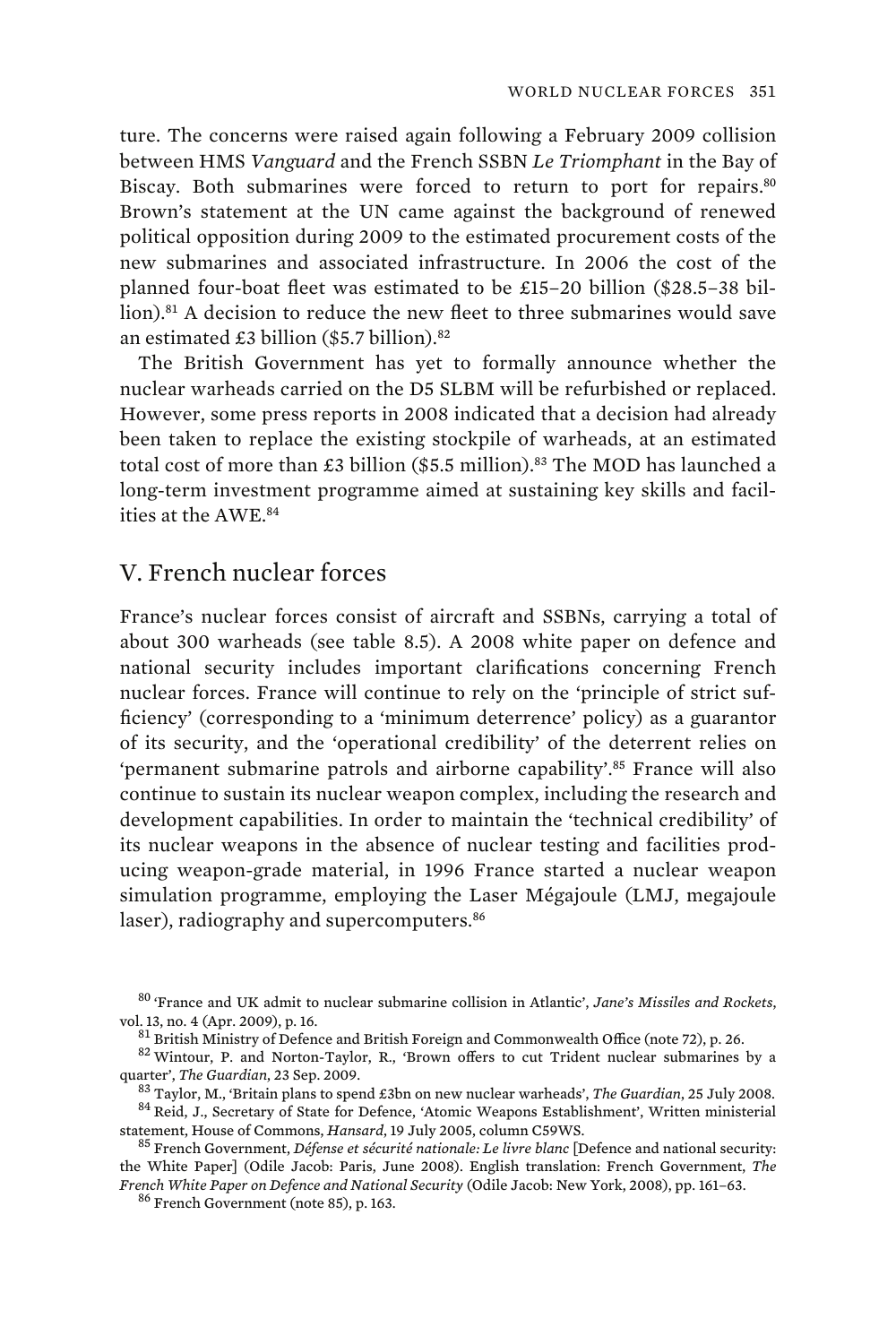| Type                                  | No.<br>deployed | Year first<br>deployed | Range<br>$(km)^d$ | Warheads<br>x yield    | Warheads<br>in stockpile |
|---------------------------------------|-----------------|------------------------|-------------------|------------------------|--------------------------|
| Land-based aircraft                   |                 |                        |                   |                        |                          |
| Mirage 2000N                          | 60              | 1988                   | 2 7 5 0           | $1 \times 300$ kt ASMP | 50                       |
|                                       |                 |                        |                   | $1x$ kt ASMP-A         |                          |
| Rafale F3                             |                 | (2010)                 | 2000              | $1x$ kt ASMP-A         |                          |
| Carrier-based aircraft                |                 |                        |                   |                        |                          |
| Super Étendard                        | 24              | 1978                   | 650               | $1 \times 300$ kt ASMP | 10                       |
| Rafale MK3                            |                 | (2010)                 | 2000              | $1x$ kt ASMP-A         |                          |
| Submarine-launched ballistic missiles |                 |                        |                   |                        |                          |
| M45                                   | 48              | 1996                   | 6000 <sup>b</sup> | $4-6 \times 100$ kt    | 240                      |
| M51                                   |                 | (2010)                 | 6 000             | $4-6 \times 100$ kt    |                          |
| Total                                 |                 |                        |                   |                        | $300^c$                  |

#### **Table 8.5.** French nuclear forces, January 2010

. . = not available or not applicable; ( ) = uncertain figure; ASMP = Air–Sol Moyenne Portée (medium-range air-to-surface missile); ASMP-A = ASMP-Améliorée (improved ASMP).

*a* Aircraft range is for illustrative purposes only; actual mission range will vary according to flight profile and weapon loading.

*b* The range of the M45 is listed as only 4000 km in a 2001 report from the National Defence Commission of the French National Assembly. *<sup>c</sup>*

 $c$  The warhead stockpile will be reduced to fewer than 300 warheads in the near future. France does not have a reserve but may have a small inventory of spare warheads.

*Sources*: Sarkozy, N., French President, Speech on defence and national security, Porte de Versailles, 17 June 2008, <http://www.defense.gouv.fr/livre\_blanc/>; French Ministry of Defence website, various policy papers, press releases and force profiles; French National Assembly, various defence bills; Norris, R. S. et al., *Nuclear Weapons Databook*, vol. 5, *British, French, and Chinese Nuclear Weapons* (Westview: Boulder, CO, 1994), p. 10; *Air Actualités*, various issues; *Aviation Week and Space Technology*, various issues; 'Nuclear notebook', *Bulletin of the Atomic Scientists*, various issues; and authors' estimates.

In 2009 France's sea-based strategic force consisted of a fleet of three operational Triomphant Class SSBNs—*Le Triomphant*, *Le Téméraire* and *Le Vigilant*. A fourth Triomphant Class SSBN, *Le Terrible,* is scheduled to enter service in July 2010.<sup>87</sup> All operational French SSBNs are armed with 16 Aérospatiale M45 missiles, which each carry up to six TN-75 warheads.<sup>88</sup> In 2010–15 the SSBNs will be gradually equipped with the longerrange M51.1 SLBM, a three-stage solid-propellant missile armed with up to six TN-75 warheads. The M51.1 is estimated to have a maximum range of 6000–8000 km.<sup>89</sup> The M51.1 missile had been successfully flight-tested in

<sup>&</sup>lt;sup>87</sup> Saunders, ed. (note 54), p. 246.<br><sup>88</sup> Norris, R. S. and Kristensen, H. M., 'Nuclear notebook: French nuclear forces, 2008', *Bulletin of the Atomic Scientists*, vol. 64, no. 4 (July/Aug. 2008). 89 Lennox, ed. (note 36), p. 46; and 'France's nuclear-powered *Le Vigilant* prepares for patrol',

*Jane's Missiles and Rockets*, vol. 9, no. 2 (Feb. 2005).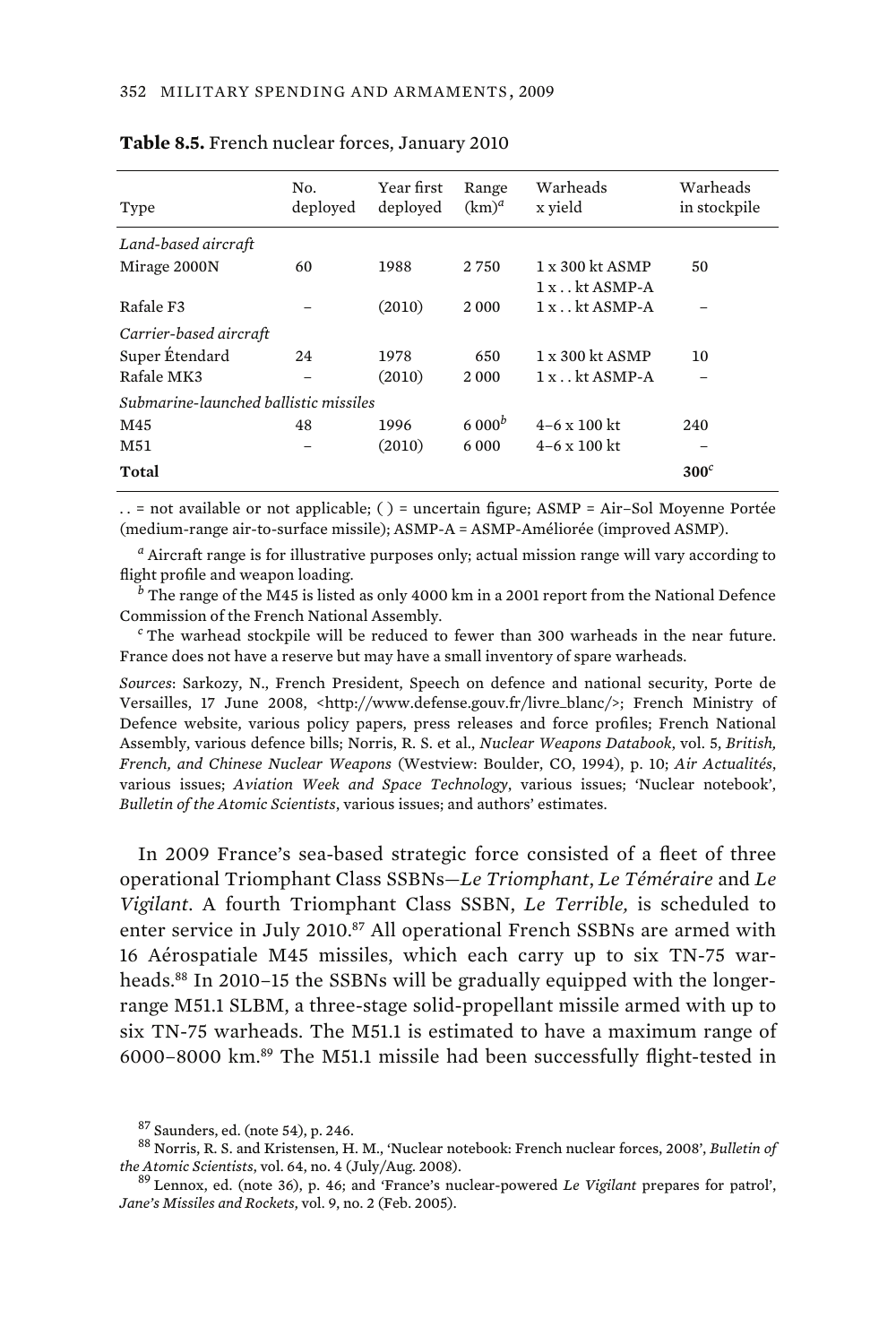2006, 2007 and 2008 from a submerged launch platform.<sup>90</sup> On 27 January 2010 the missile was launched for the first time 'in real conditions' from the SSBN *Le Terrible*. The launch was reported as being successful.<sup>91</sup> France is developing another version of the M51 missile, the M51.2, which is designed to carry the new Tête Nucléaire Océanique (TNO, Oceanic Nuclear Warhead) and will supplant the M51.1 after 2015.<sup>92</sup>

In 2009 the air component of the French nuclear forces consisted of approximately 60 Mirage 2000N aircraft, equipping three squadrons; and about 24 Super Étendard aircraft deployed on the aircraft carrier *Charles de Gaulle*. The number of Mirage 2000N aircraft having a nuclear role will decrease following President Sarkozy's announcement in 2008 that France would reduce the airborne component of its nuclear forces by one-third.<sup>93</sup> Both types of aircraft carry the Air–Sol Moyenne Portée (ASMP, mediumrange air-to-surface missile) cruise missile. A total of 90 ASMP missiles were produced, along with 80 TN81 300-kt warheads for use with them.<sup>94</sup>

The phasing-out of ASMPs will begin in 2011. A follow-on cruise missile, the ASMP-Améliorée (improved ASMP), completed 'operational evaluation firings' in March 2009 and was formally announced as operational on 1 October. As of January 2010, it was in service on the Mirage 2000N fighters of the 3/4 Limousin Fighter Squadron at Istres, and was due to become operational on the Dassault Rafale F3 in 2010. The missile's Tête Nucléaire Aeroportée (TNA, Airborne Nuclear Warhead) is the 'new medium-energy thermonuclear charge', the yield of which is not publicly  $k$ nown<sup>95</sup>

## VI. Chinese nuclear forces

China is estimated to have an arsenal of approximately 200 operational nuclear weapons for delivery mainly by ballistic missiles and aircraft (see table 8.6). Additional warheads may be in reserve, giving a total stockpile of about 240 warheads. The existence of tactical warheads is uncertain, although the testing series in the 1990s reportedly included tactical warhead designs. There are no credible reports indicating that the size of the Chinese nuclear stockpile has changed significantly in recent years.

<sup>&</sup>lt;sup>90</sup> Kile, Fedchenko and Kristensen (note 3), pp. 363–64.<br><sup>91</sup> 'French ballistic missile test called a success', Global Security Newswire, 27 Jan. 2010, <http://<br>www.globalsecuritynewswire.org/gsn/nw\_20100127\_8630.php>.

 $^{92}$  Lennox, ed. (note 36), p. 47.  $^{-1}$ <br> $^{93}$  French Government (note 85), p. 112; and Sarkozy, N., French President, 'Presentation of SSBM "Le Terrible"', Speech, Cherbourg, 21 Mar. 2008, <https://pastel.diplomatie.gouv.fr/editorial/<br>actual/ael2/bulletin.gb.asp?liste=20080331.gb.html>.

<sup>&</sup>lt;sup>94</sup> Fiszer, M. and Gruszczynski,, J., 'French MoD to develop nuclear missile', *Journal of Electronic Defense*, vol. 26, no. 12 (Dec. 2003). 95 Richardson, D., 'ASMP-A enters French Air Force service', *Jane's Missiles and Rockets*, vol. 13,

no. 12 (Dec. 2009), p. 10.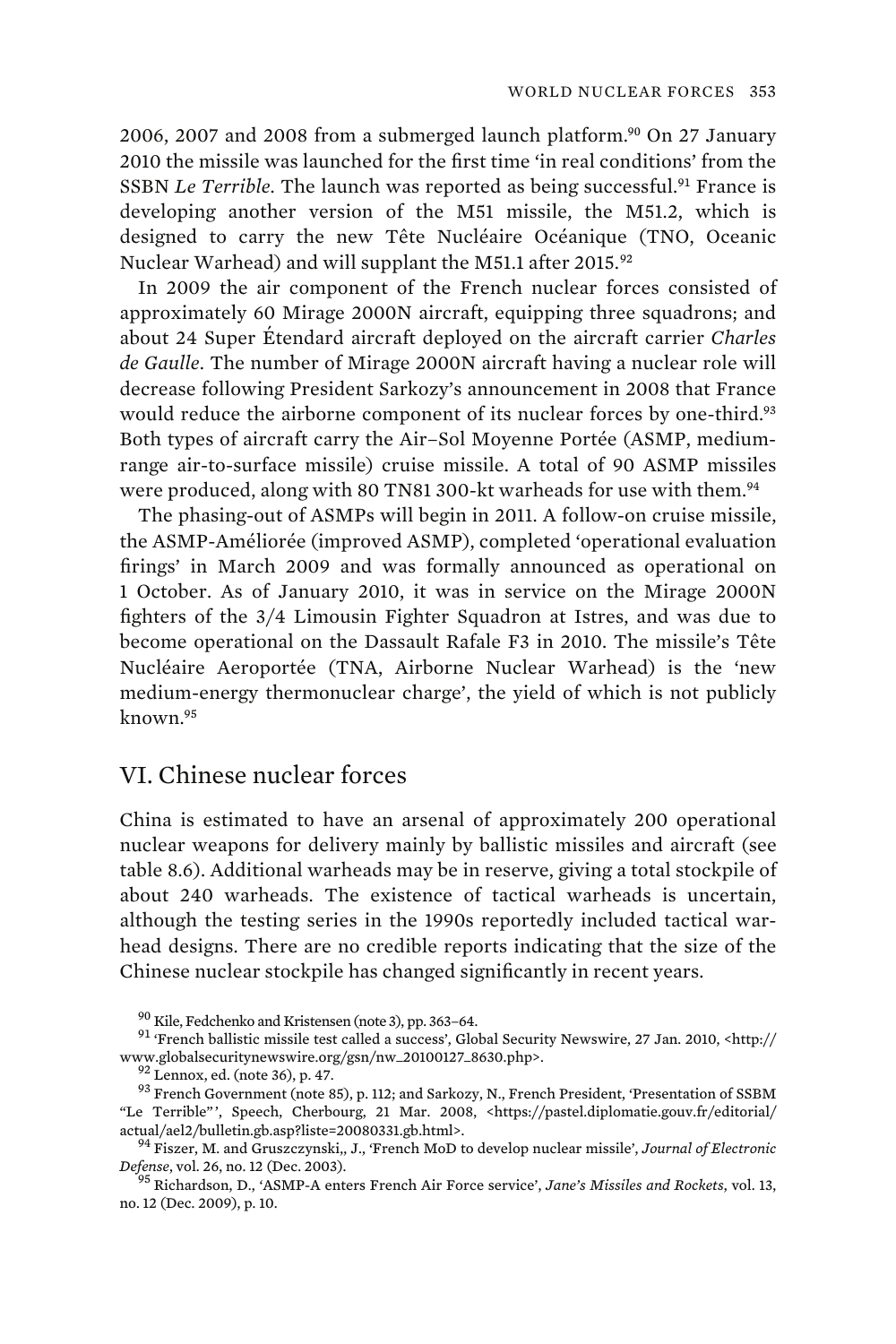| Type/Chinese designation<br>(US designation) | No.<br>deployed | Year first<br>deployed | Range<br>$(km)^d$ | Warhead<br>loading      | No. of<br>warheads    |
|----------------------------------------------|-----------------|------------------------|-------------------|-------------------------|-----------------------|
| Land-based missiles <sup>b</sup>             | 134             |                        |                   |                         | 134                   |
| $DF-3A (CSS-2)$                              | 12              | 1971                   | $3\,100^c$        | $1 \times 3.3$ Mt       | 12                    |
| $DF-4 (CSS-3)$                               | 12              | 1980                   | 5500              | $1 \times 3.3$ Mt       | 12                    |
| $DF-5A (CSS-4)$                              | 20              | 1981                   | 13 000            | $1 \times 4 - 5$ Mt     | 20                    |
| $DF-21 (CSS-5)$                              | 60              | 1991                   | $2 100^d$         | $1 \times 200 - 300$ kt | 60                    |
| DF-31 (CSS-10 Mod 1)                         | ~15             | 2006                   | >7200             | $1x$ .                  | 15                    |
| DF-31A (CSS-10 Mod 2)                        | ~15             | 2007                   | >11200            | $1x$ .                  | 15                    |
| <b>SLBMs</b>                                 | (36)            |                        |                   |                         | (36)                  |
| $JL-1$ (CSS-N-3)                             | (12)            | 1986                   | >1770             | $1 \times 200 - 300$ kt | (12)                  |
| JL-2 (CSS-NX-14)                             | (24)            | (2010)                 | >7200             | $1x$ .                  | (24)                  |
| Aircraft <sup>e</sup>                        | >20             |                        |                   |                         | (40)                  |
| $H-6$ (B-6)                                  | 20              | 1965                   | 3 100             | 1 x bomb                | (20)                  |
| Attack ()                                    | $\ddotsc$       | $1972 -$               |                   | 1 x bomb                | (20)                  |
| Cruise missiles                              | 150-350         |                        |                   |                         | . .                   |
| DH-10                                        | 150-350         | 2007                   | >1500             | 1x                      | $\cdot$ f             |
| Total                                        |                 |                        |                   |                         | $(*200)$ <sup>g</sup> |
|                                              |                 |                        |                   |                         |                       |

#### **Table 8.6.** Chinese nuclear forces, January 2010

. . = not available or not applicable; ( ) = uncertain figure; SLBM = submarine-launched ballistic missile.

*a* Aircraft range is for illustrative purposes only; actual mission range will vary.

*b* China defines missile ranges as short-range, <1000 km; medium-range, 1000–3000 km; long-range, 3000–8000 km; and intercontinental range, >8000 km.

 $c$  The range of the DF-3A may be greater than is normally reported.

*d* The DF-21A (CSS-5 Mod 2) variant is believed to have a range of up to 2500 km.

*e* Figures for aircraft are for nuclear-configured versions only.

*f* The DH-10, which is also known by the Chinese designation CJ-10, may have a nuclear role. It is apparently employable from H-6 bombers and ground-based launchers.

*g* Additional warheads are thought to be in storage to arm future DF-31, DF-31A and JL-2 missiles. The total stockpile is believed to comprise *c*. 240–300 warheads.

*Sources*: US Department of Defense (DOD), Office of the Secretary of Defense, *Military Power of the People's Republic of China*, various years; US Air Force, National Air and Space Intelligence Center (NASIC), various documents; US Central Intelligence Agency, various documents; US DOD, Office of the Secretary of Defense, *Proliferation: Threat and Response* (DOD: Washington, DC, Jan. 2001); Kristensen, H. M., Norris, R. S. and McKinzie, M. G., *Chinese Nuclear Forces and U.S. Nuclear War Planning* (Federation of American Scientists/Natural Resources Defense Council: Washington, DC, Nov. 2006); Norris, R. S. et al., *Nuclear Weapons Databook*, vol. 5, *British, French, and Chinese Nuclear Weapons* (Westview: Boulder, CO, 1994); 'Nuclear notebook', *Bulletin of the Atomic Scientists*, various issues; Google Earth; and authors' estimates.

At the same time, China has been changing the delivery systems for those warheads as part of its long-term modernization programme aimed at developing a more survivable force and more flexible nuclear deterrence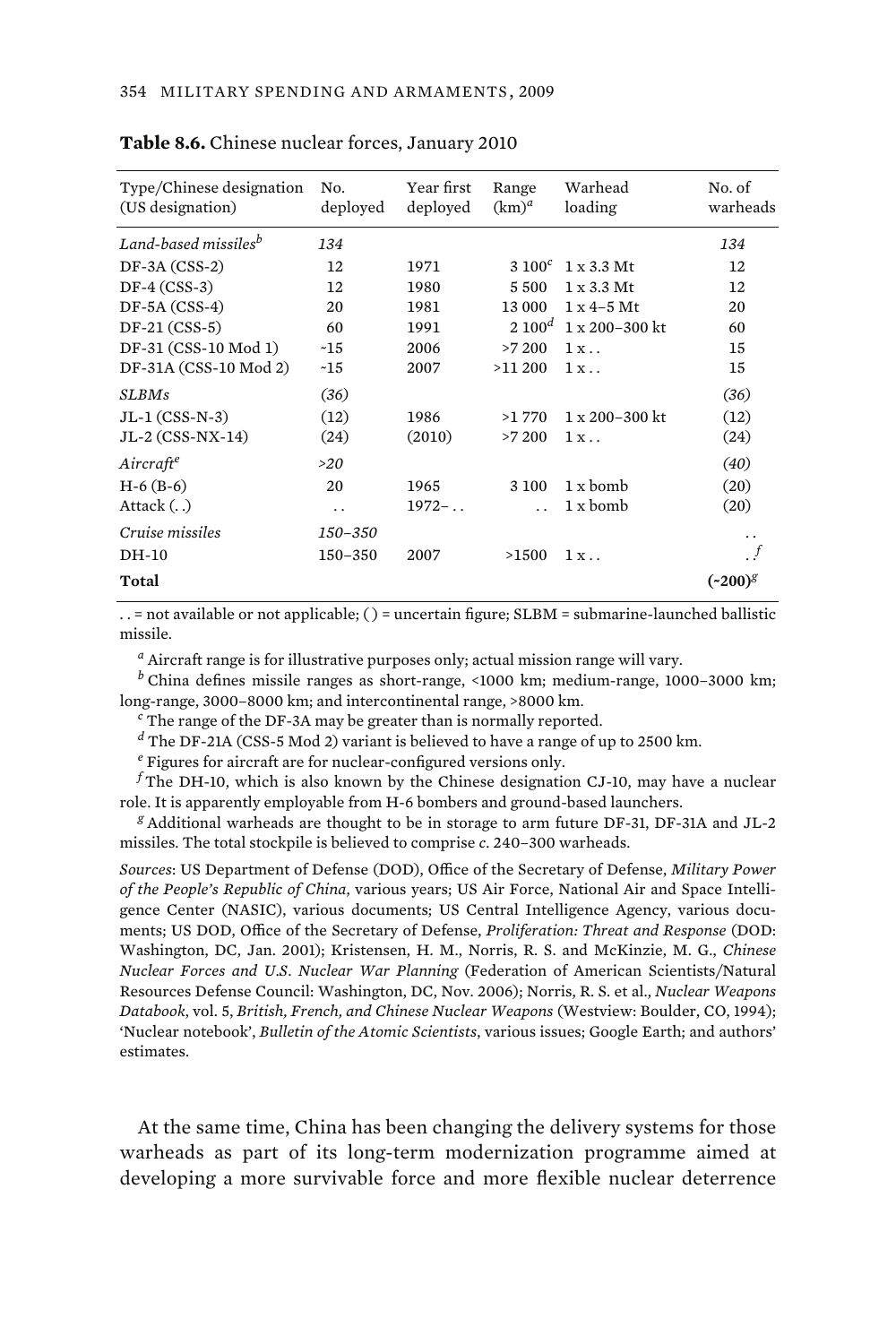and retaliatory options.<sup>96</sup> According to a 2009 report by the US Air Force. China has 'the most active and diverse ballistic missile development program in the world' and its 'ballistic missile force is expanding in both size and types of missiles'.<sup>97</sup>

Chinese land-based ballistic missiles are operated by the Second Artillery Corps (SAC) of the People Liberation Army (PLA). According to the data published annually by the US Department of Defense, in 2009 China's nuclear-capable missile arsenal consisted of the ageing liquid-fuelled DF-3A (Dong Feng, or East Wind) intermediate-range ballistic missile and the more modern road-mobile, solid-fuelled DF-21 medium-range ballistic missile (MRBM), which was assigned 'regional deterrence missions'.<sup>98</sup> In addition, China had two operationally deployed types of ICBM: the silobased, liquid-fuelled DF-5A missile and the smaller, liquid-fuelled DF-4. The SAC is deploying modern mobile ICBM systems that are intended to enhance the survivability of the Chinese missile force by enabling the weapons to operate over a larger area. This includes the DF-31, a solidpropellant, road-mobile missile that was first deployed in 2006, as well as a longer-range (in excess of 11 200 km) variant, the DF-31A.<sup>99</sup> According to the USAF report, the new deployments means that the number of Chinese 'ICBM nuclear warheads capable of reaching the United States could expand to well over 100 during the next 15 years'.<sup>100</sup> However, the Chinese Government has reaffirmed that its nuclear posture adheres to the principle of a 'lean and effective strategic force' and to China's long-standing policy of no first use of nuclear weapons.<sup>101</sup>

According to China's 2008 defence white paper, the PLA Navy is working to enhance its 'capability of nuclear counterattacks'.<sup>102</sup> China has had difficulty in developing a sea-based nuclear deterrent. It built a single Type 092 (Xia Class) SSBN armed with 12 intermediate-range solid-fuel, singlewarhead JL-1 (Ju Long, or Great Wave) SLBMs. The submarine has never conducted a deterrent patrol and is not thought to be fully operational.

<sup>96</sup> For a description of China's nuclear doctrine, and its plans for changing the operational status of the nuclear forces at 3 different levels of crisis, see Chinese State Council, *China's National Defense in 2008* (Information Office of the State Council of the People's Republic of China: Beijing, Jan. 2009), chapter VII. See also Gill, B. and Medeiros, E. S., 'China', eds Born, Gill and Hänggi

<sup>97</sup> US Air Force, National Air and Space Intelligence Center (NASIC), *Ballistic and Cruise Missile*<br>*Threat* (NASIC: Wright-Patterson Air Force Base, OH, Mar. 2009), p. 3.

<sup>98</sup> US Department of Defense (DOD), *Military Power of the People's Republic of China 2009*, Report to Congress (DOD: Washington, DC, Mar. 2009), p. 24. Although China has its own system for defining missile ranges (see table 8.6), the US DOD definitions are used here: short range = <1100 km; medium range = 1100–2750 km; intermediate range = 2750–5500 km; and intercontinental

<sup>&</sup>lt;sup>99</sup> US Department of Defense (note 98).<br><sup>100</sup> US Air Force (note 97), p. 3.<br><sup>101</sup> Chinese State Council (note 96), chapter VII.<br><sup>102</sup> Chinese State Council (note 96), chapter V.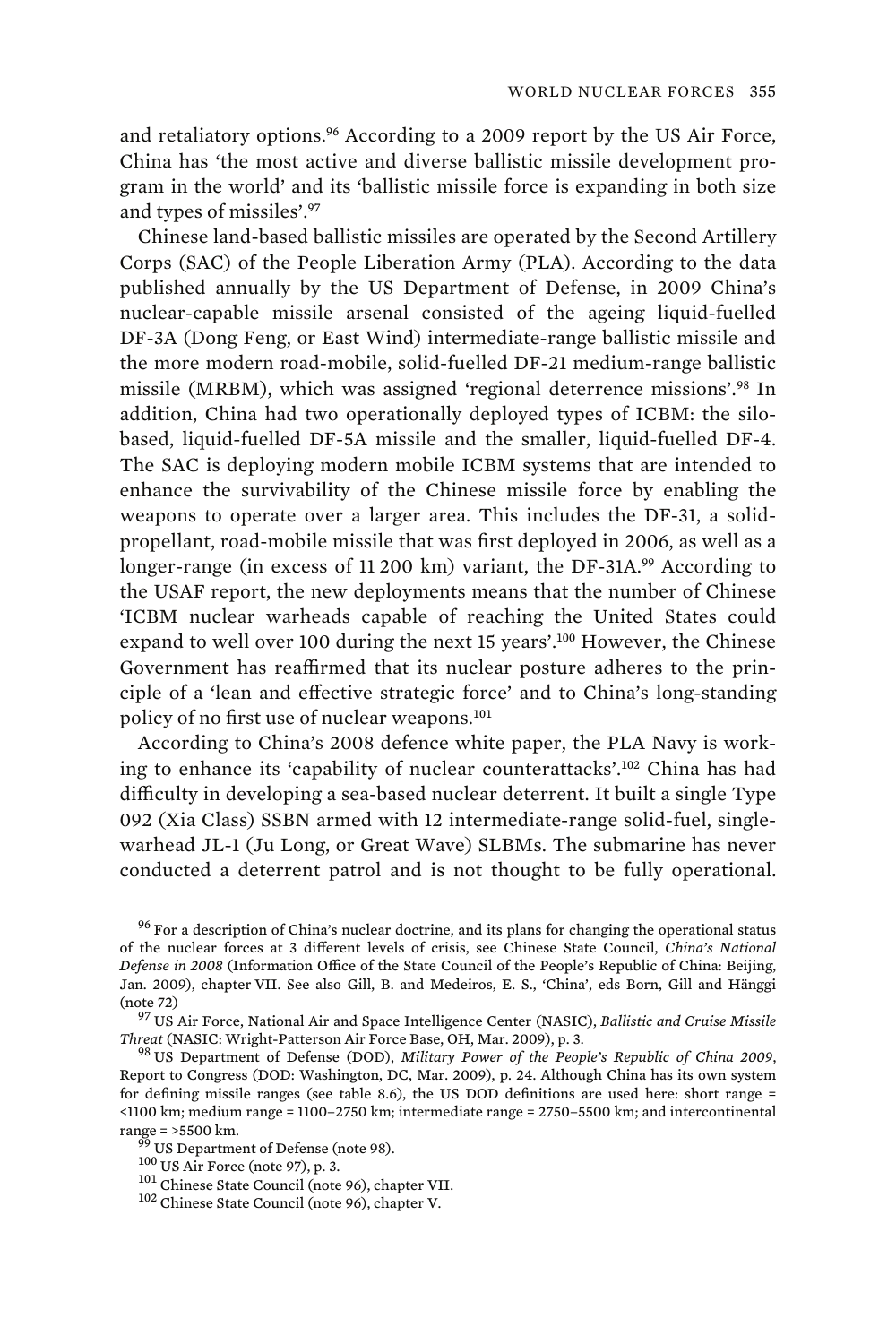China is currently building and deploying the Type 094 (Jin Class) SSBN. As of 2009, four submarines were reportedly in various stages of construction and outfitting, and a fifth had been commissioned but was not in service.<sup>103</sup> There have been reports indicating that one of the submarines had been deployed to a new base near Yulin on Hainan Island in the South China Sea.<sup>104</sup>

Each Jin Class SSBN will carry 12 three-stage, solid-propellant SLBMs, the JL-2, which is a sea-based variant of the DF-31 ICBM. The JL-2 has an estimated range of 7200 km, which means that it will have a true intercontinental range. It is believed to be armed with a single nuclear warhead, although there has been speculation that China might develop and deploy MIRVs on the missile.<sup>105</sup> The US DOD assessed in 2009 that the JL-2 would achieve an initial operational capability in 2009–10.<sup>106</sup> The same DOD report noted that the PLA Navy has 'only limited capacity to communicate with submarines at sea' and 'no experience in managing a SSBN fleet that performs strategic patrols'.<sup>107</sup>

It is thought that China has a small stockpile of nuclear bombs for delivery by aircraft. Although the PLA Air Force is not believed to have units whose primary purpose is to deliver the bombs, a declassified 1993 US Government report assesses that 'some units may be tasked for nuclear delivery as a contingency mission'.<sup>108</sup> The most likely aircraft for nuclear missions is the ageing H-6 bomber and possibly a more modern fighterbomber aircraft. China is also a developing an air-launched version of a land-attack cruise missile, the DH-10 (also designated CJ-10) that may be for delivery by the H-6 aircraft. It is uncertain whether China has assigned a nuclear role to air- or ground-launched cruise missiles.

# VII. Indian nuclear forces

The conservative estimate presented here is that India has an arsenal of 60–80 nuclear weapons. The figure is based on calculations of India's inventory of weapon-grade plutonium as well as the number of operational nuclear-capable weapon systems.<sup>109</sup>

In August 2009 Dr K. Santhanam, one of the key scientists associated with the nuclear tests conducted by India in May 1998, claimed that the

<sup>105</sup> See e.g. Saunders, ed. (note 54).<br><sup>106</sup> US Department of Defense (note 98), p. 48.<br><sup>107</sup> US Department of Defense (note 98), p. 24.<br><sup>107</sup> US National Security Council, 'Report to Congress on status of China, India a nuclear and ballistic missile programs', [28 July 1993], obtained under the US Freedom of Information Act by the Federation of American Scientists, <http://fas.org/irp/threat/930728-wmd.htm>.  $109$  On India's stocks of fissile materials see appendix 8A.

<sup>&</sup>lt;sup>103</sup> Saunders, ed. (note 54), p. 128.<br><sup>104</sup> Kristensen, H. M., 'New Chinese SSBN deploys to Hainan Island', 24 Apr. 2008, <http://www.<br>fas.org/blog/ssp/2008/04/new-chinese-ssbn-deploys-to-hainan-island-naval-base.php>.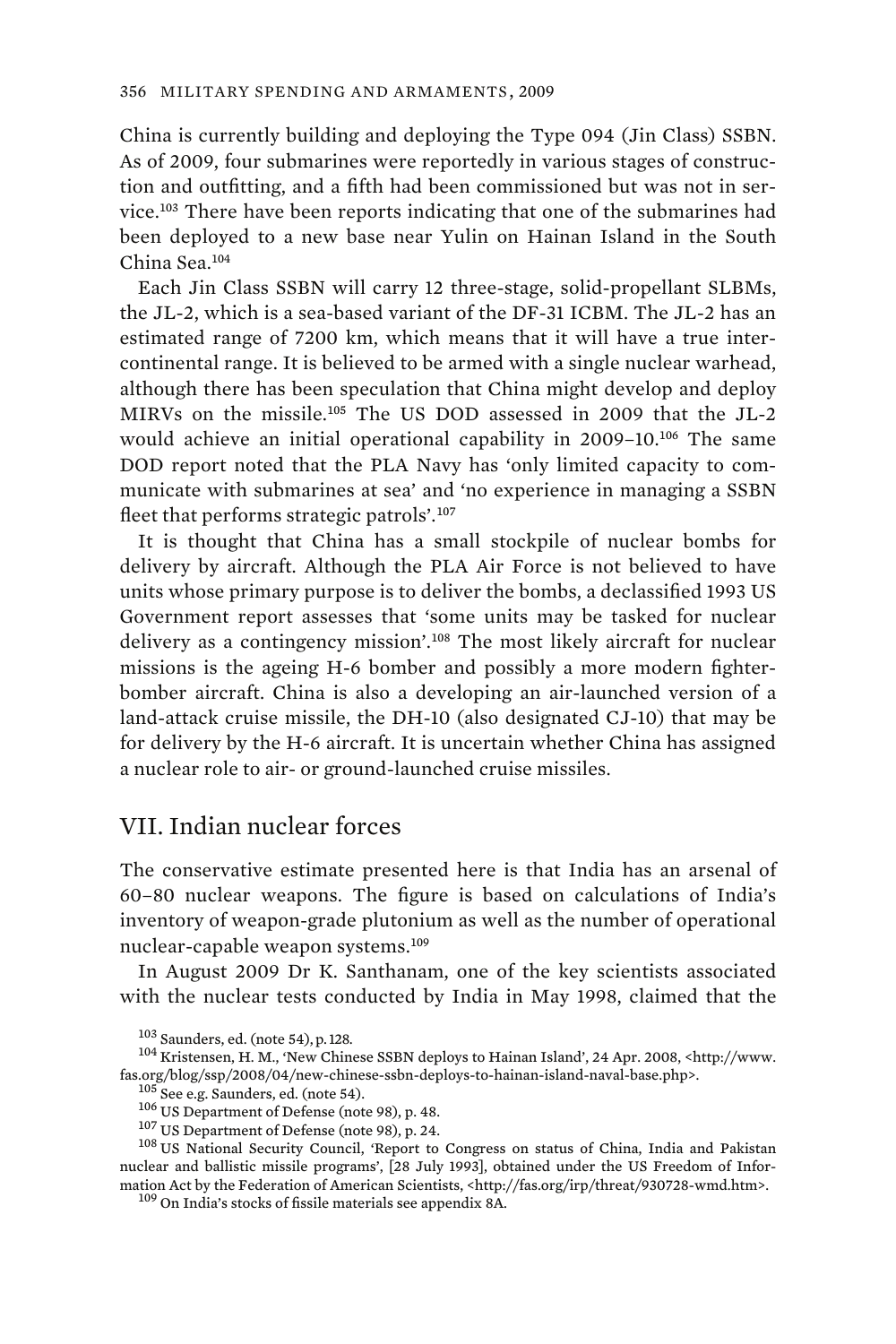hydrogen bomb test had been a fizzle (i.e. an inefficient detonation releasing less explosive energy than could be expected from theoretical calculations).<sup>110</sup> The statement has influenced the domestic debate on the need to conduct more nuclear tests. This option has become an increasingly costly one because it would jeopardize India's nuclear cooperation deals with the United States and other countries.<sup>111</sup>

### **Strike aircraft**

At present, aircraft constitute the most mature component of India's nuclear strike capabilities (see table 8.7).<sup>112</sup> The Indian Air Force (IAF) has reportedly certified the Mirage 2000H Vajra (Divine Thunder) multi-role aircraft for delivery of nuclear gravity bombs. The IAF deploys two squadrons of Mirage 2000H aircraft at the Gwalior Air Force Station, Madhya Pradesh, in north-central India. In addition, it is believed that some of the IAF's four squadrons of Jaguar IS Shamsher (Sword) fighter-bombers may have a nuclear delivery role.<sup>113</sup> Other aircraft in the IAF's inventory that are potentially suitable for a nuclear role are the MiG-27 (Bahadur) and the Su-30MKI.

### **Land-based missiles**

The Prithvi (Earth) short-range ballistic missile (SRBM) was India's sole operational ballistic missile for many years. A number of Prithvi I missiles are widely believed to have been modified to deliver nuclear warheads, although this has not been officially confirmed. The Prithvi I (SS-150) is a single-stage, road-mobile, liquid-fuel ballistic missile capable of delivering a 1000-kilogram warhead to a maximum range of 150 km. The first test of the missile was in 1988 and it was subsequently inducted into service by the Indian Army in 1994. It is currently deployed with the army's 333, 444 and 555 missile groups. The Prithvi II and Prithvi III SRBMs are not believed to be assigned nuclear weapon delivery roles.

Indian defence sources indicate that the family of longer-range Agni (Fire) ballistic missiles, which are designed to provide a quick-reaction nuclear capability, has largely taken over the Prithvi's nuclear role.<sup>114</sup> The

<sup>110</sup> Parashar, S., 'Kalam certifies Pokharan II, Santhanam stands his ground', *Times of India*,

<sup>&</sup>lt;sup>111</sup> On these deals see Anthony, I. and Bauer, S., 'Controls on security-related international transfers', *SIPRI Yearbook 2009*, pp. 467–71. 112 Norris, R. S. and Kristensen, H. M., 'Nuclear notebook: India's nuclear forces', *Bulletin of the* 

*Atomic Scientists*, vol. 64, no. 5 (Nov./Dec. 2008).<br><sup>113</sup> Norris and Kristensen (note 112).<br><sup>114</sup> 'Prithvi SRBM', Bharat Rakshak Missiles, 12 Oct. 2009, <http://www.bharat-rakshak.com/

MISSILES/ballistic/prithvi.html>.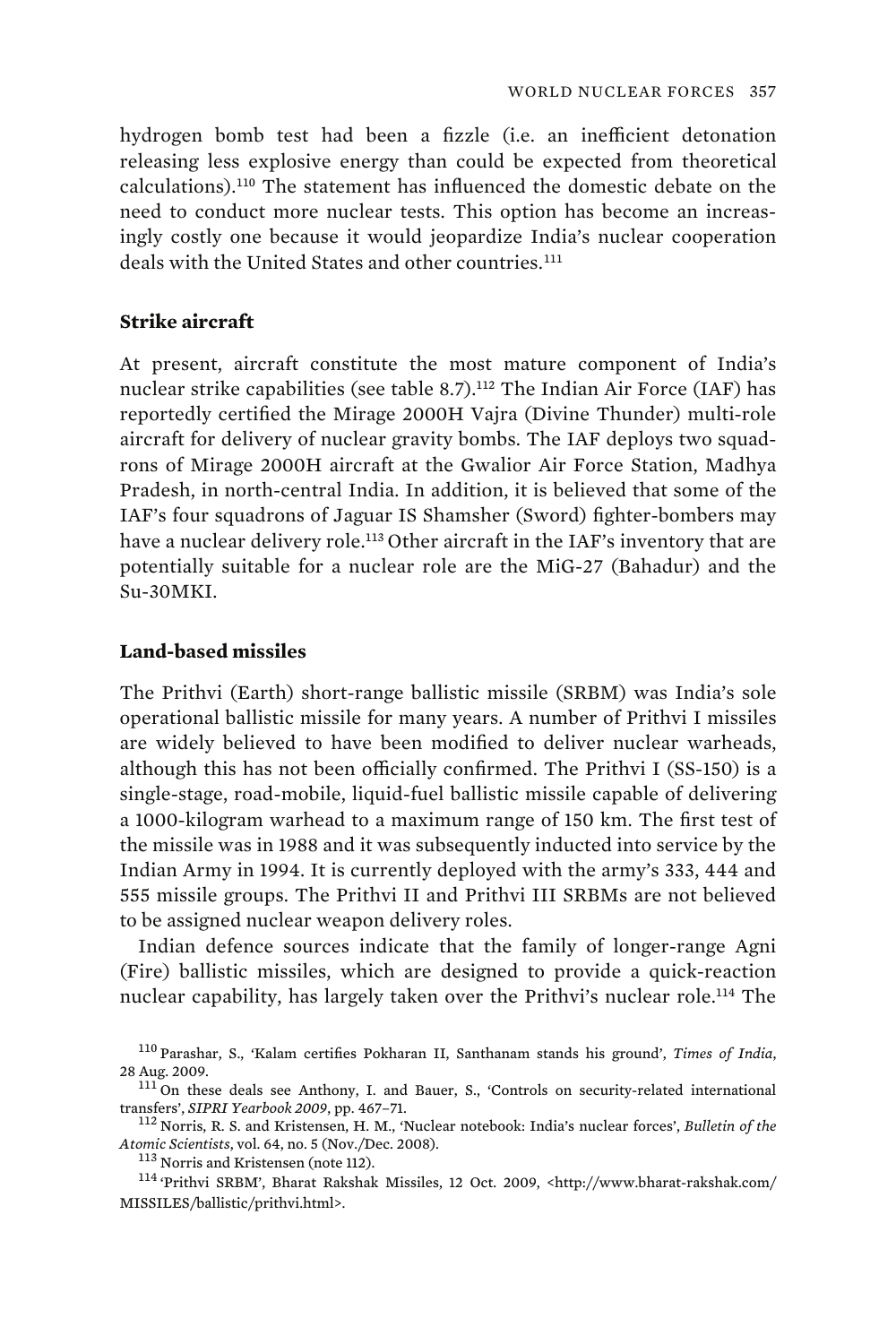|                                            | Range    | Payload     |                                                                                                                                                              |
|--------------------------------------------|----------|-------------|--------------------------------------------------------------------------------------------------------------------------------------------------------------|
| Type                                       | $(km)^a$ | (kg)        | <b>Status</b>                                                                                                                                                |
| Aircraft                                   |          |             |                                                                                                                                                              |
| Mirage 2000H Vajra                         | 1850     | 6 300       | Has reportedly been certified for delivery<br>of nuclear gravity bombs                                                                                       |
| Jaguar IS Shamsher                         | 1400     | 4 760       | Some of 4 squadrons may have nuclear<br>delivery role                                                                                                        |
| Land-based ballistic missiles <sup>b</sup> |          |             |                                                                                                                                                              |
| Prithvi I (P-I)                            | 150      | 800         | Entered service in 1994; widely believed<br>to have a nuclear delivery role; fewer than<br>50 launchers deployed; most recent test<br>flight on 15 Apr. 2009 |
| Agni $I^c$                                 | >700     | 1 0 0 0     | Most recent Indian Army operational test<br>in Mar. 2008; deployed with the Indian<br>Army's 334 Missile Group                                               |
| Agni II                                    | >2000    | 1 0 0 0     | Army operational launches on 19 May and<br>23 Nov. 2009; both unsuccessful;<br>operational status uncertain                                                  |
| Agni III                                   | >3000    | 1500        | Under development; test-launched<br>3 times, most recently on 7 Feb. 2010;<br>induction expected in 2010-11                                                  |
| Agni IV                                    | $-5000$  |             | Under development; test launch expected<br>in 2010                                                                                                           |
| Sea-based ballistic missiles               |          |             |                                                                                                                                                              |
| Dhanush                                    | 350      | 500         | Test-launched on 6 Mar. and 13 Dec. 2009;<br>induction underway                                                                                              |
| $K-15^d$                                   | 700      | $500 - 600$ | Under development; test-launched from<br>submerged pontoon on 26 Feb. 2008                                                                                   |

#### **Table 8.7.** Indian nuclear forces, January 2010

*a* Aircraft range is for illustrative purposes only; actual mission range will vary according to flight profile and weapon loading. Missile payloads may have to be reduced in order to achieve maximum range.

*b* India has also begun developing a subsonic cruise missile with a range of 1000 km, known as the Nirbhay (Fearless), which is rumoured to have a nuclear capability. *<sup>c</sup>*

 $c$ <sup>c</sup> The original Agni I, now known as the Agni, was a technology demonstrator programme that ended in 1996.

*d* According to unconfirmed Indian media reports, a land-based version of the K-15, known as the Shourya, was test-launched for the first time on 12 Nov. 2008.

*Sources*: Indian Ministry of Defence, annual reports and press releases; International Institute for Strategic Studies (IISS), *The Military Balance 2006–2007* (Routledge: London, 2007); US Air Force, National Air and Space Intelligence Center (NASIC), *Ballistic and Cruise Missile Threat* (NASIC: Wright-Patterson Air Force Base, OH, Mar. 2009); US Central Intelligence Agency, 'Unclassified report to Congress on the acquisition of technology relating to weapons of mass destruction and advanced conventional munitions, 1 January through 30 June 2002', Apr. 2003, <https://www.cia.gov/library/reports/archived-reports-1/>; US National Intelligence Council, 'Foreign missile developments and the ballistic missile threat through 2015' (unclassified summary), Dec. 2001, <http://www.dni.gov/nic/special\_missilethreat2001.html>; 'Nuclear notebook', *Bulletin of the Atomic Scientists*, various issues; and Authors' estimates.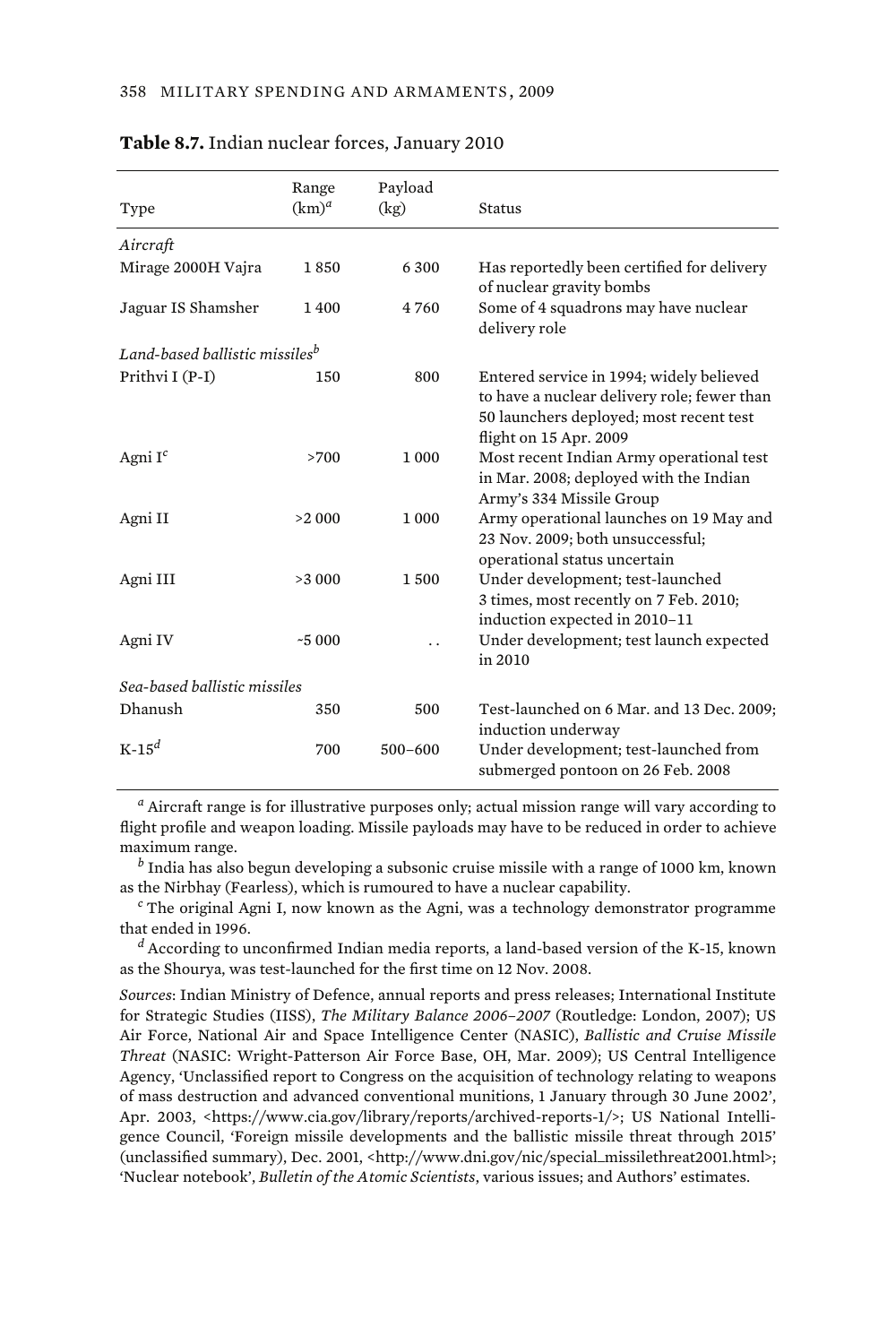Agni was developed by India's Defence Research and Development Organisation (DRDO) as part of its integrated missile development programme. The Agni I is a single-stage, solid-fuel missile that can deliver a 1000 kg warhead to a maximum distance of 700–800 km. It is currently in service with the Indian Army's 334 Missile Group. The two-stage Agni II can deliver a similar payload to a maximum range of 2000 km.<sup>115</sup> During 2009 flight-tests of the Agni II missile took place in May and November. The tests were described as being 'not fully successful' in achieving performance goals.<sup>116</sup>

The two-stage, solid-fuel Agni III missile is expected to be able to deliver a 1500-kg payload to a range 3000–3500 km. The rocket represents several important technological advances in India's missile programme: it makes use of a flex-nozzle control system for rocket guidance, specially developed composite propellants, and guidance and control systems with faulttolerant avionics.<sup>117</sup> The Agni III was most recently flight-tested in February 2010. DRDO officials declared the test to have been successful and stated that the Agni III was ready for induction into the armed forces.<sup>118</sup>

# **Sea-based missiles**

India continues to develop two systems that will comprise the naval leg of its planned triad of nuclear forces. The first is the Dhanush (Bow) missile, a naval version of the Prithvi II that is under development by the DRDO.<sup>119</sup> The missile is launched from a stabilization platform mounted on surface ships and can reportedly carry a 500-kg warhead to a maximum range of 350 km.<sup>120</sup> It is designed to be able to hit both sea- and shore-based targets, but the system's operational utility may be limited by its relatively short range. A Dhanush missile was successfully tested in December 2009.<sup>121</sup>

The DRDO has tested components of an underwater missile launch system and is developing a two-stage ballistic missile that can be launched from a submerged submarine using a gas booster.<sup>122</sup> MOD statements have designated the missile as the K-15, although other Indian sources refer to it

<sup>&</sup>lt;sup>115</sup> Chansoria, M., 'India's missile programme: augmenting firepower', *India Strategic*, Oct. 2009.<br><sup>116</sup> Mallikarjun, Y., 'Agni-II test-fired', *The Hindu*, 20 May 2009; and 'Agni-II missile fails to clear<br>night trial',

<sup>&</sup>lt;sup>117</sup> Pant, H. V. and Gopalaswamy, B., 'Launch into the Ivy League', *Indian Express*, 1 May 2007.<br><sup>118</sup> 'Agni 3 clears test, all set to be inducted into the armed forces', *Indian Express*, 8 Feb. 2010.<br><sup>119</sup> Indian Mini

<sup>&</sup>lt;sup>120</sup> "Dhanush" missile successfully test-fired', *Times of India*, 14 Dec. 2009.<br><sup>121</sup> Mallikarjun, Y. and Subramanian, T. S., 'Dhanush missile successfully test fired', *The Hindu*, 14 Dec. 2009. 122 Associated Press, 'India developing submarine launched ballistic missiles', *International* 

*Herald Tribune*, 11 Sep. 2007; and Unnithan, S., 'The secret undersea weapon', *India Today*, 17 Jan. 2008.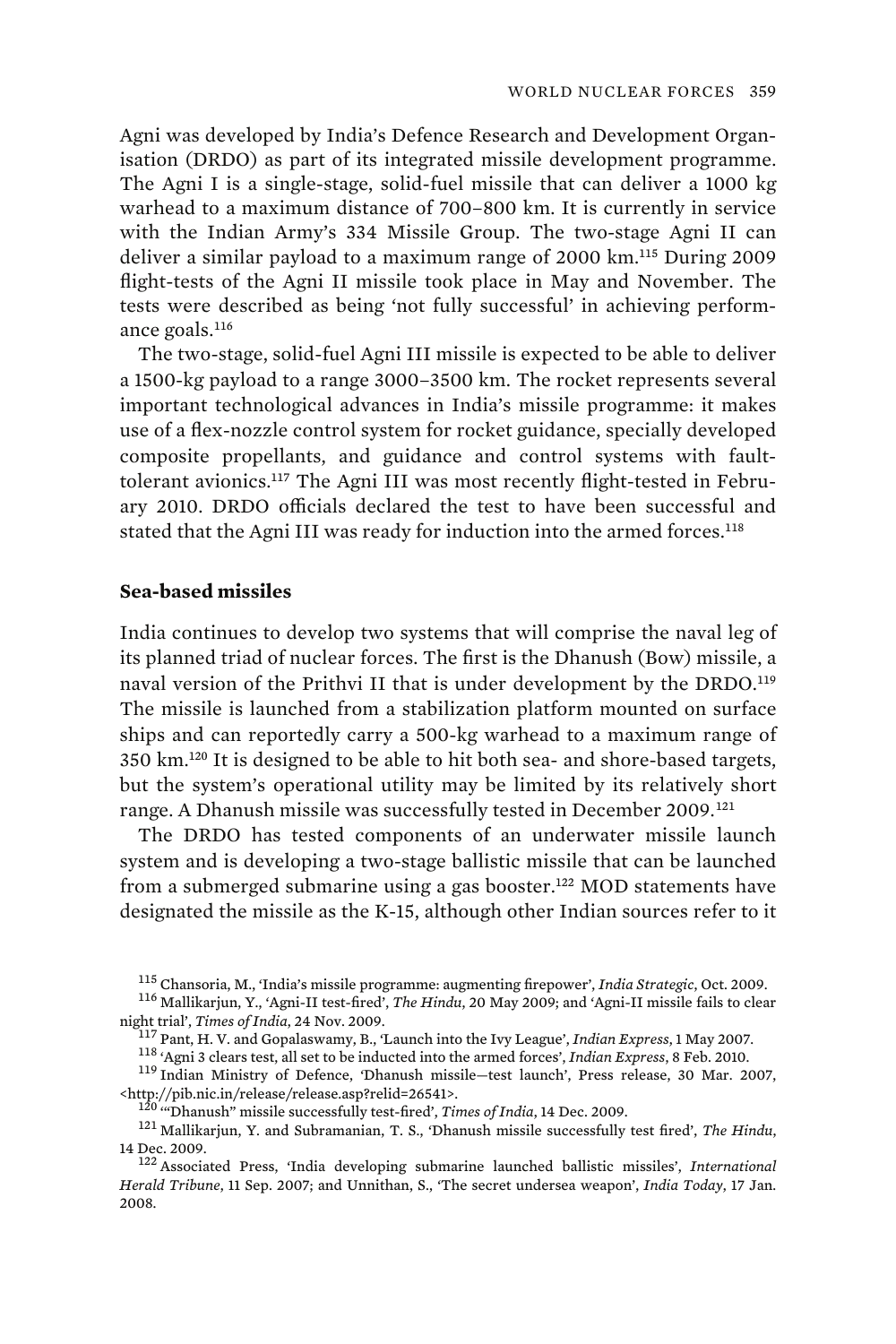as the Sagarika (Oceanic) project.<sup>123</sup> The new nuclear-capable missile will reportedly be able to deliver a 500-kg payload to a distance of up to 700 km.<sup>124</sup>

The K-15 is expected to be deployed on an indigenously constructed nuclear-powered submarine, which is being built for the Indian Navy at Visakhapatnam, Andhra Pradesh, under the Advanced Technology Vessel (ATV) project.<sup>125</sup> The first of these, the INS *Arihant*, was launched on 26 July 2009. The submarine will undergo sea-trials for up to two years and will be equipped with an unknown number of K-15 missiles.<sup>126</sup>

# VIII. Pakistani nuclear forces<sup>127</sup>

Pakistan is estimated to possess 70–90 nuclear weapons that can be delivered by aircraft or ballistic missiles (see table 8.8). Its current nuclear arsenal is based on weapon designs using HEU, which is produced by a gas centrifuge uranium enrichment facility at the Kahuta Research Laboratories (also called the A. Q. Khan Research Laboratories), Punjab. There is considerable evidence that Pakistan is moving towards a plutonium-based arsenal. Plutonium-based warheads would normally be lighter and more compact than those using HEU to achieve the same yield. Such warheads could either be fitted onto smaller missiles, possibly including cruise missiles, or would give already deployed ballistic missiles longer ranges. The 50-megawatt-thermal Khushab I reactor, completed in 1998, is capable of producing about 10–12 kg of weapon-grade plutonium annually.<sup>128</sup> Pakistan is building two additional plutonium production reactors at the nuclear complex at Khushab, Punjab, one of which may have started operating in 2009.<sup>129</sup> These new reactors will increase Pakistan's plutonium-production

<sup>&</sup>lt;sup>123</sup> In 2006 the Indian MOD stated that 'There is no missile project by name "Sagarika"'. Indian Ministry of Defence, 'Development and trials missiles', Press release, 2 Aug. 2006, <http://pib.nic.in/

<sup>&</sup>lt;sup>124</sup> Subramanian, T. S., "Sagarika" missile test-fired successfully', *The Hindu*, 27 Feb. 2008.<br><sup>125</sup> Unnithan, S., 'Indigenous N-submarine in two years: Navy chief', *India Today*, 3 Dec. 2007.<br><sup>126</sup> Subramanian, T. S.

*Hindu*, 27 July 2009.<br><sup>127</sup> Norris, R. S. and Kristensen, H. M., 'Nuclear notebook: Pakistani nuclear forces, 2009', *Bulletin of the Atomic Scientists*, vol. 65, no. 5 (Sep./Oct. 2009).

<sup>&</sup>lt;sup>128</sup> Mian, Z. et al., *Fissile Materials in South Asia: The Implications of the U.S.-India Nuclear Deal*, International Panel on Fissile Materials (IPFM) Research Report no. 1 (IPFM: Princeton, NJ, Sep. 2006). For Pakistan's current stocks of fissile materials see appendix 8A.

 $129$  Albright, D. and Brannan, P., 'Commercial satellite imagery suggests Pakistan is building a second much larger plutonium production reactor: is South Asia headed for a dramatic buildup in nuclear arsenals?', Institute for Science and International Security, 24 July 2006, <http://isis-online. org/isis-reports/category/pakistan/>; and Brannan, P., 'Steam emitted from second Khushan reactor cooling towers; Pakistan may have started operating second reactor', Imagery Brief, Institute for Science and International Security, 24 Mar. 2010, <http://isis-online.org/isis-reports/category/ pakistan/>.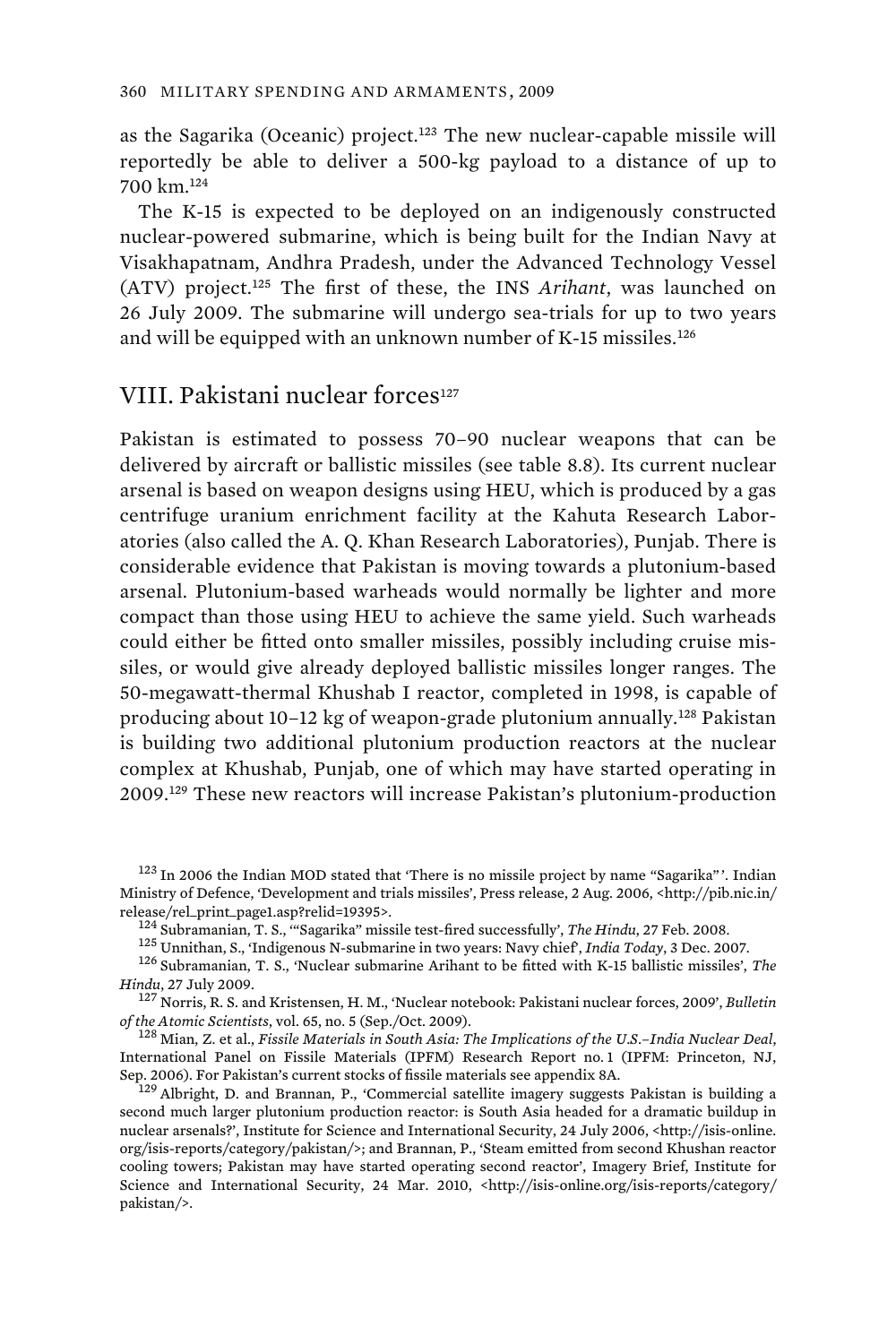capability several-fold, provided that the country has sufficient capacity to reprocess spent fuel.<sup>130</sup>

International concerns about the custodial security of Pakistan's nuclear arsenal continued to grow in 2009.<sup>131</sup> There have been fears that nuclear weapons could be obtained by terrorists or misused by elements in the Pakistani Government. However, US officials have generally expressed confidence in the security of Pakistan's nuclear arsenal. It is widely believed that Pakistan's efforts to improve the security of its nuclear weapons have been ongoing and include some cooperation with the USA.<sup>132</sup>

### **Strike aircraft**

In its nuclear weapon delivery role, the Pakistani Air Force is most likely to use the US-produced F-16 fighter aircraft. Pakistan had originally planned to spend \$5.1 billion on buying F-16 aircraft. The financial constraints that the 2005 Kashmir earthquake imposed on Pakistan reduced the number of new aircraft that it could purchase from 36 to 18, which lowered the total value of the deal to \$3.1 billion (\$1.4 billion for the 18 new aircraft; \$641 million for associated munitions; and \$891 million on 46 Mid-Life Update kits for Pakistan's existing F-16 fleet).<sup>133</sup> In addition, the USA has provided Pakistan with 14 F-16s designated as Excess Defense Articles.

### **Land-based missiles**

Pakistan has two land-based, short-range ballistic missiles that are believed to have nuclear delivery roles. The Ghaznavi (Hatf-3) is a single-stage, solid-propellant, road-mobile SRBM, which was inducted into service in 2004. The moat recent reported test flight of the Ghaznavi was in February 2008.<sup>134</sup> The Shaheen I (Hatf-4) entered into service with the Pakistani Army in 2003. It was most recently test-launched in January 2008 during a training exercise conducted by the Army Strategic Force Command. <sup>135</sup>

 $^{130}$  Albright and Brannan (note 129).  $^{131}$  Ahmed, I., 'Pakistan's nuclear weapons: how safe are they?', Institute for South Asian Studies (ISAS) Brief, National University of Singapore, 18 Nov. 2009, <http://www.isasnus.org/publications.

<sup>&</sup>lt;sup>132</sup> Kerr, P. and Nikitin, M. B., *Pakistan's Nuclear Weapons: Proliferation and Security Issues*, Congressional Research Service (CRS) Report for Congress RL34248 (US Congress, CRS: Washington,

DC, 9 Dec. 2009). 133 Camp, D., US Department of State, 'Defeating al-Qaeda's Air Force: Pakistan's F-16 program in the fight against terrorism', Statement before the US House of Representatives Foreign Affairs Sub-% committee on South Asia, 16 Sep. 2008, <http://2001-2009.state.gov/p/sca/ci/af/2008/109757.htm>. $^{134}$ 'Ghaznavi missile launched', *Dawn*, 14 Feb. 2008.<br> $^{135}$ 'Pakistan tests ballistic missile', BBC News, 25 Jan. 2008

stm>.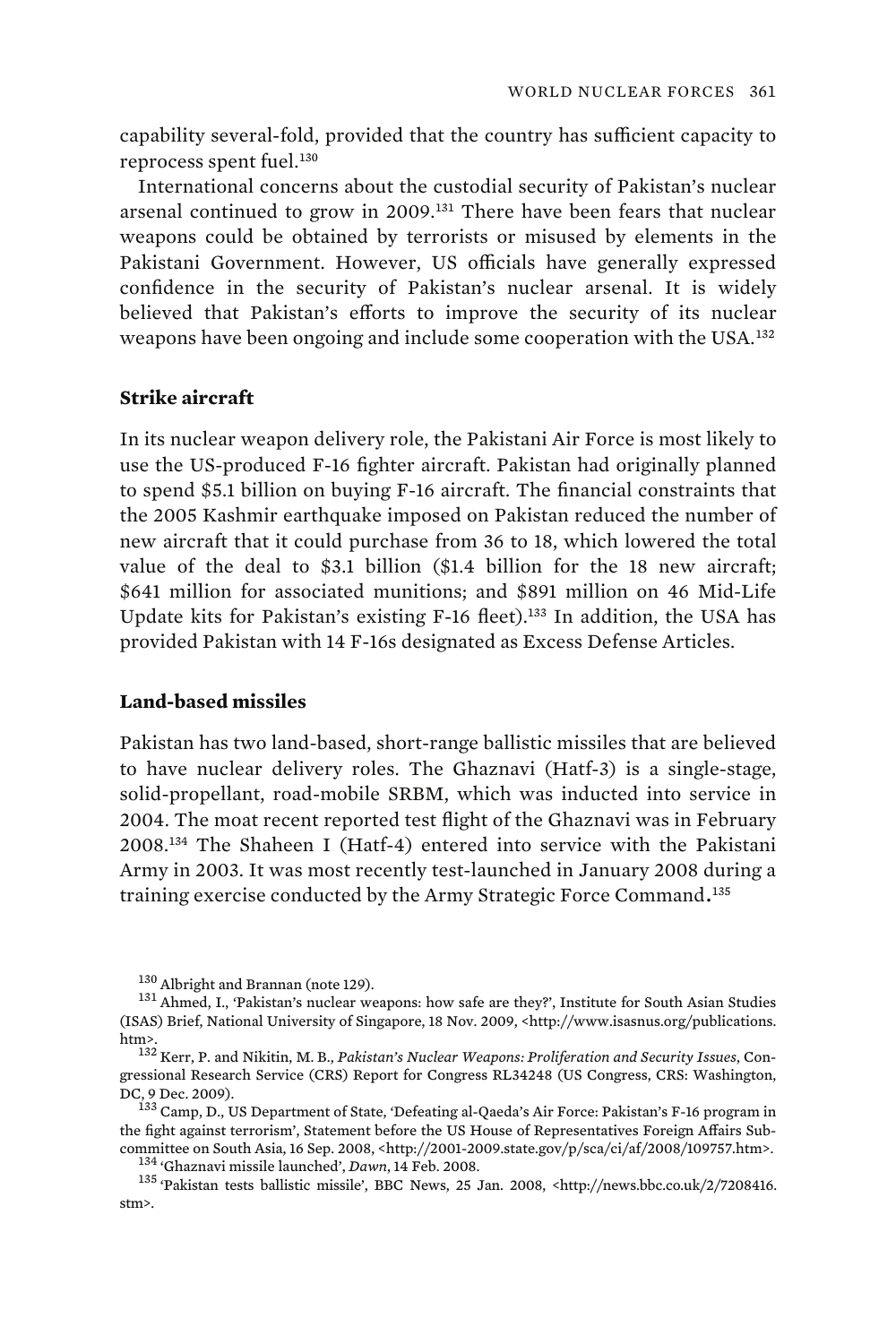|                           | Range            | Payload   |                                                                                                                                                                                                                       |
|---------------------------|------------------|-----------|-----------------------------------------------------------------------------------------------------------------------------------------------------------------------------------------------------------------------|
| Type                      | $(km)^a$         | (kg)      | Status                                                                                                                                                                                                                |
| Aircraft                  |                  |           |                                                                                                                                                                                                                       |
| $F-16A/B$                 | 1600             | 4 500     | 32 aircraft, deployed in 3 squadrons; most<br>likely aircraft to have a nuclear delivery<br>role                                                                                                                      |
| <b>Ballistic missiles</b> |                  |           |                                                                                                                                                                                                                       |
| Ghaznavi (Hatf-3)         | $-400$           | 500       | Entered service with the Pakistani Army<br>in 2004; fewer than 50 launchers<br>deployed; most recent test launch on<br>13 Feb. 2008; believed to be a copy of the<br>M-11 missile acquired from China in the<br>1990s |
| Shaheen I (Hatf-4)        | $>450^b$         | 750-1 000 | Entered service with the Pakistani Army<br>in 2003; fewer than 50 launchers<br>deployed; most recent test launch on<br>25 Jan. 2008                                                                                   |
| Shaheen II (Hatf-6)       | 2500             | $(*1000)$ | First 2 army operational readiness launch<br>on 19 and 21 Apr. 2008; expected to<br>become operational soon <sup>c</sup>                                                                                              |
| Ghauri I (Hatf-5)         | >1200            | 700-1 000 | Entered service with the Pakistani Army<br>in 2003; fewer than 50 launchers<br>deployed; test-launched on 1 Feb. 2008                                                                                                 |
| Cruise missiles           |                  |           |                                                                                                                                                                                                                       |
| Babur (Hatf-7)            | 700 <sup>d</sup> |           | Under development; test-launched on<br>6 May 2009; sea- and air-launched<br>versions also under development                                                                                                           |
| Ra'ad (Hatf-8)            | 350              |           | Under development; air-launched; first<br>2 test launches on 25 Aug. 2007 and on<br>8 May 2008                                                                                                                        |

#### **Table 8.8.** Pakistani nuclear forces, January 2010

. . = not available or not applicable; ( ) = uncertain figure.

*a* Aircraft range is for illustrative purposes only; actual mission range will vary according to flight profile and weapon loading. Missile payloads may have to be reduced in order to achieve maximum range. *<sup>b</sup>*

 $<sup>b</sup>$  Some unofficial sources claim that the Shaheen I has a range of 600–1500 km.</sup>

*c* The 2 operational readiness tests suggest that the Shaheen II may be operational.

*d* Since 2006 the range of flight tests has increased from 500 km to 700 km, and the goal is now 1000 km.

*Sources*: US Air Force, National Air and Space Intelligence Center (NASIC), *Ballistic and Cruise Missile Threat* (NASIC: Wright-Patterson Air Force Base, OH, Mar. 2009); US Central Intelligence Agency, 'Unclassified report to Congress on the acquisition of technology relating to weapons of mass destruction and advanced conventional munitions, 1 January through 30 June 2002', Apr. 2003; US National Intelligence Council, 'Foreign missile developments and the ballistic missile threat through 2015' (unclassified summary), Dec. 2001, <http://www. dni.gov/nic/special\_missilethreat2001.html>; International Institute for Strategic Studies, *The Military Balance 2006–2007* (Routledge: London, 2007); 'Nuclear notebook', *Bulletin of the Atomic Scientists*, various issues; and authors' estimates.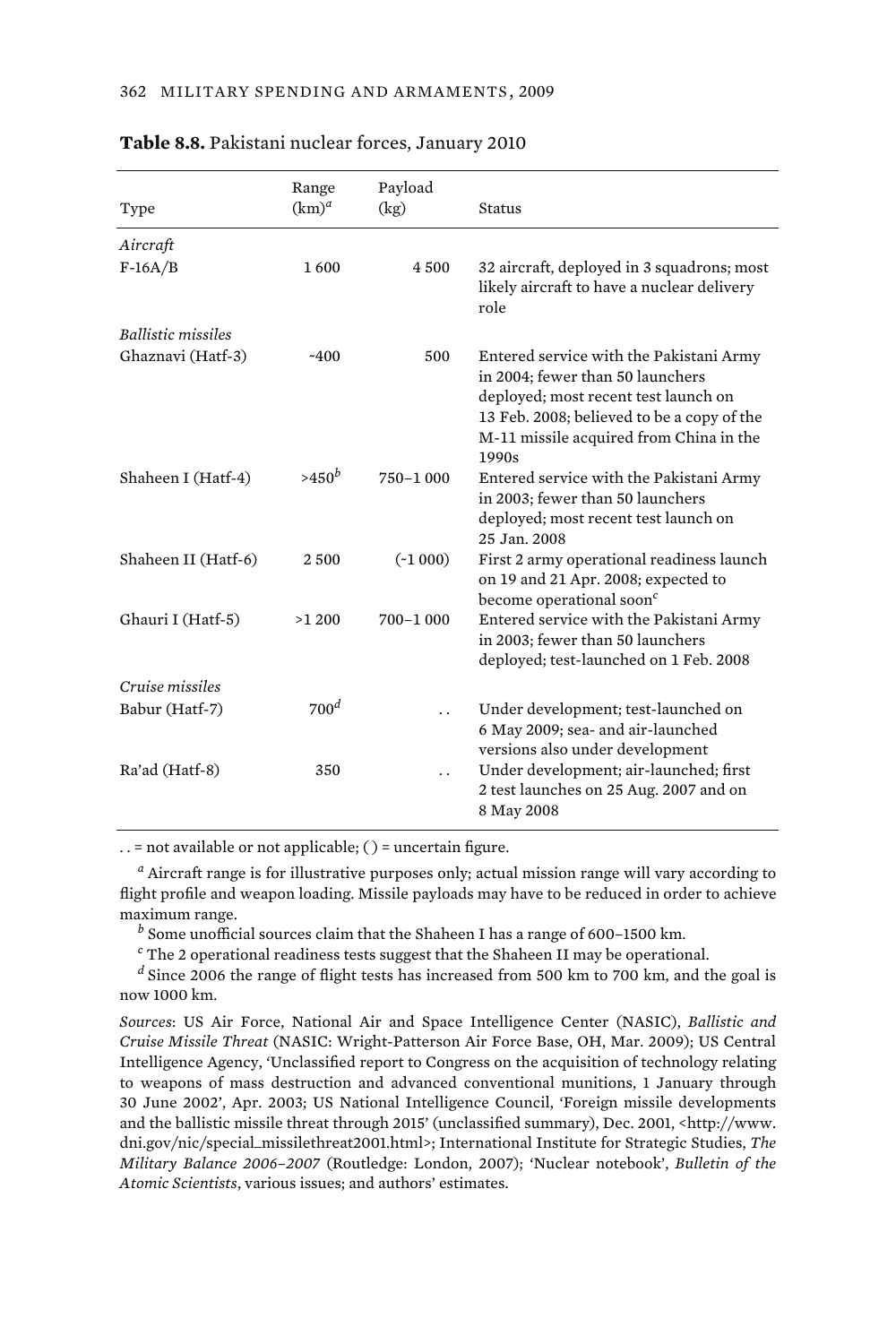The Ghauri I (Hatf-5) is Pakistan's only medium-range ballistic missile. It is a road-mobile, liquid-fuelled, single-stage missile with a range of about 1200 km. The missile entered into service with the Pakistani Army in 2003 and was most recently test-launched in February 2008.136 Pakistan continues to develop the two-stage, road-mobile, solid-propellant Shaheen II (Hatf-6) MRBM. It uses a two-stage, solid-propellant rocket motor and has a maximum range of 2500 km. It was first successfully tested on 9 March 2004 and the most recent tests of the missile were in April 2008.

Pakistan is continuing to develop its arsenal of cruise missiles. On 6 May 2009 it conducted the latest in a series of a flight tests of the nuclearcapable Babur (Hatf-7) cruise missile.<sup>137</sup> It is also reported to be developing air- and sea-launched versions of this missile.<sup>138</sup> The development of the Babur is believed to be a response to India's desire to acquire a missile defence system.139 In addition, Pakistan is developing a nuclear-capable airlaunched cruise missile, known as the Ra'ad (Hatf-8), which will have a range of 350 km. The Ra'ad's first test was in August 2007, and it was tested for the second time in May 2008.<sup>140</sup>

# IX. Israeli nuclear forces

Israel continues to maintain its long-standing policy of nuclear ambiguity, neither officially confirming nor denying that it possesses nuclear weapons.<sup>141</sup> In 2009 this policy came under renewed international scrutiny when remarks made by officials in the new US Administration were interpreted as calling for Israel to join the NPT as a non-nuclear weapon state.<sup>142</sup>

The size of the Israeli nuclear weapon stockpile is unknown, but it is widely believed to consist of roughly 100 plutonium warheads. According to one estimate, Israel possessed 650 kg of military plutonium as of January 2009;<sup>143</sup> this is the equivalent of 130 warheads, assuming that each contains 5 kg of plutonium. Only part of this plutonium may have been used to produce weapons. It is estimated here that Israel has approximately 80 intact nuclear warheads, of which 50 are re-entry vehicles for delivery by ballistic missiles and the rest bombs for delivery by aircraft (see table 8.9). Many analysts believe that Israel has a recessed nuclear arsenal (i.e. one that requires some preparation before use). There has been speculation that Israel may have produced tactical nuclear weapons, including

 $^{136}$  Ansari, U., 'Pakistan pushes to improve missile strike capability', Defense News, 17 Nov. 2008.<br> $^{137}$  Nasir, S. A., 'Babar missile test-fired last Wednesday', The Nation (Islamabad), 9 May 2009.<br> $^{138}$  'Pakista

eds Born, Gill and Hänggi (note 72). 142 Lake, E., 'Secret U.S.–Israel nuclear accord in jeopardy', *Washington Times*, 6 May 2009. 143 See appendix 8A this volume.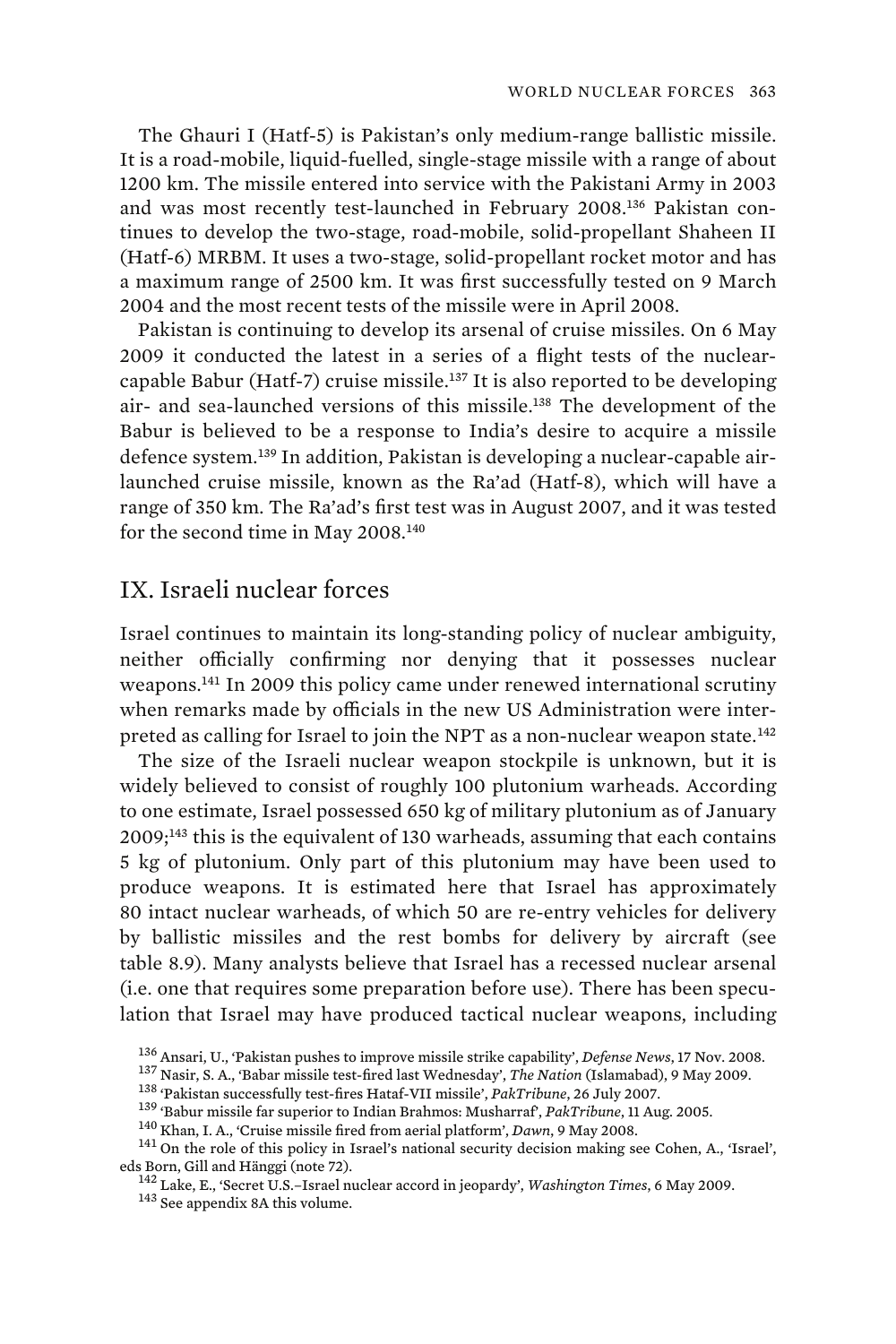| Type                            | Range<br>$(km)^d$ | Payload<br>(kg)   | Status                                                                                             |
|---------------------------------|-------------------|-------------------|----------------------------------------------------------------------------------------------------|
| Aircraftb                       |                   |                   |                                                                                                    |
| $F-16A/B/C/D/I$ Falcon          | 1600              | 5400              | 205 aircraft in the inventory; some are<br>believed to be certified for nuclear weapon<br>delivery |
| Ballistic missiles <sup>c</sup> |                   |                   |                                                                                                    |
| Jericho II                      | $1,500-$<br>1800  | $750-$<br>1 000   | c. 50 missiles; first deployed in 1990; test-<br>launched on 27 June 2001                          |
| Jericho III                     | >4 000            | $1000 -$<br>1 300 | Test-launched on 17 Jan. 2008                                                                      |

#### **Table 8.9.** Israeli nuclear forces, January 2010

*a* Aircraft range is for illustrative purposes only; actual mission range will vary. Missile payloads may have to be reduced in order to achieve maximum range.

*b* Some of Israel's 25 F-15I aircraft may also have a long-range nuclear delivery role.

*c* The Shavit space launch vehicle, if converted to a ballistic missile, could deliver a 775-kg payload to a distance of 4000 km. The Jericho I, first deployed in 1973, is no longer operational.

*Sources*: Cohen, A. and Burr, W., 'Israel crosses the threshold', *Bulletin of the Atomic Scientists*, vol. 62, no. 3 (May/June 2006); Cohen, A., *Israel and the Bomb* (Columbia University Press: New York, 1998); Albright, D., Berkhout, F. and Walker, W., SIPRI, *Plutonium and Highly Enriched Uranium 1996: World Inventories, Capabilities and Policies* (Oxford University Press: Oxford, 1997); Lennox, D. (ed.), *Jane's Strategic Weapon Systems* (Jane's Information Group: Coulsdon, 2003); Fetter, S., 'Israeli ballistic missile capabilities', *Physics and Society*, vol. 19, no. 3 (July 1990)—for an updated analysis, see unpublished 'A ballistic missile primer', <http:// www.publicpolicy.umd.edu/Fetter/Publications>; 'Nuclear notebook', *Bulletin of the Atomic Scientists*, various issues; and authors' estimates.

artillery shells and atomic demolition munitions, but this has never been documented. There have also been unsubstantiated rumours in recent years that Israel may have developed a nuclear-capable sea-launched cruise missile (SLCM), based on the US-made Harpoon missile, for its fleet of three Type 800 Dolphin Class diesel-electric attack submarines purchased from Germany. Israel has denied these rumours.<sup>144</sup>

# X. North Korea's military nuclear capabilities

North Korea is widely believed to have produced and separated enough plutonium to build a small number of nuclear warheads. However, the amount of plutonium that North Korea has separated from the spent fuel of its 5-megawatt electric graphite-moderated research reactor at Yongbyon, and hence the number of warheads it may have produced, has been the

<sup>144</sup> Ben-David, A., 'Israel orders two more Dolphin subs', *Jane's Defense Weekly*, 30 Aug. 2006, p. 5; and Williams, D., 'Israeli sub sails Suez, signalling reach to Iran', Reuters, 3 July 2009, <http:// www.reuters.com/article/idUSTRE5621XZ20090703>.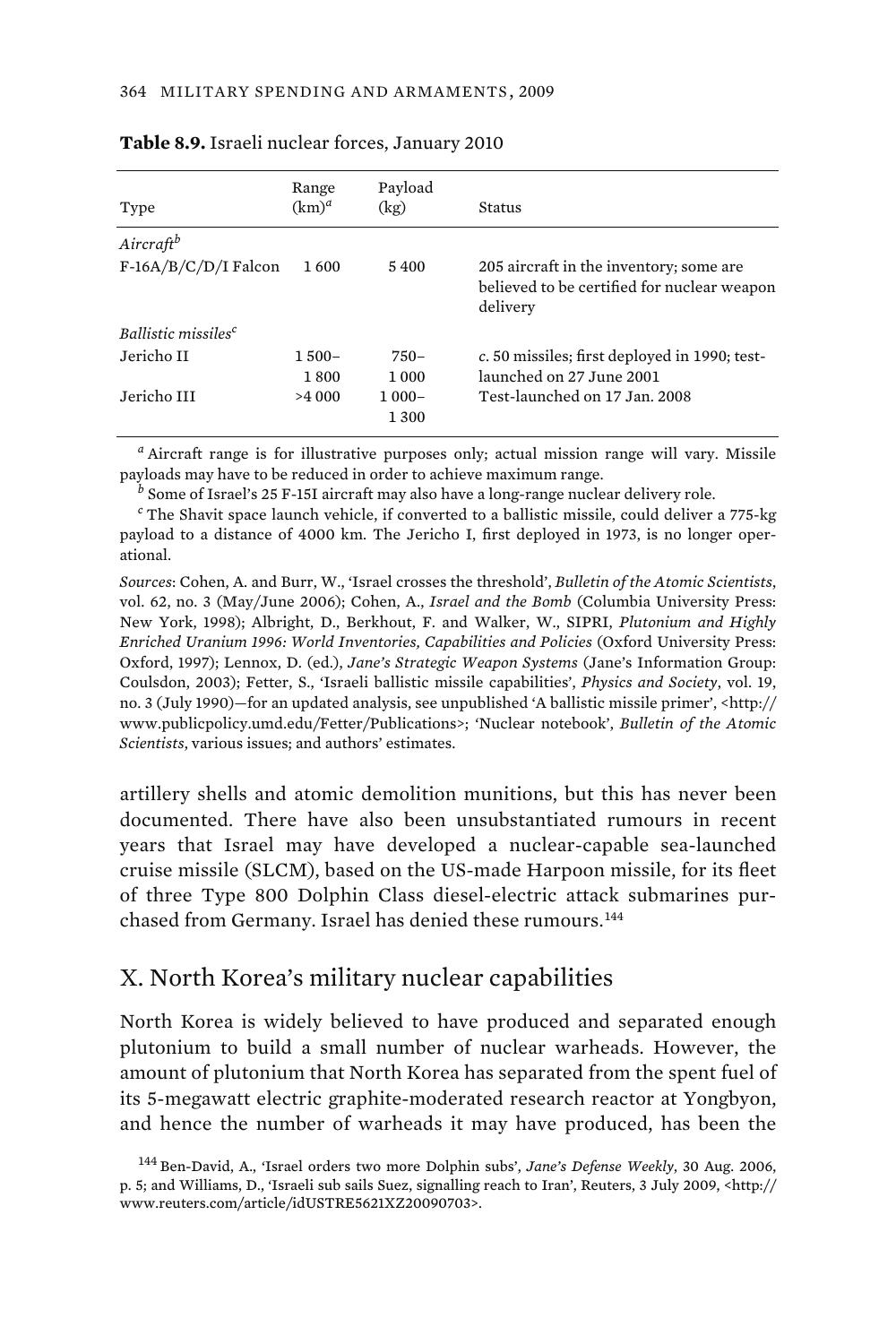subject of controversy.<sup>145</sup> In addition, doubts persist about whether North Korea has the design and engineering skills needed to manufacture a fully functional operational nuclear weapon.<sup>146</sup> North Korea demonstrated a nuclear weapon capability by carrying out underground nuclear test explosions in October 2006 and May 2009.<sup>147</sup> In both cases the estimated yield of the test explosion was much lower than what the initial nuclear tests by nuclear weapon states have historically produced; this has led some experts to question if the detonation was fully successful.<sup>148</sup> According to the US intelligence community, the 2009 test 'was apparently more successful than the 2006 test'.<sup>149</sup>

On 26 June 2008 North Korea made a formal declaration of its nuclear programme. It declared that it held a stock of 30.8 kg of separated plutonium, but this did not include unextracted plutonium contained in irradiated fuel rods, material that remained in equipment at the Yongbyon facilities or was lost during reprocessing, and plutonium used in the October 2006 nuclear detonation.<sup>150</sup> North Korea reprocessed the rest of the fuel rods containing plutonium in 2009.<sup>151</sup> As of December 2009, North Korea's plutonium stockpile was estimated to be about 35 kg.<sup>152</sup> This would be sufficient to make seven nuclear weapons, assuming that each weapon uses 5 kg of plutonium.

Apart from its plutonium programme, North Korea has been suspected by the USA of pursuing an undeclared uranium enrichment programme aimed at producing HEU for use in nuclear weapons. In January 2009 there were renewed allegations by senior US officials that North Korea had an active programme for enriching uranium for military purposes.<sup>153</sup> In 2009 North Korea issued a number of statements acknowledging that it had an enrichment programme under way for producing fuel for future

<sup>151</sup> See chapter 9 in this volume.<br><sup>152</sup> See appendix 8A.<br><sup>152</sup> Kessler, G., 'White House voices concern on North Korea and uranium', *Washington Post*, 8 Jan. 2009. In 2007 US intelligence officials had backed away from earlier claims that North Korea had a covert, production-scale uranium enrichment programme.

<sup>&</sup>lt;sup>145</sup> Among other uncertainties, it is unclear whether North Korea extracted plutonium from the spent fuel rods believed to have been removed from the reactor before the arrival of International

Atomic Energy Agency inspectors in 1990.<br><sup>146</sup> Sanger, D. E. and Broad, W. J., 'Small blast, or "big deal"? U.S. experts look for clues', *New York Times*, 11 Oct. 2006.

<sup>&</sup>lt;sup>147</sup> See Fedchenko, V. and Ferm Hellgren, R., 'Nuclear explosions, 1945–2006', *SIPRI Yearbook* 2007; and appendix 8B.

<sup>&</sup>lt;sup>148</sup> 'CIA says North Korea nuclear test a failure: report', Reuters, 28 Mar. 2007, <http://www. reuters.com/article/topNews/idUSSE015521620070328>; and Park, J., 'The North Korean nuclear<br>test: what the seismic data says', *Bulletin of the Atomic Scientists*, 26 May 2009.

<sup>&</sup>lt;sup>149</sup> Blair, D. C., 'Annual threat assessment of the US Intelligence Community for the Senate Select Committee on Intelligence', Office of the Director of National Intelligence, 2 Feb. 2010, <http://

<sup>&</sup>lt;sup>150</sup> 'North Korea declares 31 kilogrammes of plutonium', Global Security Newswire, 24 Oct. 2008, <http://www.globalsecuritynewswire.org/gsn/ts\_20081024\_4542.php>; and Kile, S. N., 'Nuclear